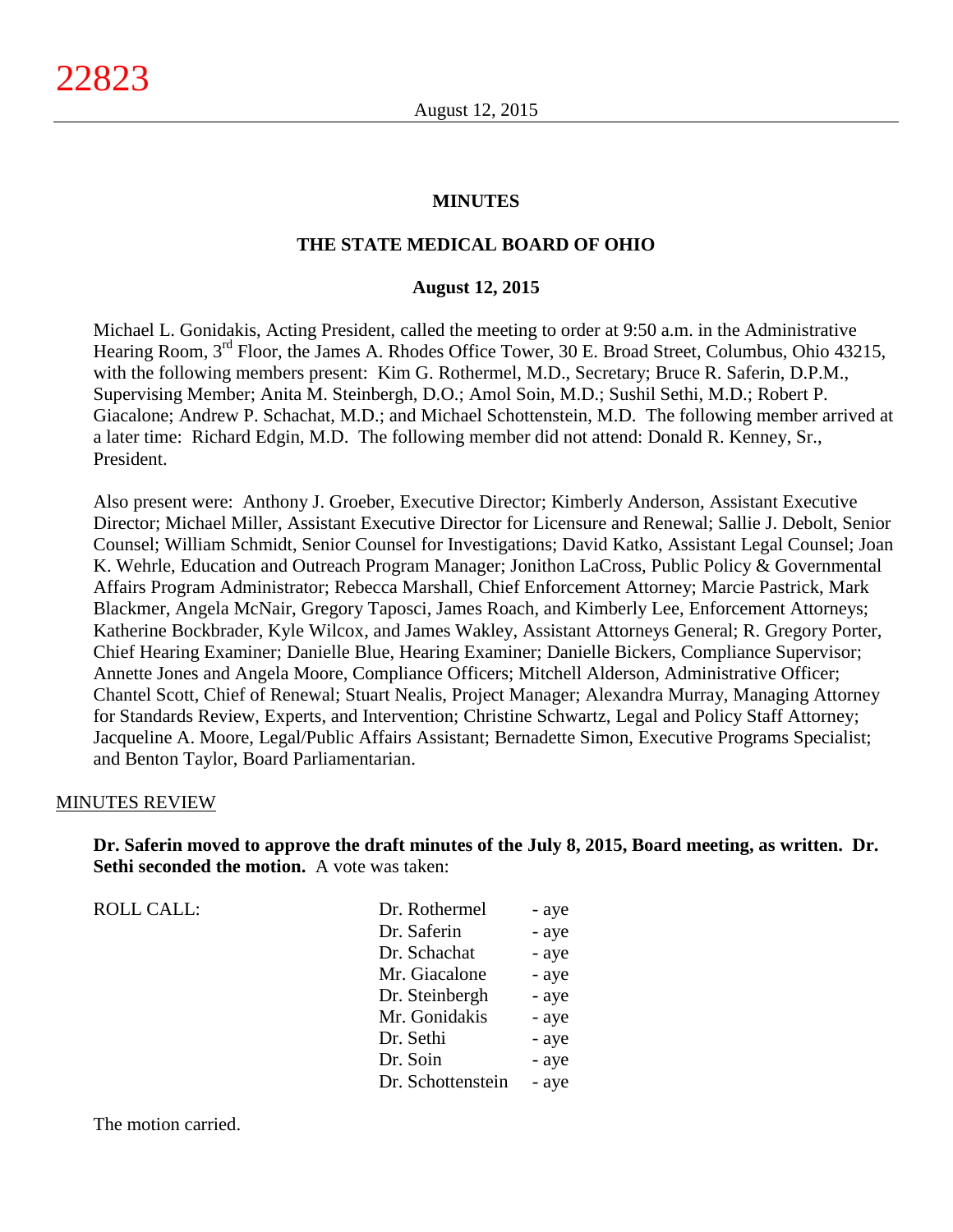#### APPLICANTS FOR LICENSURE

**Dr. Saferin moved to approve for licensure, contingent upon all requested documents being received and approved in accordance with licensure protocols, the acupuncturist applicants listed in Exhibit "A," the anesthesiologist assistant applicants listed in Exhibit "B," the genetic counselor applicants listed in Exhibit "C," the massage therapist applicants listed in Exhibit "D," the physician assistant applicants listed in Exhibit "E," and the physician applicants listed in Exhibit "F" Dr. Sethi seconded the motion.** A vote was taken:

| <b>ROLL CALL:</b> | Dr. Rothermel     | - aye |
|-------------------|-------------------|-------|
|                   | Dr. Saferin       | - aye |
|                   | Mr. Giacalone     | - aye |
|                   | Mr. Gonidakis     | - aye |
|                   | Mr. Kenney        | - aye |
|                   | Dr. Sethi         | - aye |
|                   | Dr. Soin          | - aye |
|                   | Dr. Schachat      | - aye |
|                   | Dr. Schottenstein | - aye |
|                   |                   |       |

The motion carried.

Dr. Edgin entered the meeting at this time.

#### REPORTS AND RECOMMENDATIONS

Mr. Gonidakis announced that the Board would now consider the Reports and Recommendations appearing on its agenda.

Mr. Gonidakis asked whether each member of the Board had received, read and considered the hearing records, the Findings of Fact, Conclusions of Law, Proposed Orders, and any objections filed in the matters of: Mark L. Allen, M.D.; Thuan Duc Dang, M.D.; Martin Richard Hobowsky, D.O.; Sheila S. Reddy, M.D.

A roll call was taken:

ROLL CALL:

| Dr. Rothermel  | - aye |
|----------------|-------|
| Dr. Saferin    | - aye |
| Dr. Schachat   | - aye |
| Mr. Giacalone  | - aye |
| Dr. Steinbergh | - aye |
| Mr. Gonidakis  | - aye |
| Dr. Sethi      | - aye |
| Dr. Soin       | - aye |
|                |       |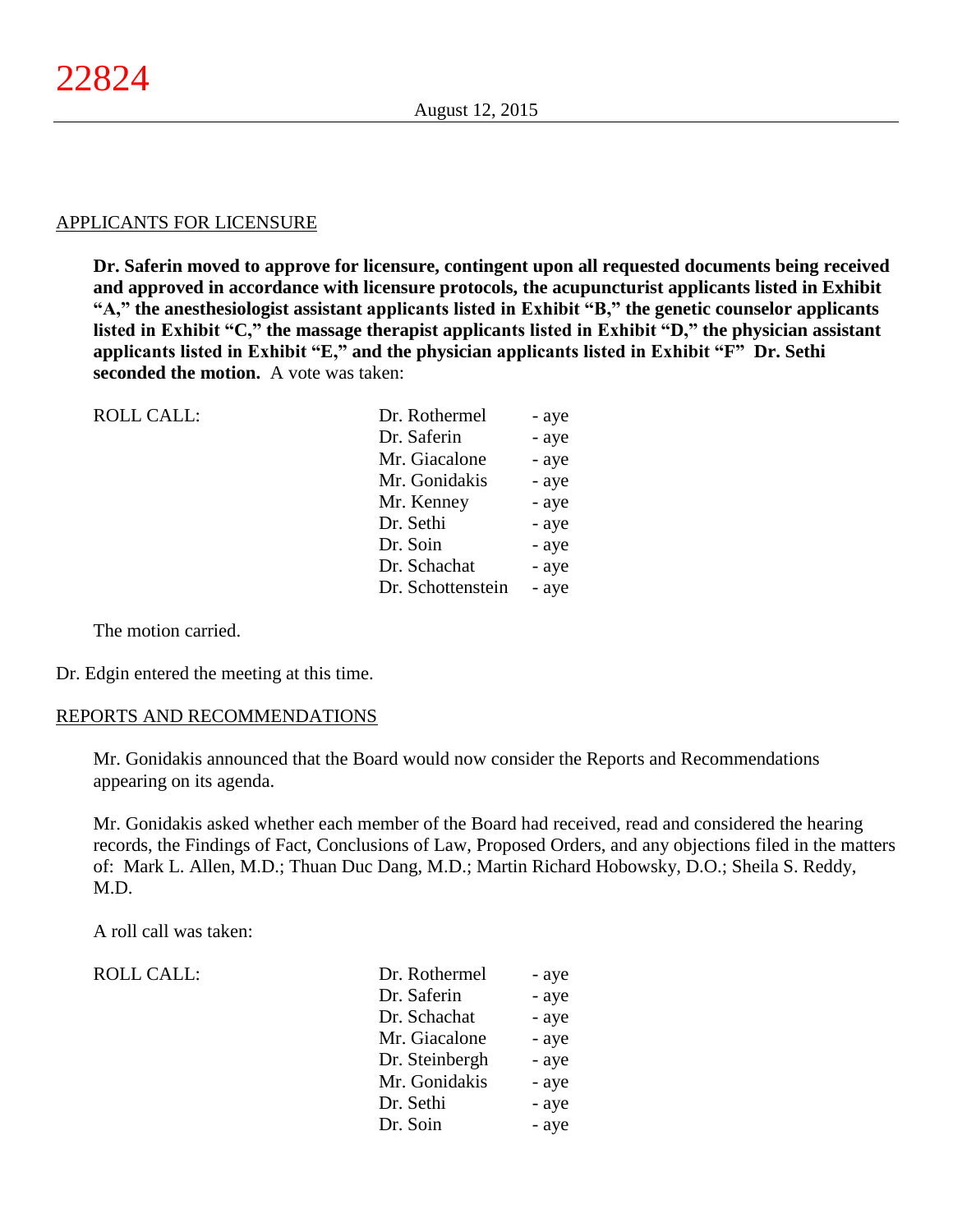Dr. Schottenstein - aye Dr. Edgin - abstain

Mr. Gonidakis asked whether each member of the Board understands that the disciplinary guidelines do not limit any sanction to be imposed, and that the range of sanctions available in each matter runs from dismissal to permanent revocation. A roll call was taken:

| <b>ROLL CALL:</b> | Dr. Rothermel     | - aye     |
|-------------------|-------------------|-----------|
|                   | Dr. Saferin       | - aye     |
|                   | Dr. Schachat      | - aye     |
|                   | Mr. Giacalone     | - aye     |
|                   | Dr. Steinbergh    | - aye     |
|                   | Mr. Gonidakis     | - aye     |
|                   | Dr. Sethi         | - aye     |
|                   | Dr. Soin          | - aye     |
|                   | Dr. Schottenstein | - aye     |
|                   | Dr. Edgin         | - abstain |

Mr. Gonidakis noted that, in accordance with the provision in section 4731.22(F)(2), Ohio Revised Code, specifying that no member of the Board who supervises the investigation of a case shall participate in further adjudication of the case, the Secretary and Supervising Member must abstain from further participation in the adjudication of any disciplinary matters. In the matters before the Board today, Dr. Rothermel served as Secretary and Dr. Saferin served as Supervising Member.

Mr. Gonidakis reminded all parties that no oral motions may be made during these proceedings.

The original Reports and Recommendations shall be maintained in the exhibits section of this Journal.

## MARK L. ALLEN, M.D.

Mr. Gonidakis directed the Board's attention to the matter of Mark L. Allen, M.D. Objections to Ms. Blue's Report and Recommendation were filed and were previously distributed to Board members. However, Dr. Allen's objections were not filed in a timely manner. Mr. Gonidakis stated that the Board must determine whether to accept Dr. Allen's objections.

**Dr. Steinbergh moved to accept Dr. Allen's objections to the Report and Recommendation. Mr. Giacalone seconded the motion.** A vote was taken:

| <b>ROLL CALL:</b> | Dr. Rothermel  | - abstain |
|-------------------|----------------|-----------|
|                   | Dr. Saferin    | - abstain |
|                   | Dr. Schachat   | - aye     |
|                   | Mr. Giacalone  | - aye     |
|                   | Dr. Steinbergh | - aye     |
|                   | Mr. Gonidakis  | - aye     |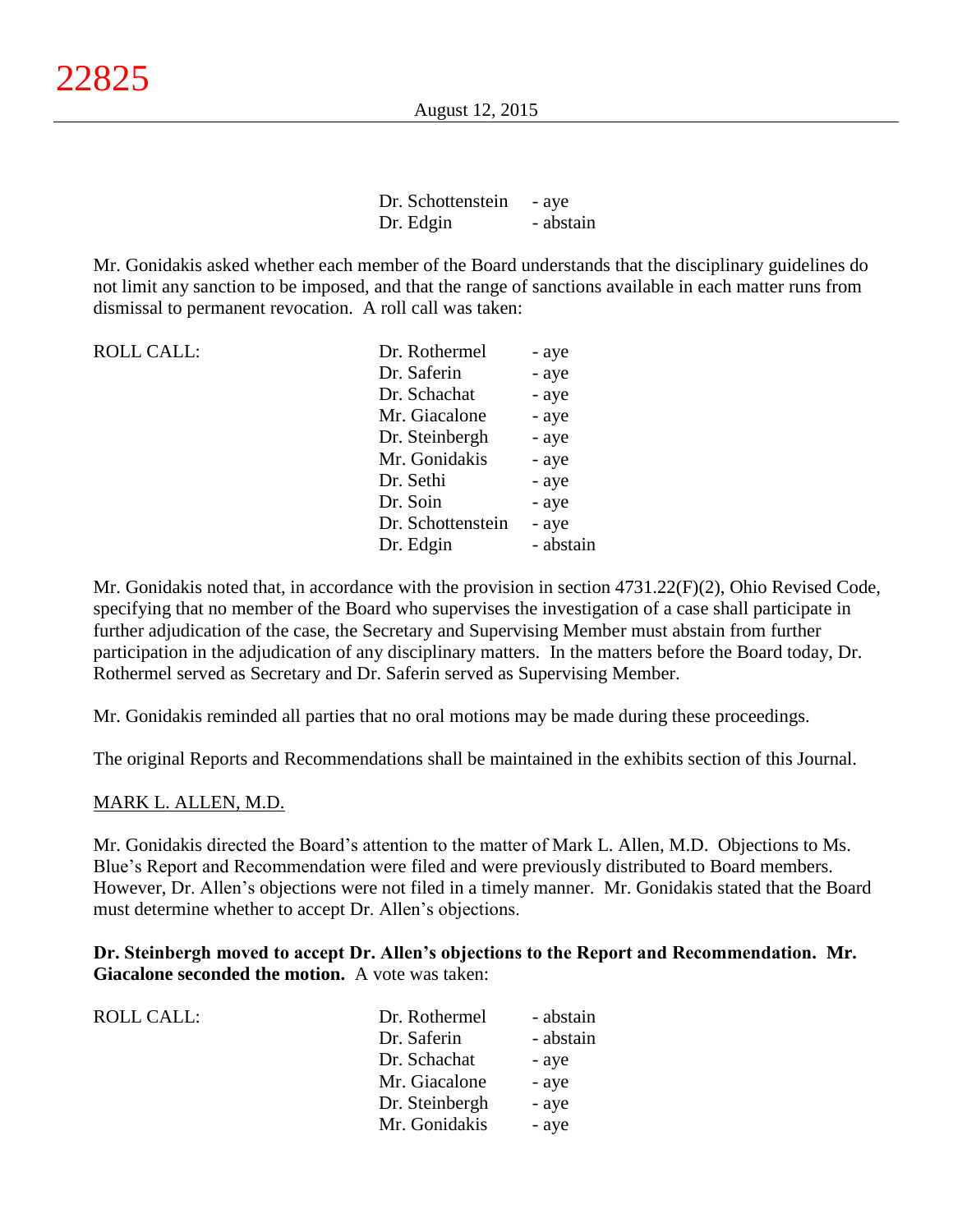| Dr. Sethi         | - aye     |
|-------------------|-----------|
| Dr. Soin          | - aye     |
| Dr. Schottenstein | - aye     |
| Dr. Edgin         | - abstain |

Mr. Gonidakis stated that a request to address the Board has been timely filed on behalf of Dr. Allen. Five minutes will be allowed for that address.

Dr. Allen was represented by his attorney, John Irwin.

Mr. Irwin thanked the Board for accepting Dr. Allen's objections to the Report and Recommendation and stated that they had been filed in order to highlight what he felt was a misunderstanding on the part of the Hearing Examiner regarding the weight of the evidence.

Dr. Allen thanked the Board for allowing him to make final comments on his accidental alcohol exposure. Dr. Allen also thanked the Board for helping him in his recovery. Dr. Allen stated that he has not had a drink for over fourteen years and he works his 12-step recovery program daily. Dr. Allen stated that he has been blessed to be able to restart his life in Poland, Ohio, and to get his dream job at a surgical hospital. Dr. Allen stated that he is now surrounded by individuals who know his past and support him daily. Dr. Allen stated that, while he has not been perfect, he has not had a drink for 5,208 days and he would not do anything to compromise his recovery. Dr. Allen stated that five years ago he examined his life and saw how selfish and ungrateful he was. This led to a spiritual awakening and he realized that only his higher power cold help him recover from his disease. Dr. Allen stated that today there are no drugs in his life and he is healthier than he has ever been.

Dr. Allen stated that he has been truthful regarding the incident in question and that he had had no knowledge that there was alcohol in the pomegranate juice he drank. Dr. Allen explained that when he discovered that his blood sugar was low in the middle of the night, he went to his refrigerator and drank a container of what he thought was cranberry juice. Dr. Allen stated that he later learned that alcohol had been mixed with the juice. Dr. Allen stated that when he drank the juice he did not detect any taste of alcohol and felt no alcoholic effects.

Dr. Allen stated that he has committed himself to earning the trust and respect of the Board. Dr. Allen stated that he and Ms. Preston, his significant other of 13 years, have spoken to all their friends and relatives to ensure that alcohol will never again enter their home. Dr. Allen stated that he has also put new safeguards in place at his hospital to ensure that he does not miss any more call-ins to FirstLab. Dr. Allen stated that his unique history gives him a perspective that helps him in treating opiate addicts in clinics.

Dr. Allen asked the Board to issue a reprimand on the basis of the facts and the testimony of Ms. Preston, his neighbors, his sponsor, his employer, his supervising physician, and his treating physician. Dr. Allen asked the Board to refrain from suspending his license and allow him to continue to work to gain the Board's trust and respect.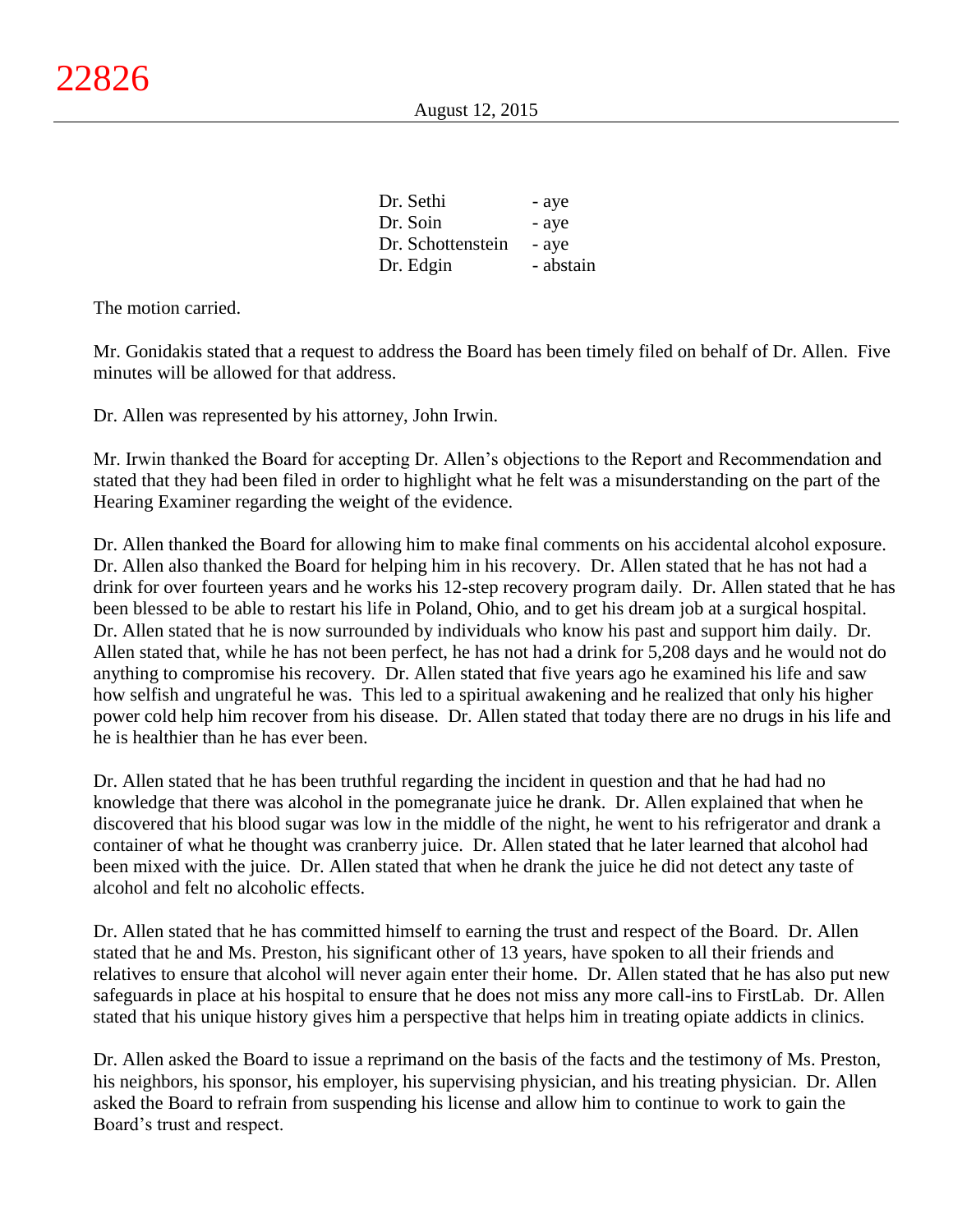Mr. Gonidakis asked if the Assistant Attorney General would like to respond. Mr. Wilcox stated that he would like to respond.

Mr. Wilcox stated that he agrees with the Hearing Examiner and disagreed with Dr. Allen's contention that his consumption of the juice and alcohol mixture was unintentional. Mr. Wilcox emphasized that a characteristic of alcoholics and addicts is that they lie about their disease. Mr. Wilcox stated that an alcoholic in recovery would be extremely careful about anything they ingest. Mr. Wilcox stated that, according to testimony, there had never been pomegranate juice in Dr. Allen's home. Mr. Wilcox opined that it defies logic that Dr. Allen would drink the juice with inquiring about what was in the container.

Mr. Wilcox continued that Dr. Allen has a history of not being honest with the Board. Mr. Wilcox stated that in 2010 a Medical Board investigator asked Dr. Allen for a urine sample but Dr. Allen refused. The following day Dr. Allen notified the Board that he had recently used cocaine. Mr. Wilcox stated that in that instance Dr. Allen self-reported to the Board because he knew he was caught. Mr. Wilcox opined that in the current matter Dr. Allen thought he could get away with using alcohol, but when the Board ordered a blood test he invented this story to explain the test results. Mr. Wilcox stated that even if the Board believes Dr. Allen he still violated his Consent Agreement because he is solely responsible for what he drinks.

Mr. Wilcox related that on November 8, 2014, Dr. Allen missed a required call-in to FirstLab and on November 13, 2014, he missed an ordered screen. Dr. Allen did not submit to a urine screen until 5:30 p.m. the following day. On December 8, 2014, a blood screen was ordered which was positive for alcohol. Mr. Wilcox stated that the Board had granted Dr. Allen a waiver from screens from November 26 to December 3 due to planned travel. However, Dr. Allen did not travel during that period and he did not inform the Board of his changed plans. Mr. Wilcox stated that this created an opportunity for Dr. Allen to use alcohol.

Mr. Wilcox opined that the Board cannot trust Dr. Allen. Mr. Wilcox stated that if the Board believes that there is some chance to redeem Dr. Allen, then the Proposed Order, including the minimum one-year suspension, is appropriate.

# **Dr. Steinbergh moved to approve and confirm Ms. Blue's Findings of Fact, Conclusions of Law, and Proposed Order in the matter of Mark L. Allen, M.D. Dr. Sethi seconded the motion.**

Mr. Gonidakis stated that he will now entertain discussion in the above matter.

Mr. Gonidakis briefly reviewed Dr. Allen's career. Mr. Gonidakis also reviewed Dr. Allen's history of alcohol and drug abuse, his Driving Under the Influence (DUI) conviction in 1991, his reckless operation conviction in 2001, and his inpatient treatment in 2003. Dr. Allen's medical license was first disciplined in 2003. Dr. Allen relapsed in 2010 on cocaine, after which he underwent further treatment for chemical dependency. Dr. Allen is currently subject to the terms of a Step II Consent Agreement due to his 2010 relapse.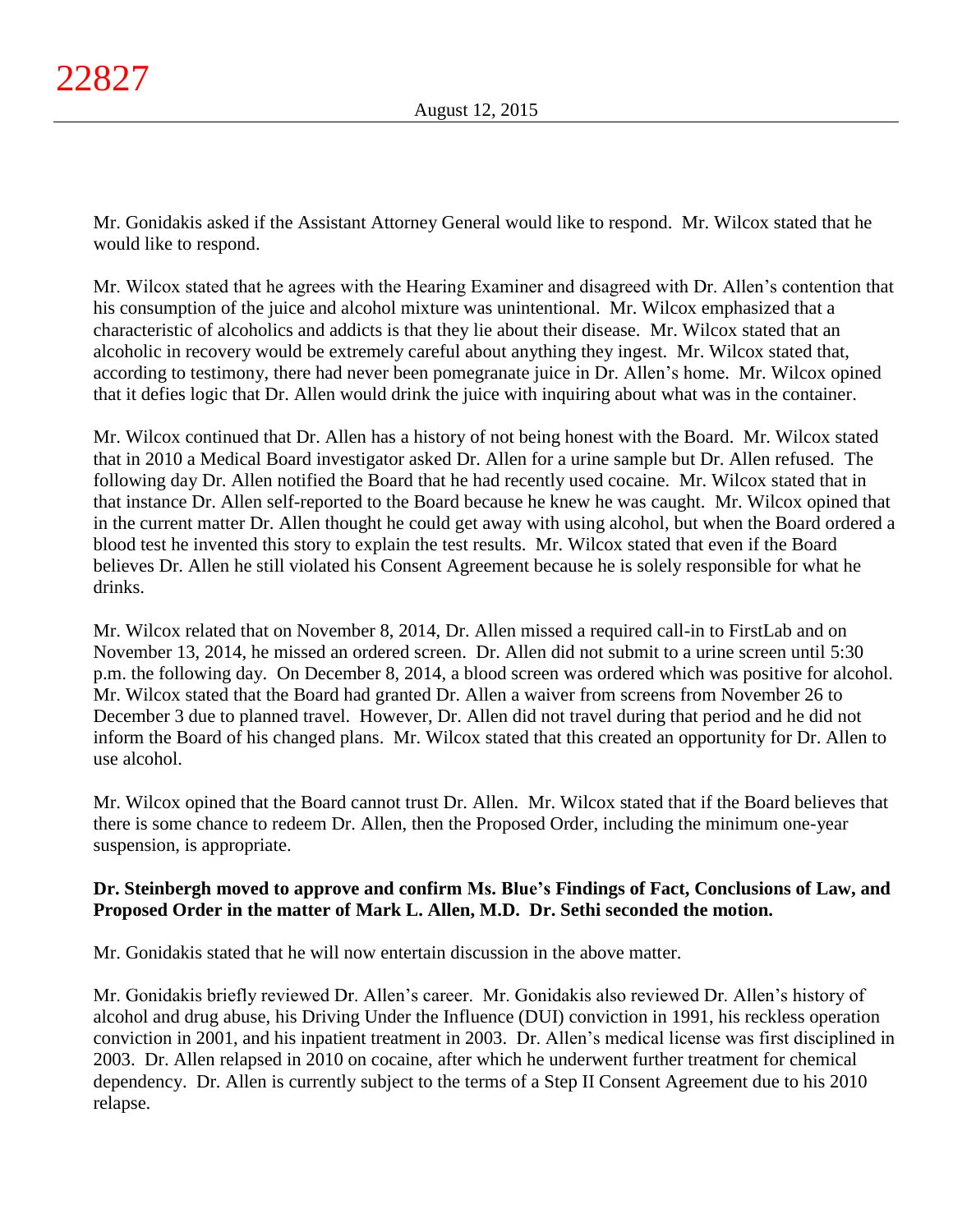Mr. Gonidakis stated that Dr. Allen has admitted to missing required call-ins to FirstLab on June 30, 2014 and November 8, 2014. Dr. Allen has claimed that he missed the call-ins because he had been busy at work. After missing the call-in on November 8, Dr. Allen waited until November 13 to notify the Board. The Board staff advised Dr. Allen to provide a urine screen that day, but he indicated that he was very busy and he waited until 5:30 p.m. the following day before providing a specimen. A blood sample collected on December 8, 2014, was positive for alcohol.

Mr. Gonidakis continued that in 2014 Dr. Allen had notified the Board of his intent to travel to Kansas City where his father lives, and therefore he was excused from urine screens during that time. However, medical conditions involving Dr. Allen's significant other prevented him from going on the trip. Dr. Allen has testified that he was not aware that he needed to notify the Board that he was not traveling. The day after Thanksgiving Dr. Allen's neighbors brought leftovers and a container of juice when Dr. Allen was not present. Dr. Allen's significant other, Ms. Preston, placed these items in the refrigerator. According to testimony, neither Dr. Allen nor Ms. Preston was aware that the juice contained vodka. Dr. Allen, an insulin-dependent diabetic, testified that he awoke in the middle of the night with low blood sugar, went to the refrigerator, and drank the juice in order to raise his sugar levels. Dr. Allen and Ms. Preston testified that they only learned that the juice contained vodka several days later.

Mr. Gonidakis stated that the Hearing Examiner has recommended a minimum one-year suspension of Dr. Allen's medical license, monitoring conditions, and an additional five years of probationary terms. Mr. Gonidakis opined that Mr. Wilcox made a compelling argument and, noting that Dr. Allen has been monitored by the Board for approximately ten years, asked when enough is enough.

Dr. Soin observed that the Report and Recommendation's Findings of Fact list about seven different red flags in this matter, including Dr. Allen's failure to call FirstLab in a timely manner and failure to be forthright about his travel plans. Dr. Soin was uncertain whether the Board could trust Dr. Allen given his long history of problems. Dr. Soin stated that he would be interested in hearing whether his fellow Board members feel that a one-year suspension is sufficient or if a longer suspension would be appropriate.

Dr. Steinbergh expressed concerns about some of the testimony in this case. Dr. Steinbergh stated that Dr. Allen's neighbors were supposedly unaware that Dr. Allen was a recovering alcoholic, yet when they learned that Dr. Allen had drank the juice instead of Ms. Preston they commented that it contained vodka. Dr. Steinbergh questioned why the neighbors would mention the vodka if they had not known that Dr. Allen was a recovering alcoholic. Further, Dr. Steinbergh stated that there is no documentation to support Dr. Allen's assertion that his blood glucose during the night was 32, even though Dr. Allen has provided the Board with other records of his glucose levels. Dr. Allen claimed that his endocrinologist had the record of his glucose level that night, yet the endocrinologist was not questioned about this when he testified. Dr. Steinbergh expressed disappointment that the endocrinologist's testimony was not developed to either support or contradict Dr. Allen's comments.

Regarding Dr. Allen's failure to notify the Board that his plans to travel to Kansas City had been cancelled, Dr. Steinbergh stated that there was no language in Dr. Allen's Consent Agreement requiring him to inform the Board if he changes his travel plans. Therefore, Dr. Steinbergh stated that she is not concerned about that issue.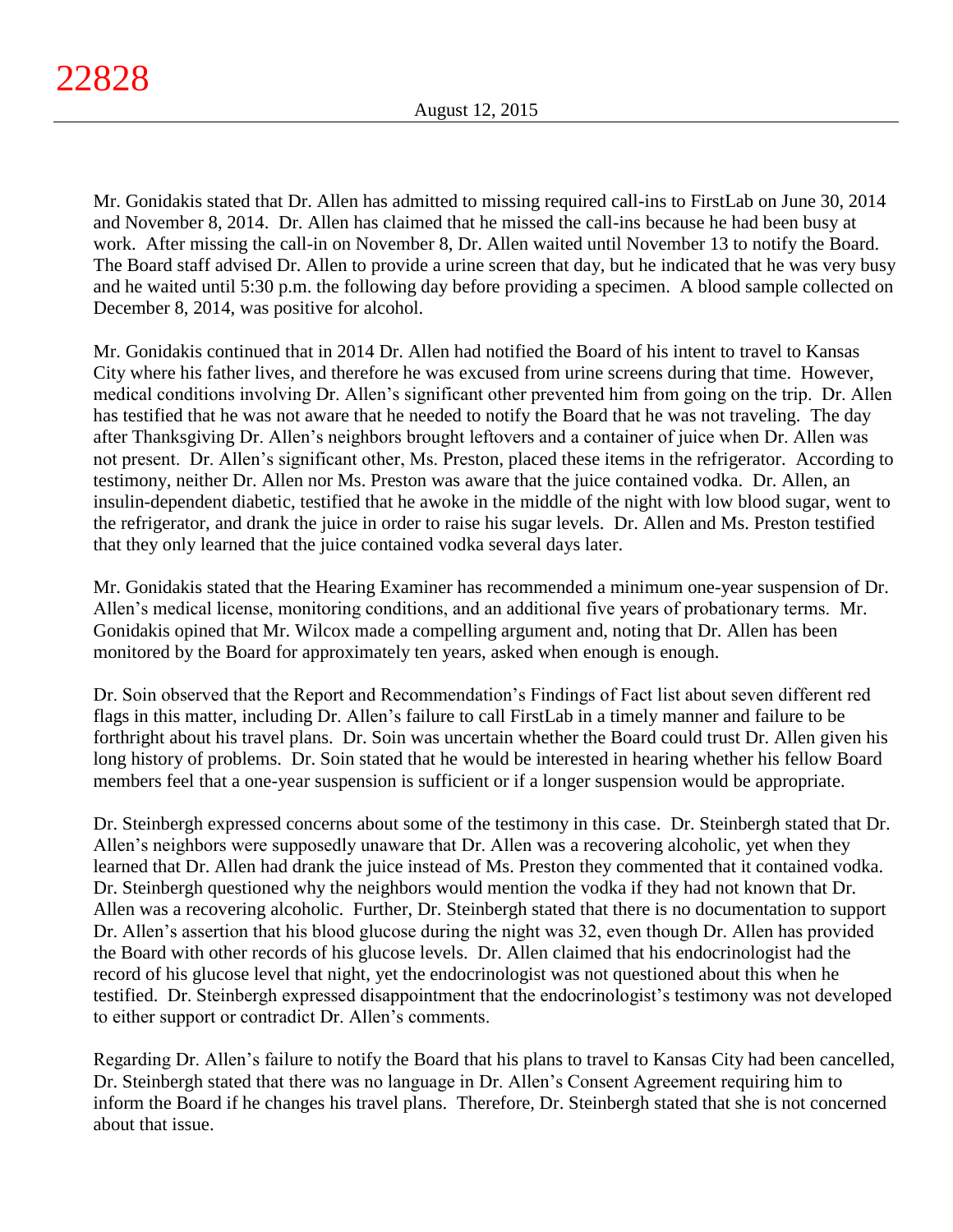Regarding the juice in question, Dr. Steinbergh stated that Dr. Allen thought it was cranberry juice when it was in fact pomegranate juice mixed with vodka. However, Dr. Steinbergh stated that cranberry juice does not look or taste like pomegranate juice, and therefore Dr. Allen should have known immediately that he was not drinking cranberry juice. Dr. Steinbergh did not find this portion of Dr. Allen's testimony to be believable. Dr. Steinbergh stated that the Board members have viewed the empty container that had held the juice and there is some question of whether it is a 32 ounce container or a 48 ounce container. Dr. Steinbergh stated that in any case it was a great deal of juice and she questioned whether drinking the entire container would have resulted in a reactive hyperglycemic episode. Dr. Steinbergh also questioned why Ms. Preston would not immediately inform Dr. Allen that the juice contained alcohol when she learned that fact. Dr. Steinbergh opined that Dr. Allen did not inadvertently drink the juice.

Dr. Steinbergh stated that she supports the Hearing Examiner's Proposed Order.

Mr. Giacalone stated that Dr. Allen's story seems elaborate and is supported by multiple witnesses, yet it is missing the key element of documentation of Dr. Allen's blood glucose level on the night in question. Mr. Giacalone stated that he is not convinced by Dr. Allen's story largely because it is so perfect except for the crucial missing record of the glucose level.

Dr. Schottenstein stated that diabetics must be careful about over-correcting for a low glucose level. Dr. Schottenstein stated that a diabetic who drinks approximately 46 ounces of pomegranate juice would end up in the hospital with a sugar level that is too high. Dr. Schottenstein stated that the correct way to correct hypoglycemia is to drink 4 ounces of juice and then check the sugar level in 15 minutes. Dr. Schottenstein stated that 4 ounces of juice will usually correct the problem, but if the level is still low then the person can continue to drink 4 ounces at a time at 15 minute intervals until the level is corrected. Dr. Schottenstein stated that if Dr. Allen had done this, it would have taken him almost three hours to drink the entire container. Dr. Schottenstein also stated that if the sugar levels do not rise, most people would call 911 instead of continuing to drink that much juice.

Dr. Schottenstein continued that it would make sense to him if Dr. Allen had only drunk a little juice and not the entire container, except that his phosphatidyl ethanol test came back positive. Dr. Schottenstein stated that the phosphatidyl ethanol test only shows positive if a good deal of alcohol is consumed. Dr. Schottenstein stated that Dr. Allen must have consumed the entire container in order for the phosphatidyl ethanol test to show positive, but this raises the question of why Dr. Allen's sugar levels did not become too high. Dr. Schottenstein also stated that the phosphatidyl ethanol test can detect alcohol consumed up to about three weeks prior; therefore, the December 8 test would cover the entire time that Dr. Allen was excused from screens due to his travel plans.

Dr. Soin opined that some of the testimony in this matter has been disingenuous and that Dr. Allen's pattern of behavior makes Dr. Soin uncomfortable with the Proposed Order. Dr. Steinbergh opined that Dr. Allen's alcohol consumption constitutes a second relapse. Dr. Steinbergh stated that, though the Board is not bound by its guidelines, the Board's guidelines recommended a one-year suspension in cases of a second relapse. Dr. Steinbergh also noted that Dr. Allen will be reassessed and he will undergo another 28-day inpatient treatment program if that is judged necessary by the assessing physician. Dr. Soin opined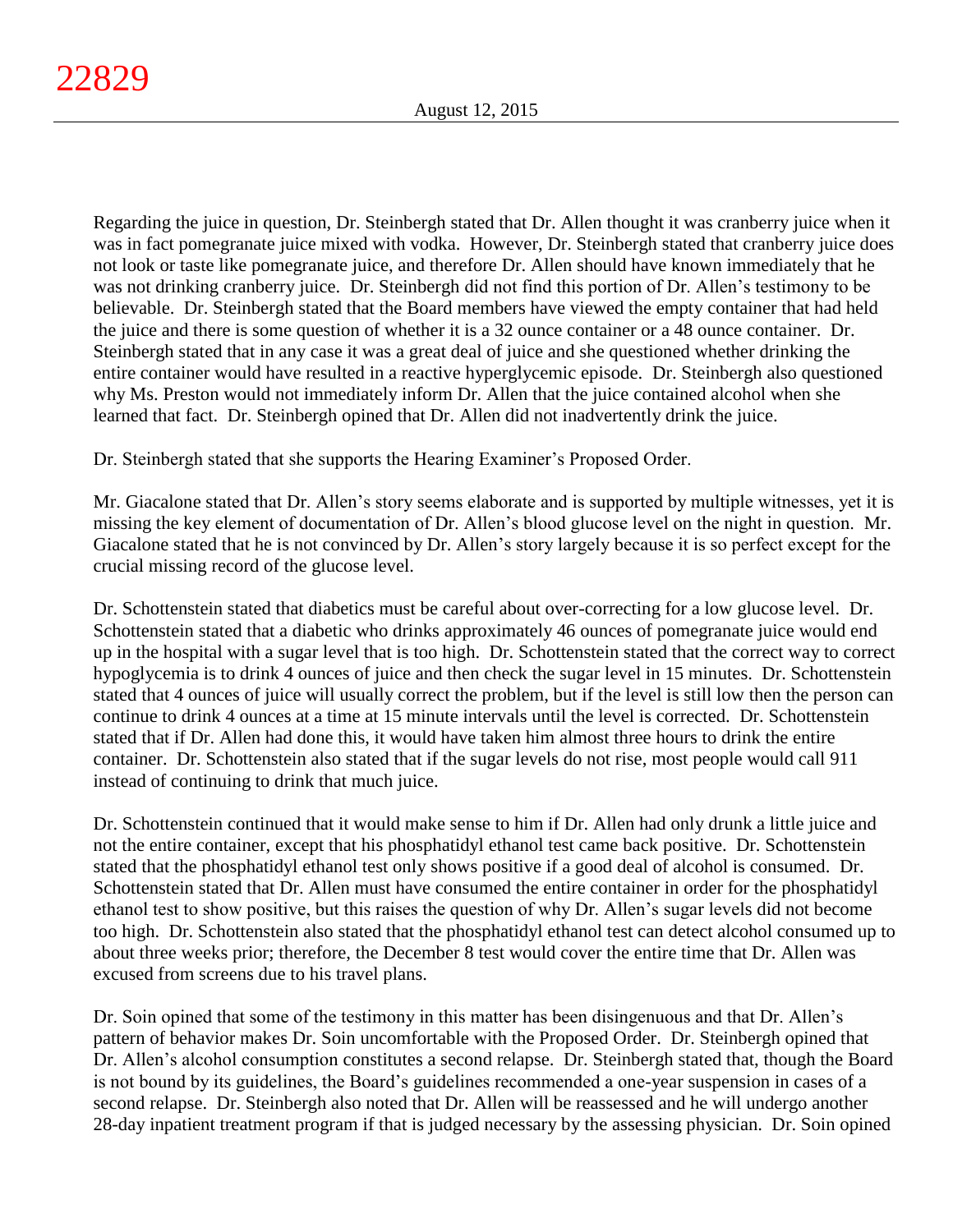that Dr. Allen can be rehabilitated, though he would have preferred a two-year suspension. However, Dr. Soin did not wish to offer an amendment to the Proposed Order.

Dr. Schottenstein commented that if one accepts the disease model of alcoholism and Dr. Allen's relapse is considered to be an exacerbation of the disease, then Dr. Schottenstein did not wish to be overly-punitive to someone who has had breakthrough symptoms of his disease. Mr. Giacalone commented that he supports the Proposed Order only because there is still a question in his mind as to whether Dr. Allen is being truthful or not. Mr. Giacalone stated that if he knew for sure that Dr. Allen had intentionally drunk alcohol, he would support revocation of Dr. Allen's license.

A vote was taken on Dr. Steinbergh's motion to approve:

| <b>ROLL CALL:</b> | Dr. Rothermel     | - abstain |
|-------------------|-------------------|-----------|
|                   | Dr. Saferin       | - abstain |
|                   | Dr. Schachat      | - aye     |
|                   | Mr. Giacalone     | - aye     |
|                   | Dr. Steinbergh    | - aye     |
|                   | Mr. Gonidakis     | - aye     |
|                   | Dr. Sethi         | - aye     |
|                   | Dr. Soin          | - nay     |
|                   | Dr. Schottenstein | - aye     |
|                   | Dr. Edgin         | - abstain |
|                   |                   |           |

The motion to approve carried.

# THUAN DUC DANG, M.D.

Mr. Gonidakis directed the Board's attention to the matter of Thuan Duc Dang, M.D. No objections have been filed. Ms. Shamansky was the Hearing Examiner.

Mr. Gonidakis stated that a request to address the Board has been timely filed on behalf of Dr. Dang. Five minutes will be allowed for that address.

Dr. Dang was represented by his attorney, Elizabeth Collis.

Ms. Collis stated that she supports the portion of the Hearing Examiner's Proposed Order that would grant Dr. Dang's application for licensure and place him under probationary terms for a minimum of five years. However, she opposed the proposed limitation on Dr. Dang's license because a limited medical license would make Dr. Dang unemployable in Ohio. Ms. Collis stated that the Ohio Department of Medicaid will not grant participation status to a physician with a limited license and most specialty certification boards will not allow participation with a limited license. Ms. Collis stated that many jobs in hospitals require specialty board certification.

Ms. Collis acknowledged that Dr. Dang experienced surgical complications while practicing in Maryland.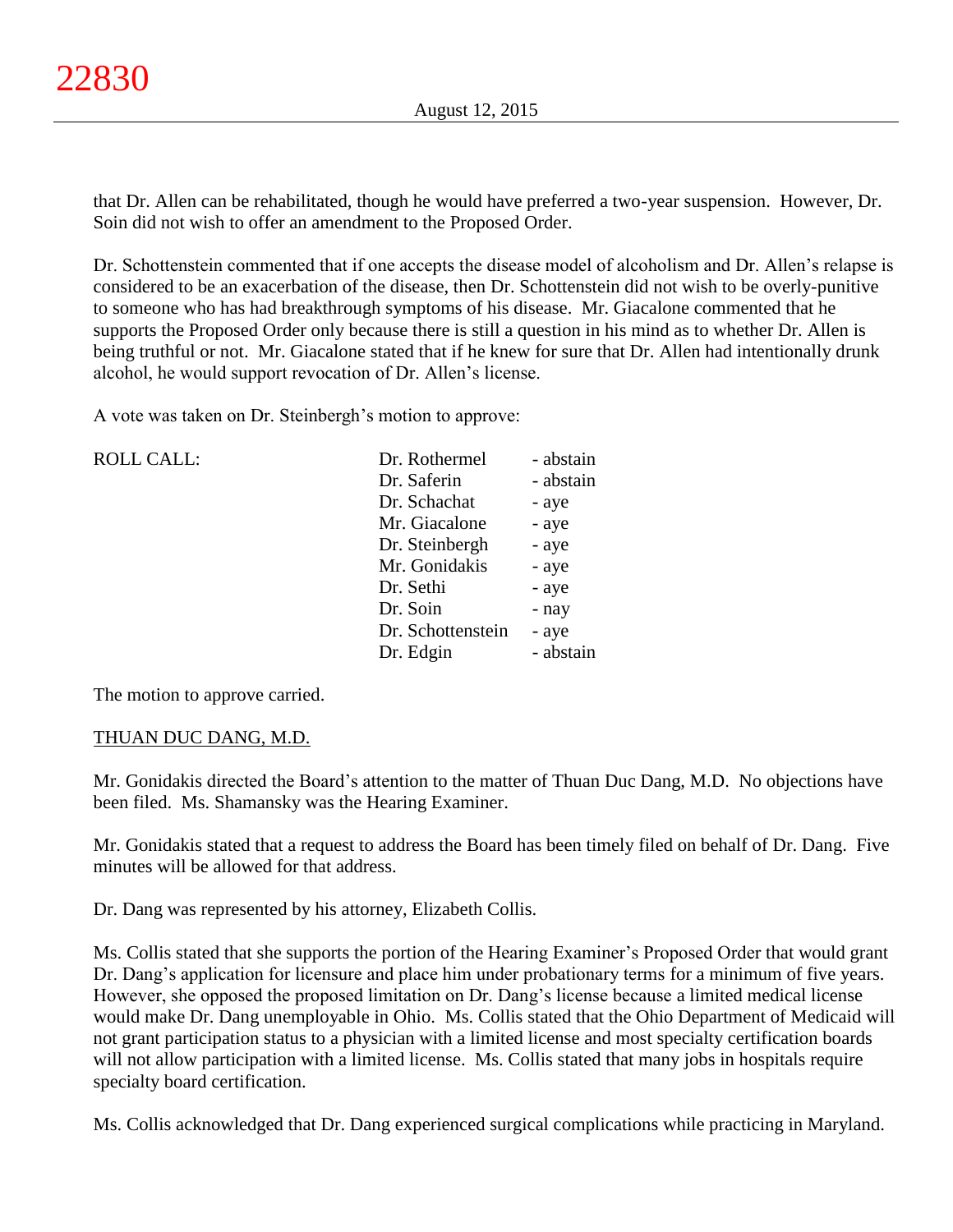Dr. Dang entered into an Agreement with the Maryland Board of Physicians and he has now completed all the terms of that probation, including the required continuing medical education courses. The Maryland Board also placed a restriction on Dr. Dang's Maryland license barring one procedure, namely a carotid endarterectomy. Although Dr. Dang was not required to take additional training, he chose to do so and he entered a two-year acute surgical care fellowship at Wright State University in Dayton, Ohio.

Ms. Collis continued that Dr. Dang has no intention of practicing elective vascular surgery, and therefore the Proposed Order's limitation is both unnecessary and too broad. Ms. Collis stated that Dr. Dang's specialty board already requires him to refrain from performing carotid endarterectomies. Ms. Collis also noted that the Proposed Order requires Dr. Dang to be under a practice plan and that the Board can choose to approve a practice plan that bars Dr. Dang from performing carotid endarterectomies. Ms. Collis further stated that no hospital would credential Dr. Dang to perform a carotid endarterectomy since his specialty board will not allow him to perform it.

Ms. Collis opined that by granting Dr. Dang a full, unrestricted license to practice medicine and surgery in Ohio, with the probationary terms outlined in the Proposed Order, the Board can take the steps necessary to protect the public without making Dr. Dang essentially unemployable in Ohio.

Dr. Dang stated that in 2006 and 2007 while practicing in Maryland, he experienced complications in various surgical procedures. Dr. Dang stated that while he had received training in general surgery, the cases in question had multiple risk factors for which he did not have the training or experience to properly manage. Dr. Dang stated, as an explanation and not an excuse, that his residency program at Drexel University in Philadelphia had its limitations; the program was suffering financially and ultimately closed in 2007. Dr. Dang stated that in hindsight he feels that he did not receive adequate training during his residency.

Dr. Dang stated that in his early practice he performed a small amount of vascular surgery, but it was never his intention to make this a significant part of his practice. Dr. Dang stated that he initially performed carotid endarterectomies with his senior partner, but when this partner left the practice he was left to do these procedures on his own. Dr. Dang stated that when he experienced complications from the procedure he voluntarily stopped performing it.

Dr. Dang stated that he has completed all the requirements of his probation in Maryland and his probation in that state has been terminated. Dr. Dang stated that he is limited in Maryland from performing carotid endarterectomies, an agreement that went into effect before he sought additional fellowship training. Dr. Dang noted that he had temporarily lost his certification by the American Board of Surgery, but his certification was reinstated when he completed remedial continuing medical education. Dr. Dang stated that he has agreed with the American Board of Surgery to not perform non-emergency vascular procedures.

Dr. Dang stated that he moved his family, including his three school-aged children, from Maryland to Dayton in order to complete his training. Dr. Dang stated that this move was financially and emotionally difficult for his family, but he felt that the additional training was important. Dr. Dang stated that he came to Ohio to become a better surgeon and he urged the Board to grant him an unrestricted license to practice.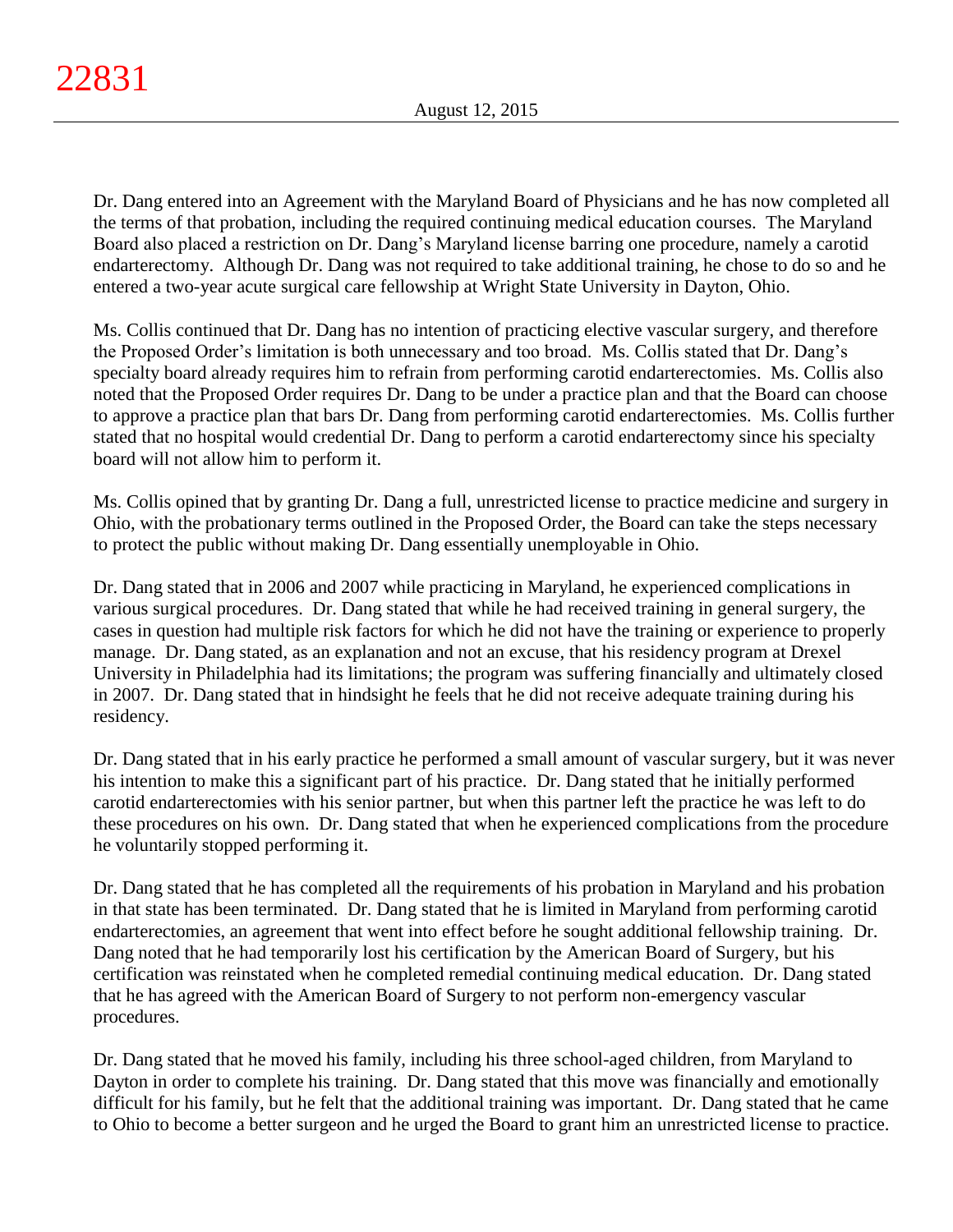Dr. Dang stated that he has no intention of performing elective vascular surgery, but his fellowship is training him to perform elements of vascular surgery that are required in cases of surgical emergencies.

Mr. Gonidakis asked if the Assistant Attorney General would like to respond. Mr. Wakley stated that he would like to respond.

Mr. Wakley stated that there are two issues involved in this case: The matter of Dr. Dang's training certificate and the matter of his application for full licensure. Mr. Wakley stated that while the State agrees that no restrictions should be placed on Dr. Dang's training certificate, that State also agrees with the Hearing Examiner that Dr. Dang's full medical license should be restricted. Dr. Wakley stated that Dr. Dang clearly operated well out of his depth in performing these specific vascular procedures in Maryland. Mr. Wakley stated that while it is admirable that Dr. Dang sought additional training, he did not seek the specific training recommended by the American Board of Surgery. Mr. Wakley stated that Dr. Dang's fellowship will not address the specific deficiencies found by the American Board of Surgery and the Maryland Board of Physicians.

Mr. Wakley opined that a certain amount of gamesmanship was involved in Dr. Dang's proceedings. Mr. Wakley stated that when the hearing began the Board already had letters from Mary McCarthy, M.D., of Wright State University, and from the American Board of Surgery recommending that Dr. Dang not do vascular surgery. A letter to the same effect was also supposed to have been received from Mbaga Walusimbi, M.D., the head of the second-year program at Wright State University. The hearing record was held open so that Dr. Walusimbi's letter, which was supposed to have been drafted prior to the hearing, could be introduced into the record. When Dr. Walusimbi's letter was submitted it included a specific inserted section about how vascular surgery would be necessary for the second year of training. Because of this new letter, an additional day of hearing was held. In the additional testimony, Dr. Walusimbi testified that vascular surgery is a necessary component of the second year of training. Mr. Wakley stated that this contradicts testimony from the first day of hearing that vascular surgery in the second year is optional. Mr. Wakley stated that he did not know what to make of this and he suggested that the Board determine what an appropriate response would be.

Mr. Wakley opined that the record is sufficiently clear that Dr. Dang should not have an unrestricted medical license unless he does the type of training suggested by the American Board of Surgery. Mr. Wakley stated that if the Board is satisfied that Dr. Dang will receive that training in his current program, then he should be granted an unrestricted license. However, if the Board is not satisfied of that, then Mr. Wakley recommended adopting the Proposed Order with the restriction.

# **Dr. Sethi moved to approve and confirm Ms. Shamansky's Findings of Fact, Conclusions of Law, and Proposed Order in the matter of Thuan Duc Dang, M.D. Dr. Soin seconded the motion.**

Mr. Gonidakis stated that he will now entertain discussion in the above matter.

Dr. Schottenstein briefly reviewed Dr. Dang's career and the actions taken against his Maryland medical license. Dr. Schottenstein stated that the Maryland Board of Physicians found that Dr. Dang had practiced below the minimal standards of care in six cases. Dr. Schottenstein summarized each of these cases: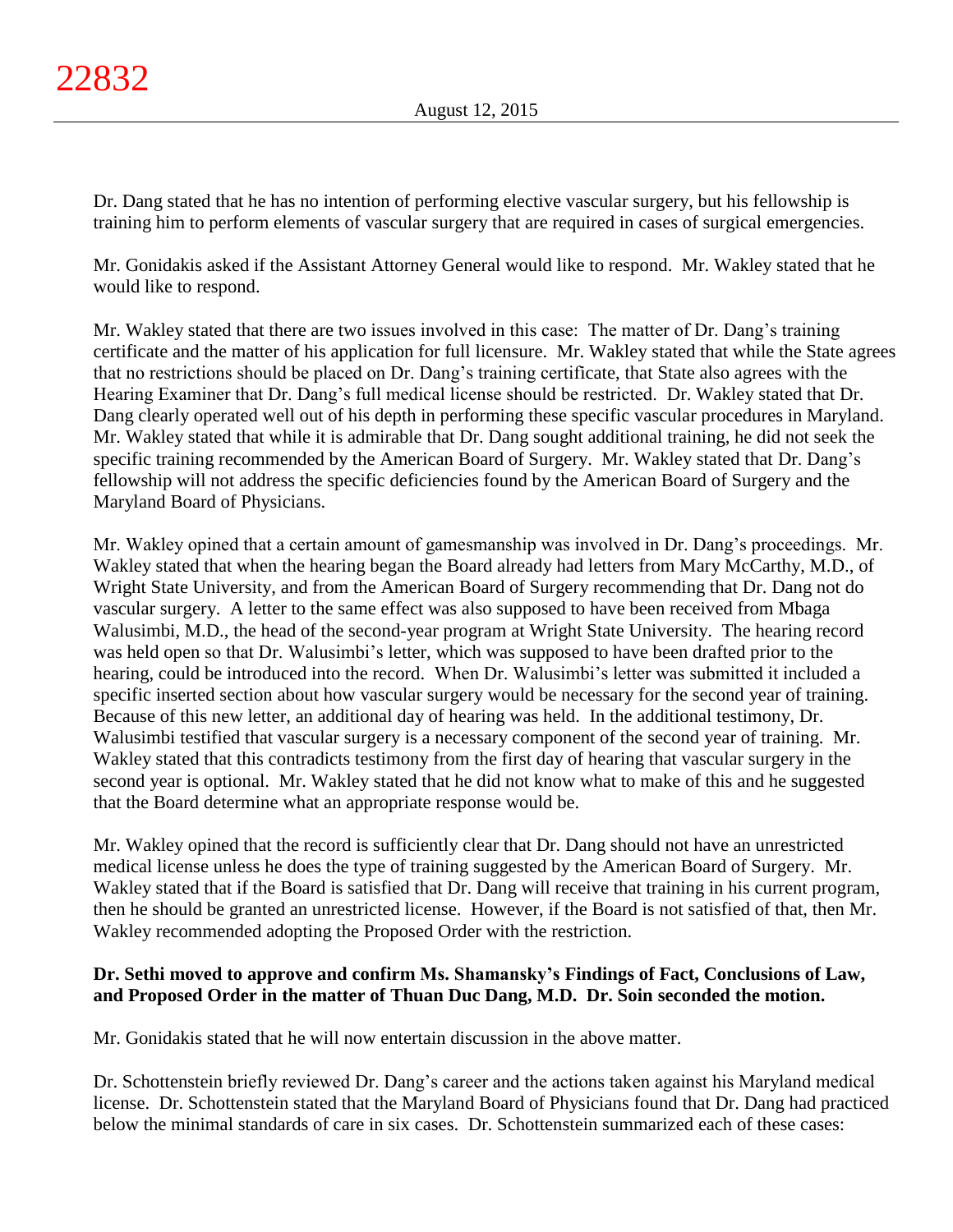- Dr. Dang operated on Patient A to remove a sebaceous cyst in the upper midline of the abdomen. Dr. Dang was unable to locate the cyst and was therefore unable to remove it.
- Patient B, an 81-year-old male, experienced a syncopal episode and he was found to have 75% to 80% left internal carotid artery stenosis. Dr. Dang performed a left carotid endarterectomy. Patient B experienced complications post-operatively, including acute rightsided upper neurological deficits and aspiration symptoms. Patient B subsequently become unresponsive and had to be resuscitated. A diagnostic work-up revealed a left parietal lob infarct and a left carotid artery residual 50% to 75% stenosis. Patient B required a feeding tube and was transferred to a long-term facility.
- Patient C, a 43-year-old female, was admitted to the emergency department with a diagnosis of acute cholecystitis. Dr. Dang performed a laparoscopic cholecystectomy. Patient C returned to the emergency department two days later with worsening abdominal pain. A diagnostic work-up showed that Dr. Dang had mistakenly cut the common bile duct instead of the cystic duct and he had failed to convert to an open procedure despite substantial abdominal inflammation. Dr. Dang also failed to discover signs of bleeding or bile leak prior to completing the procedure.
- Patient D, an 82-year-old male, had a diagnostic work-up which showed 90% left carotid stenosis. Dr. Dang performed a left carotid endarterectomy. Post-operatively, Patient D suffered a cerebral vascular accident resulting in right-sided paralysis. A diagnostic work-up showed a post-operative infarct of the left parietal lobe. Dr. Dang did not adequately assess Patient D for stroke symptoms post-operatively and did not act in a timely manner to address post-operative complications.
- Patient E, a 73-year-old male, had a diagnostic work-up which showed 80% stenosis in the left proximal carotid artery. Dr. Dang performed a left carotid endarterectomy. Postoperatively, Patient E developed swelling in the neck and complained of choking sensation for several hours. Patient E became unresponsive and he was taken to the operating room, where a large hematoma was evacuated. Patient E never regained consciousness and died several days later. Despite symptoms of post-operative bleeding, Dr. Dang took no action to address these symptoms.
- Dr. Dang performed a laparoscopic paraesophageal hernia repair on Patient F, a 56-year-old female. Patient F's spleen was injured during the procedure but no explanation for this was provided. Post-operatively, Patient F experienced significant difficulty swallowing. Dr. Dang had improperly constructed a Nissen fundoplication and failed to maintain proper documentation.

Dr. Schottenstein stated that Dr. Dang had mismanaged these six cases, and in the three cases involving a carotid endarterectomy the post-operative complications were catastrophic. Dr. Schottenstein stated that a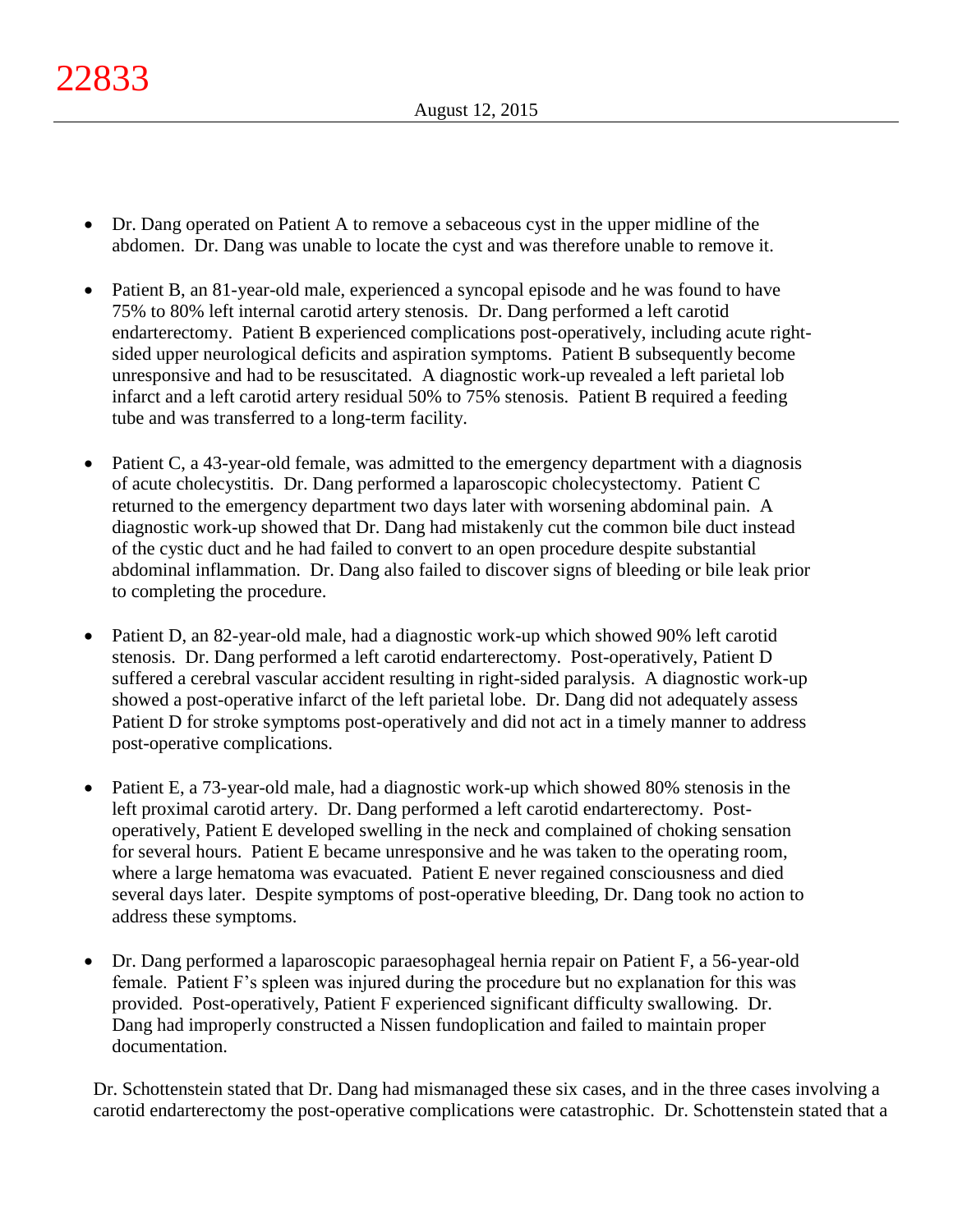carotid endarterectomy is an elective vascular procedure typically performed by vascular surgeons, not general surgeons. However, Dr. Schottenstein stated that the local standard of care can vary in smaller communities and that sometimes a general surgeon who feels comfortable with it may elect to perform the procedure as part of his or her practice.

Dr. Schottenstein continued that Dr. Dang is currently in a two-year fellowship in acute care surgery and surgical critical care at Wright State University. Dr. Schottenstein stated that Dr. Dang will need a full medical license in order to begin the second year of the fellowship. Dr. Schottenstein noted that Dr. Dang has received glowing recommendations from physicians familiar with his work. Dr. Schottenstein stated that refusing to grant Dr. Dang's application for full licensure will prevent him from completing the training that has been recommended for him by the American Board of Surgery.

Dr. Schottenstein stated that he favors the Proposed Order, which would restrict Dr. Dang from the independent practice of elective vascular surgery. Dr. Schottenstein stated that some vascular surgery on an emergency basis will be unavoidable in the course of trauma surgery, but restricting Dr. Dang from independently practicing elective vascular surgery is reasonable.

Dr. Steinbergh stated that the most important part of this case for her are the terrible mistakes Dr. Dang had made in surgical judgment. Dr. Steinbergh expressed concern about Dr. Dang's decision-making and stated that if a physician is not trained in a certain procedure then they should not perform that procedure under any circumstances. Dr. Steinbergh acknowledged that Dr. Dang is undergoing retraining, but she questioned whether retraining can change bad judgment.

Dr. Steinbergh stated that she supports the Proposed Order. Dr. Steinbergh stated that the Board does not enjoy restricting a medical license so early in a physician's career, but opined that if Dr. Dang's license is unrestricted and he makes another significant error in judgment in the future, then the Board will not have done its job of patient protection.

Regarding the Proposed Order's probationary terms, Dr. Steinbergh noted that next year Dr. Dang will be in the second year of his fellowship and will be monitored by his program. Therefore, Dr. Steinbergh opined that the requirement for Dr. Dang to be in a practice plan should become effective once he goes into practice following his fellowship. Dr. Steinbergh also felt that a five-year probationary term is not necessary and opined that a two-year probationary term, following Dr. Dang's fellowship, would be appropriate.

Dr. Sethi stated that he is a board-certified vascular surgeon and he has performed over 1,000 carotid endarterectomies in his career. Dr. Sethi stated that the risk of stroke as a complication of a carotid endarterectomy is less than 1% nationwide, not 6% as Dr. Dang has contended. Dr. Sethi stated that a carotid endarterectomy is a very delicate procedure that can only be learned by performing them under supervision and cannot be learned by simply watching another surgeon. Dr. Sethi stated that training to be a trauma surgeon does not train one to be a vascular surgeon. Dr. Sethi stated that there is never a time when a general surgeon has to perform carotid surgery.

Dr. Sethi questioned why Dr. Dang would have performed an operation that he had not been trained to do.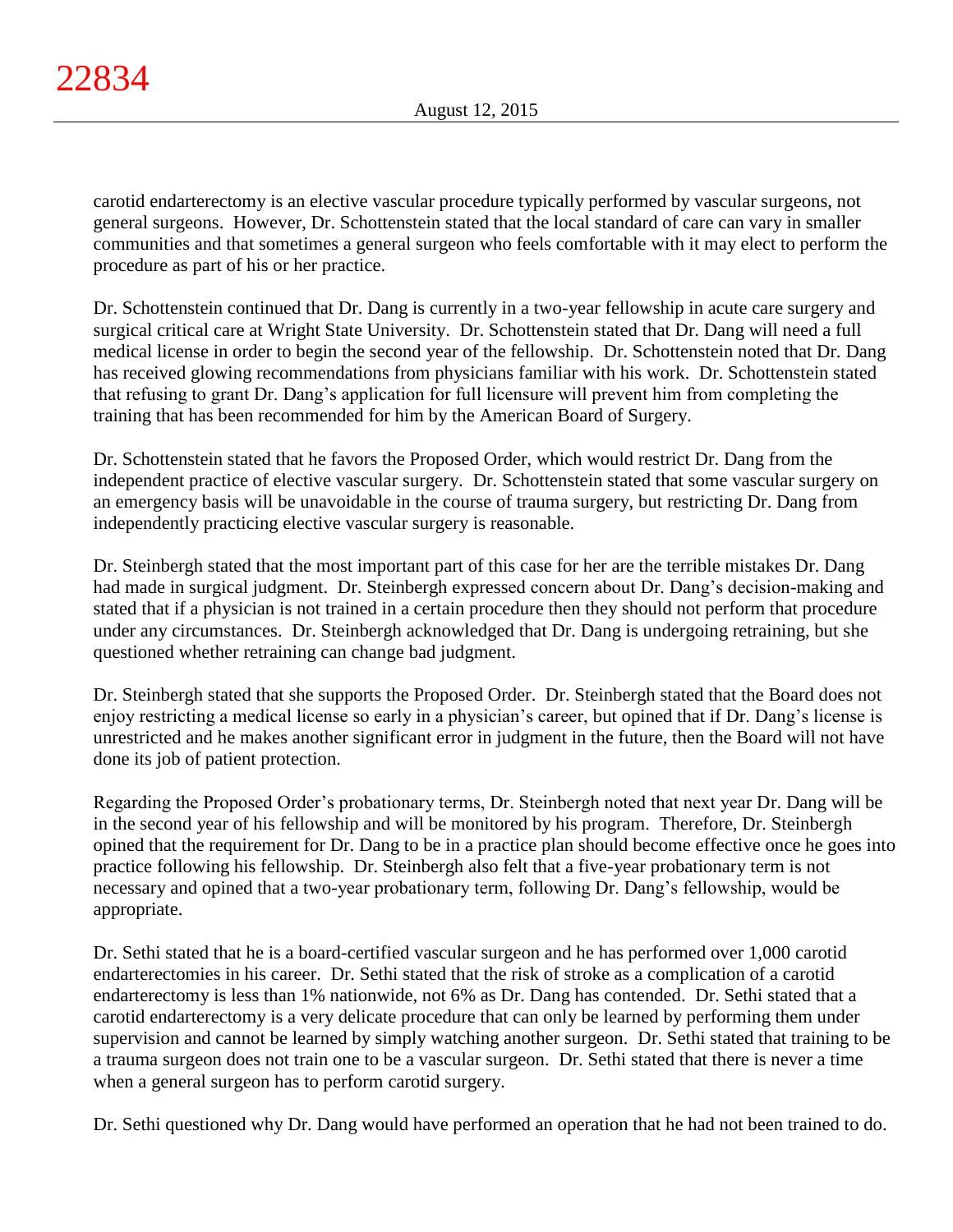Dr. Sethi noted that an improperly-performed carotid surgery can result in permanent paralysis and deprive the patient of a normal life. Dr. Sethi opined that it would be wrong not to place a permanent restriction on Dr. Dang's license. Dr. Sethi stated that if Dr. Dang does not have the personal ethics to refrain from performing a procedure in which he has not been properly trained, then the Board has an obligation to put a permanent restriction on his license.

Dr. Schottenstein agreed with Dr. Sethi's comments and stated that, while general surgeons in small communities may perform more operations than are typical for general surgeons, a carotid endarterectomy is a highly technical procedure which should only be performed by a surgeon with the proper experience. Dr. Schottenstein likened this to a hypothetical general surgeon in a small community who decides to perform a heart transplant or a hip replacement, which is unheard of. Dr. Schottenstein opined that Dr. Dang exercised poor judgment and that the system let Dr. Dang down by giving him the opportunity to engage in this procedure.

Dr. Schachat stated that there is no question that Dr. Dang had problems in the past and that the system which should have prevented this broke down. However, Dr. Schachat stated that there must be some trust in the system; otherwise all physicians' licenses would have to be limited to their own specialty. Dr. Schachat stated that he would trust hospitals in the future to review Dr. Dang's history and to not credential him to perform vascular surgery. Dr. Schachat stated that he opposes restricting Dr. Dang's license because it will make him almost unemployable.

Dr. Soin stated that he has struggled with the proposed restriction on Dr. Dang's license. However, Dr. Soin noted that the restriction applies to elective vascular surgery. Dr. Soin did not agree with the argument that Dr. Dang had had to perform these procedures because he was in a small community. Dr. Soin pointed out that the procedures were elective and therefore Dr. Dang had an opportunity to refer the patients to an appropriate physician and he chose not to. Dr. Soin supported the Proposed Order.

Mr. Giacalone stated that he also supports the Proposed Order based on Dr. Dang's significant history of complications which included a patient death. Mr. Giacalone opined that the proposed restriction on Dr. Dang's license is not punitive, but is protective of patients.

Dr. Schachat expressed concern that the restriction in the Proposed Order may prevent Dr. Dang from billing Medicaid or seeing Medicaid patients and thereby make him virtually unable to be employed by a hospital. Dr. Steinbergh opined that the restriction will not make Dr. Dang unhireable, noting that Wright State University is currently paying Dr. Dang to be a fellow and will bill for his services in the second year of his fellowship. Dr. Steinbergh also noted that the Board has placed restrictions on other physicians' licenses who have gone on to be productive members of the medical community.

Dr. Steinbergh reiterated that she does not favor a probationary term of five years and opined that probationary terms for two years following the end of Dr. Dang's fellowship would be sufficient. Ms. Anderson stated that the Proposed Order would impose the probationary terms immediately, including the final year of his fellowship. With the final year of fellowship included, Dr. Steinbergh favored a probationary term of three years.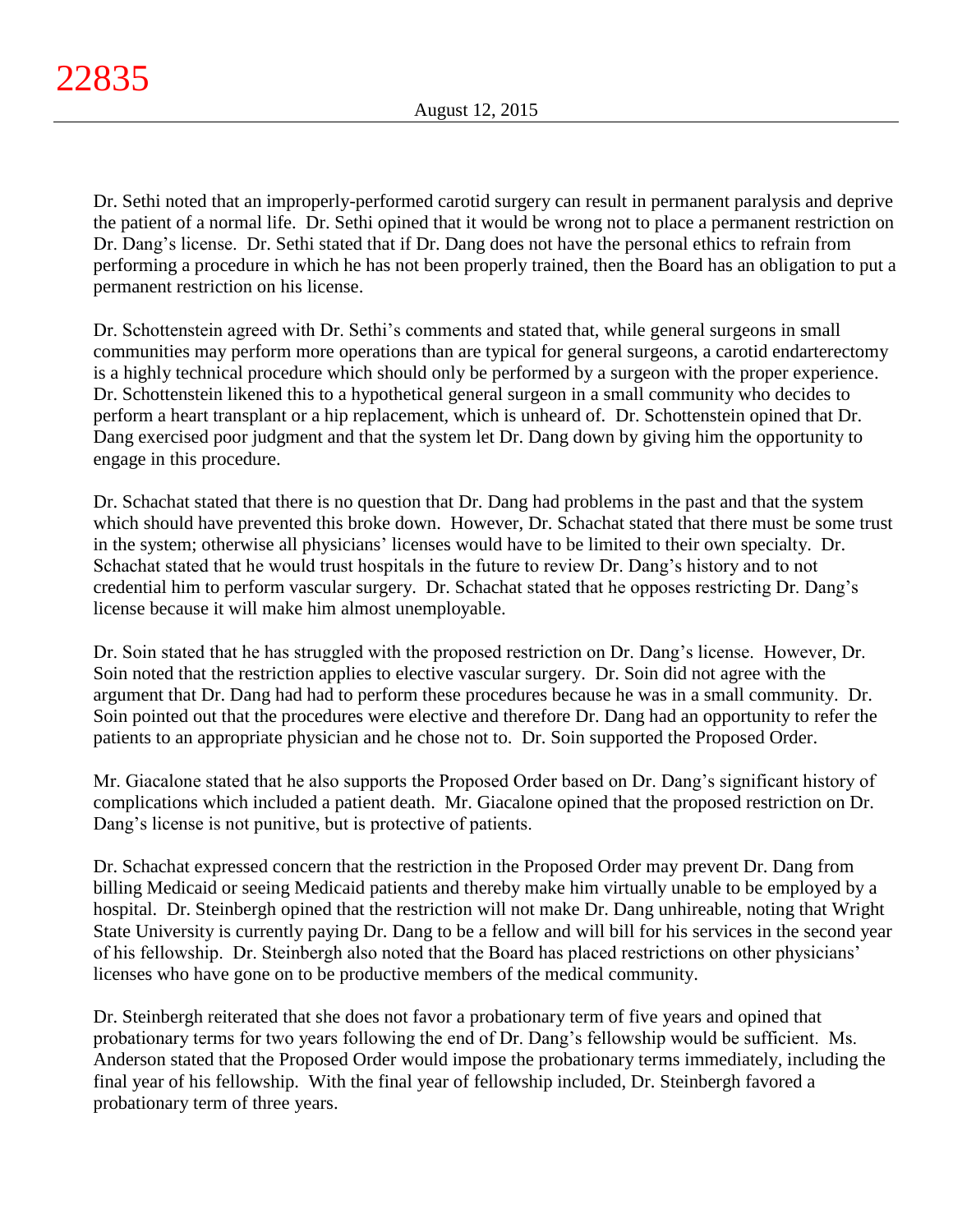## **Dr. Steinbergh moved to amend the Proposed Order so that the probationary term will be for a minimum of three years. Dr. Schottenstein seconded the motion.** A vote was taken:

ROLL CALL:

| - abstain |
|-----------|
| - abstain |
| - aye     |
| - aye     |
| - aye     |
| - aye     |
| - nay     |
| - nay     |
| - aye     |
| - abstain |
|           |

The motion to amend carried.

## **Dr. Steinbergh moved to approve and confirm Ms. Shamansky's Findings of Fact, Conclusions of Law, and Proposed Order, as amended, in the matter of Thuan Duc Dang, M.D. Mr. Giacalone seconded the motion.**

Dr. Soin opined that the proposed restriction will not materially harm Dr. Dang but it may afford additional protection for the patients. Dr. Sethi agreed and stated that if he had had even one complication, he would have stopped performing the procedure and would not have continued as Dr. Dang did. Dr. Sethi also supported the five-year probationary term as provided for in the Proposed Order.

Dr. Schachat reiterated his concerns that the restriction may make Dr. Dang unable to find employment. Dr. Schachat asked for clarification on this point. Ms. Anderson replied that if the Board imposes a restriction on Dr. Dang's license, that information will be reported to the National Practitioners Databank and will be shared with Medicaid. Ms. Anderson could not say if Medicaid would take any action based on that information. Dr. Steinbergh stated that other physicians have restrictions on their licenses and they are able to see Medicaid and Medicare patients. Mr. Giacalone stated that the Board's mission is to protect the public, not to ensure that physicians can be reimbursed.

Dr. Schachat stated that since he is uncertain of the implications of his vote, he will abstain from voting.

A vote was taken on Dr. Steinbergh's motion to approve:

ROLL CALL:

| Dr. Rothermel  | - abstain |
|----------------|-----------|
| Dr. Saferin    | - abstain |
| Dr. Schachat   | - abstain |
| Mr. Giacalone  | - aye     |
| Dr. Steinbergh | - aye     |
| Mr. Gonidakis  | - aye     |
| Dr. Sethi      | - nay     |
|                |           |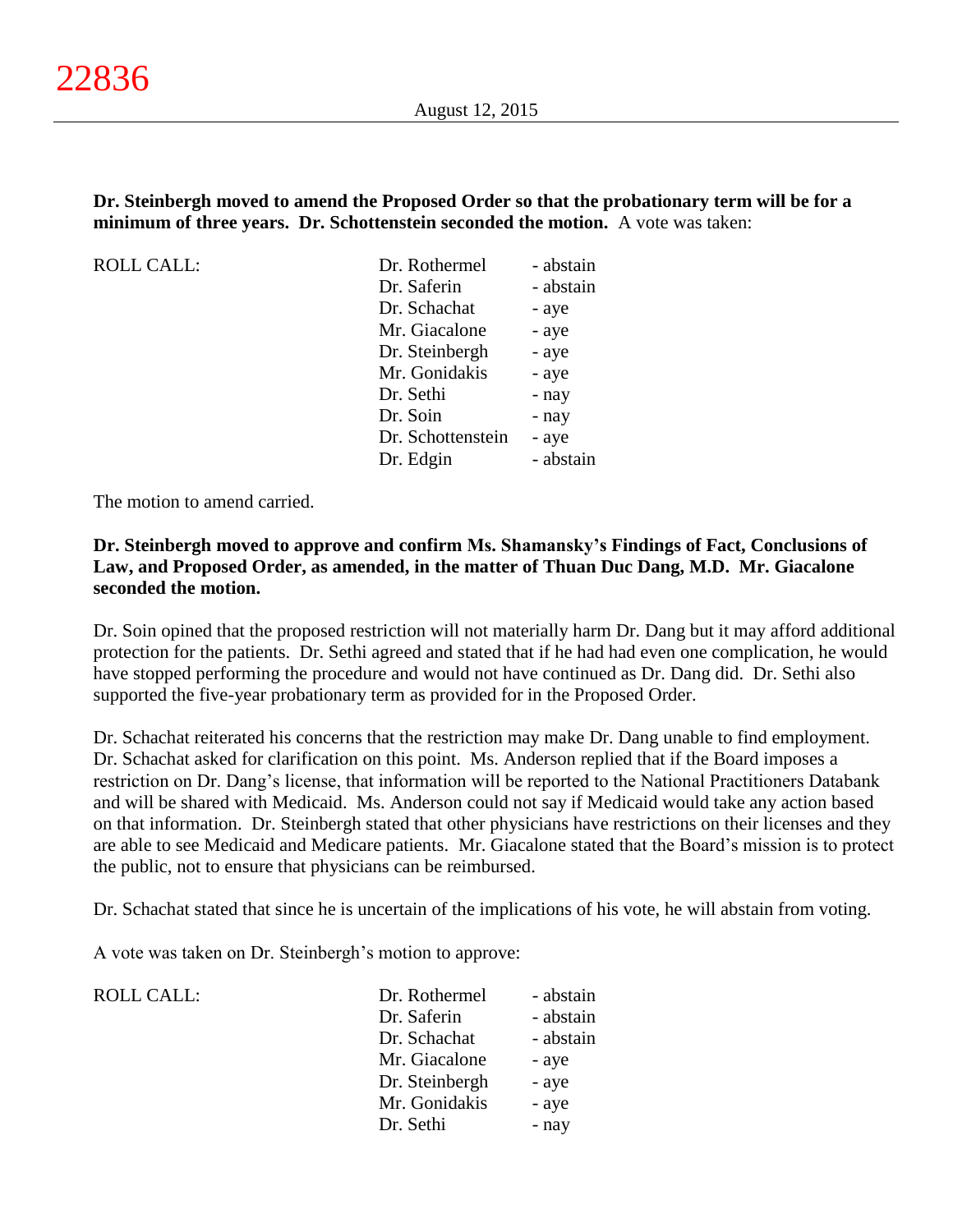| Dr. Soin          | - aye     |
|-------------------|-----------|
| Dr. Schottenstein | - aye     |
| Dr. Edgin         | - abstain |

Having failed to achieve six affirmative votes, the motion to approve did not carry.

**Dr. Sethi moved to approve and confirm Ms. Shamansky's Findings of Fact, Conclusions of Law, and Proposed Order in the matter of Thuan Duc Dang, M.D. Dr. Soin seconded the motion.** A vote was taken:

| <b>ROLL CALL:</b> | Dr. Rothermel     | - abstain |
|-------------------|-------------------|-----------|
|                   | Dr. Saferin       | - abstain |
|                   | Dr. Schachat      | - abstain |
|                   | Mr. Giacalone     | - aye     |
|                   | Dr. Steinbergh    | - aye     |
|                   | Mr. Gonidakis     | - aye     |
|                   | Dr. Sethi         | - aye     |
|                   | Dr. Soin          | - aye     |
|                   | Dr. Schottenstein | - aye     |
|                   | Dr. Edgin         | - abstain |
|                   |                   |           |

The motion to approve carried.

#### MARTIN RICHARD HOBOWSKY, D.O.

Mr. Gonidakis directed the Board's attention to the matter of Martin Richard Hobowsky, D.O. No objections have been filed. Ms. Blue was the Hearing Examiner.

## **Dr. Steinbergh moved to approve and confirm Ms. Blue's Findings of Fact, Conclusions of Law, and Proposed Order in the matter of Martin Richard Hobowsky, D.O. Dr. Soin seconded the motion.**

Mr. Gonidakis stated that he will now entertain discussion in the above matter.

Dr. Soin stated that Dr. Hobowsky failed to timely submit quarterly declarations of compliance that had been due in July 2012, October 2012, April 2013, July 2013, October 2013, January 2014, April 2014, July 2014, October 2014, and January 2015, as required by his April 2010 Consent Agreement. Further, the Board alleges that Dr. Hobowsky failed to provide the names and addresses of his treating physicians. In his hearing, Dr. Hobowsky stated that he had failed to submit declarations because he did not have it marked on his calendar or he had forgotten because he had been engaged in other activities. Regarding the failure to provide the names and addresses of his treating physicians, Dr. Hobowsky indicated privacy concerns and he felt it was not relevant to his case. Dr. Soin noted that Dr. Hobowsky provided the names and addresses of his treating physicians before the hearing record was closed. Dr. Hobowsky also provided some evidence that he did, in fact, submit timely declarations of compliance on a couple of the dates in question.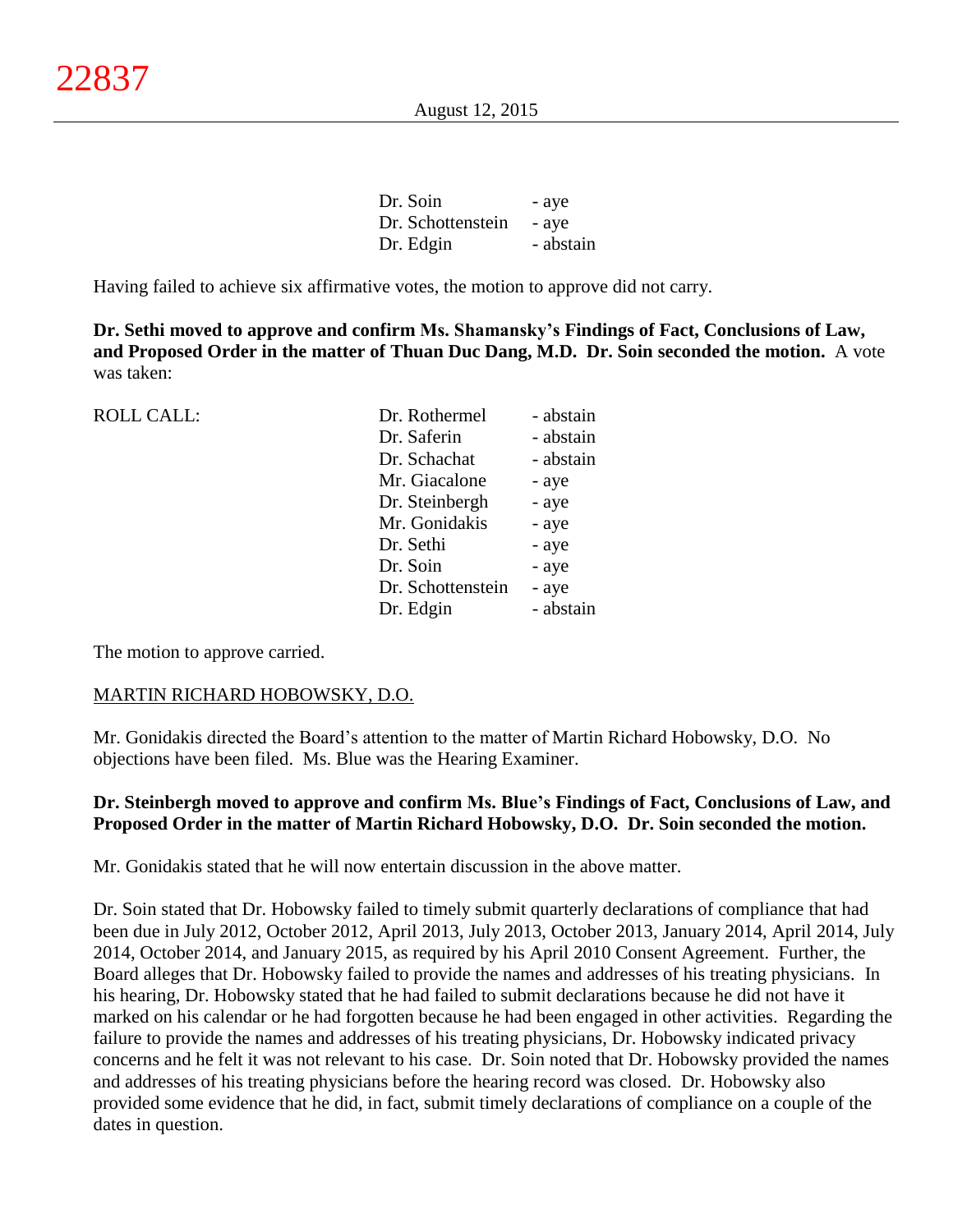Dr. Soin stated that he agreed with the Hearing Examiner's Findings of Fact, Conclusions of Law, and the Proposed Order to reprimand Dr. Hobowsky.

Dr. Steinbergh noted that Dr. Hobowsky's pulmonologist, Jeffery Kaufman, D.O., is incorrectly listed in the Report and Recommendation as "Jeffery Kaufman, M.D."

Mr. Giacalone opined, based on the hearing transcript, that Dr. Hobowsky has been belligerent and has shown no respect to the Board. Mr. Giacalone stated that Dr. Hobowsky only grudgingly provided the names of his treating physicians at the end of his hearing. Mr. Giacalone also expressed concern that Dr. Hobowsky has had numerous incidents of non-compliance. Mr. Giacalone questioned why Dr. Hobowsky should only be sanctioned with a reprimand. Dr. Soin stated that he agrees with Mr. Giacalone to an extent, but stated that there is no evidence that the fact that Dr. Hobowsky is stubborn in his views affects his ability to practice medicine. Dr. Soin opined that a reprimand sends an appropriate message to Dr. Hobowsky while protecting the public.

Mr. Giacalone observed that Dr. Hobowsky's medical license was initially revoked, but the revocation was stayed and his license was suspended for one year. Dr. Hobowsky had also surrendered his Drug Enforcement Administration (DEA) registration. Mr. Giacalone stated that Dr. Hobowsky has a history of non-compliance and he wondered how Dr. Hobowsky could continue to be non-compliant after his medical license was nearly revoked. Mr. Giacalone favored imposing a 30-day definite suspension of Dr. Hobowsky's medical license and extending his probationary term for an additional year.

**Mr. Giacalone moved to amend the Proposed Order to add a 30-day suspension and to extend the terms and conditions of his April 2010 Consent Agreement by one year. Dr. Sethi seconded the motion.** A vote was taken:

| <b>ROLL CALL:</b> | Dr. Rothermel     | - abstain |
|-------------------|-------------------|-----------|
|                   |                   |           |
|                   | Dr. Saferin       | - abstain |
|                   | Dr. Schachat      | - aye     |
|                   | Mr. Giacalone     | - aye     |
|                   | Dr. Steinbergh    | - nay     |
|                   | Mr. Gonidakis     | - aye     |
|                   | Dr. Sethi         | - aye     |
|                   | Dr. Soin          | - nay     |
|                   | Dr. Schottenstein | - aye     |
|                   | Dr. Edgin         | - abstain |
|                   |                   |           |

The motion to amend carried.

**Dr. Steinbergh moved to approve and confirm Ms. Blue's Findings of Fact, Conclusions of Law, and Proposed Order, as amended, in the matter of Martin Richard Hobowsky, D.O. Dr. Sethi seconded the motion.** A vote was taken: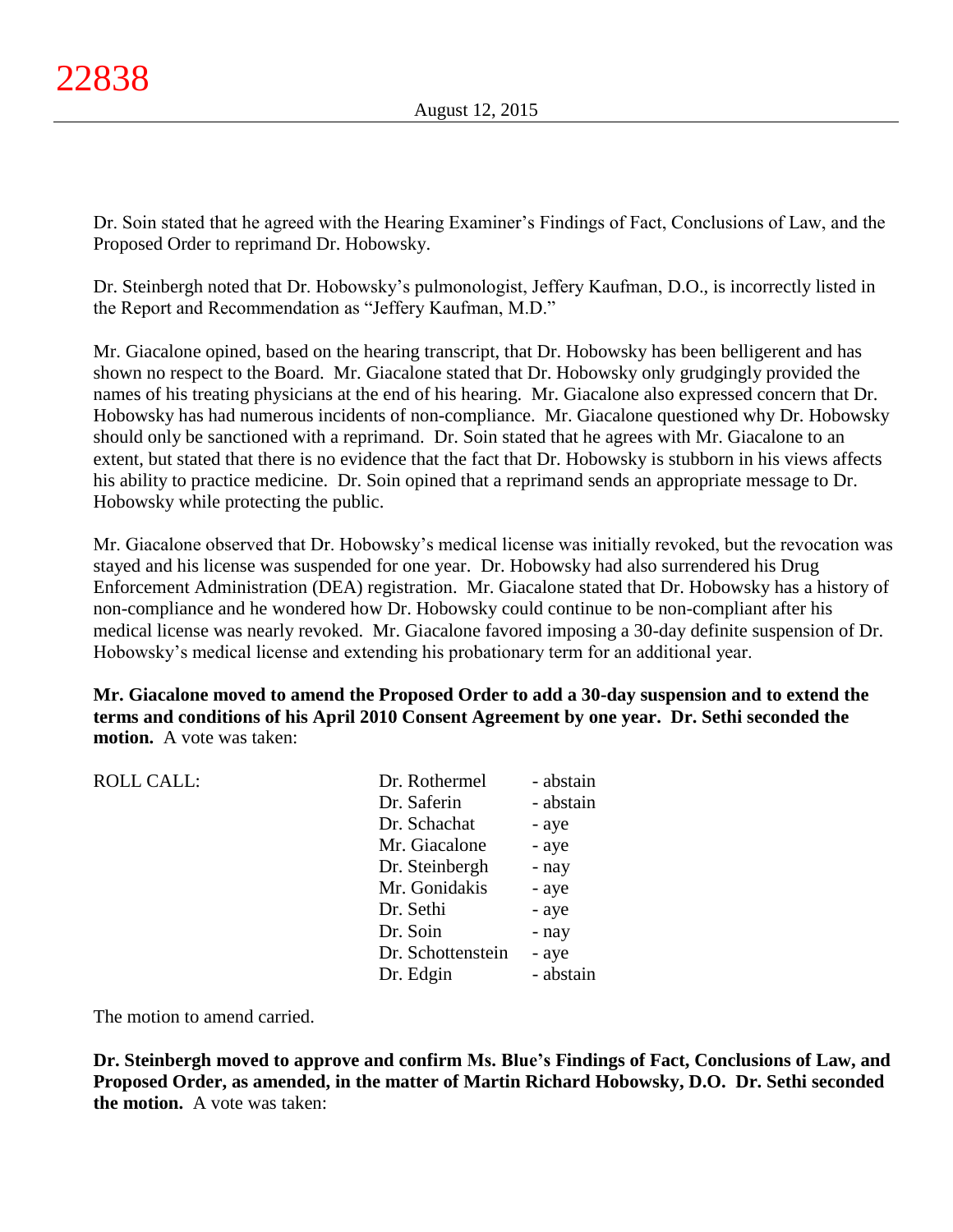## ROLL CALL:

| Dr. Rothermel     | - abstain |
|-------------------|-----------|
| Dr. Saferin       | - abstain |
| Dr. Schachat      | - aye     |
| Mr. Giacalone     | - aye     |
| Dr. Steinbergh    | - aye     |
| Mr. Gonidakis     | - aye     |
| Dr. Sethi         | - aye     |
| Dr. Soin          | - nay     |
| Dr. Schottenstein | - aye     |
| Dr. Edgin         | - abstain |

The motion to approve carried.

#### SHEILA S. REDDY, M.D.

Mr. Gonidakis directed the Board's attention to the matter of Sheila S. Reddy, M.D. No objections have been filed. Ms. Blue was the Hearing Examiner.

Mr. Gonidakis stated that a request to address the Board has been timely filed on behalf of Dr. Reddy. Five minutes will be allowed for that address.

Dr. Reddy was represented by her attorney, John Irwin.

Mr. Irwin stated that he has filed no objections to the Report and Recommendation, which he found to be an appropriate response to the facts in this case.

Dr. Reddy thanked the Board for what it has done for her to this point. Dr. Reddy stated that as a result of the Board's instructions and working closely with the Board's Compliance staff, she is in a much better place than she was before. Dr. Reddy stated that today she is healthy and is the best version of herself. Dr. Reddy apologized for her non-compliance with her Consent Agreement and the additional work it has created for the Board members and the Board staff.

Dr. Reddy stated that she did not relapse, but acknowledged that she made mistakes by failing to call-in or test on the cited days. Dr. Reddy stated that she has learned about any weaknesses in her program, how they have resulted in mistakes, and how to correct for those weaknesses in order to avoid any mistakes in the future. Dr. Reddy stated that she has set up a strict daily routine that includes daily alarms and reminders to call in and to test when she is selected. Dr. Reddy stated that she has included this process in her daily journaling and has also included her family, friends, and colleagues in the process. Dr. Reddy noted that her current schedule as a senior resident is more manageable and regular, which will also help her stay compliant.

Dr. Reddy stated that her future goals are to graduate from her residency program in December 2015, take her board examinations, and begin working in an outpatient setting.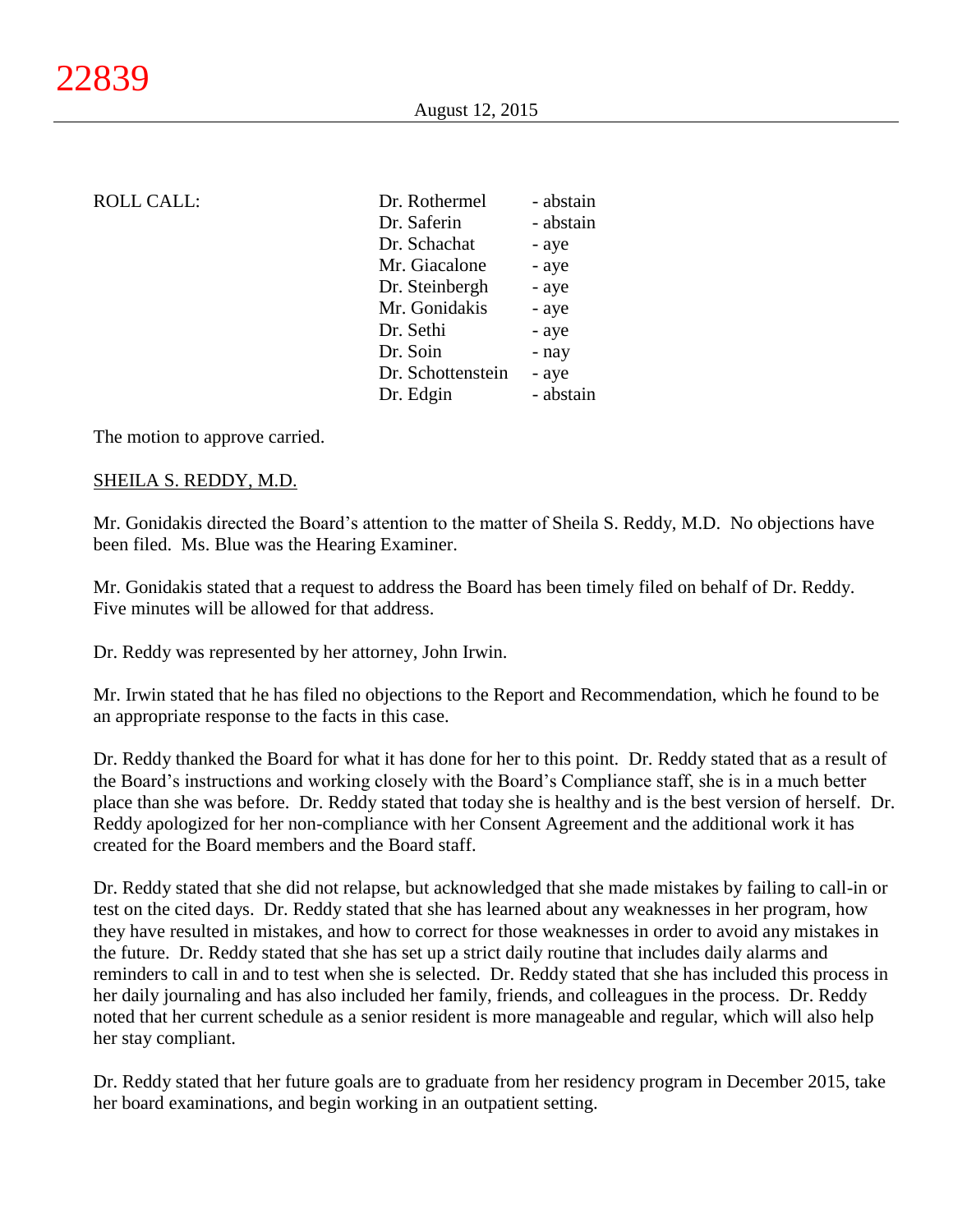Mr. Gonidakis asked if the Assistant Attorney General would like to respond. Mr. Wilcox stated that he did not wish to make a response.

# **Dr. Steinbergh moved to approve and confirm Ms. Blue's Findings of Fact, Conclusions of Law, and Proposed Order in the matter of Shiela S. Reddy, M.D. Dr. Soin seconded the motion.**

Mr. Gonidakis stated that he will now entertain discussion in the above matter.

Dr. Schachat stated that this matter involves Dr. Reddy's alleged violations of her February 2013 Step II Consent Agreement, including failure to call in to FirstLab and failure to provide timely specimens. Dr. Schachat stated that Dr. Reddy currently holds an Ohio training certificate and is a senior resident in internal medicine at MetroHealth Medical Center. Dr. Reddy initially came to the attention of the Board due to alcohol dependence.

Mr. Gonidakis exited the meeting at this time. Dr. Steinbergh assumed the chair.

Dr. Schachat continued that the Board had alleged that Dr. Reddy failed to comply with the call-in requirement on three occasions in November and December 2013; the Hearing Examiner noted other such instances subsequent to those dates. Dr. Reddy had testified that her failure to comply was due to being a busy resident with a complex schedule and time demands. Dr. Schachat noted that Dr. Reddy has not had a positive test indicative of a relapse. Dr. Schachat further noted that Dr. Reddy did notify the Board about many of her missed call-ins and testing was done as soon as possible in those instances. Dr. Schachat stated that Dr. Reddy had failed to notify more people at her training program about her alcohol dependence, but she has subsequently done so.

Dr. Schachat stated that Dr. Reddy feels strongly about her sobriety, her program, and the support of her family, friends, and sponsor. Dr. Reddy expects to complete her residency in December 2015 and may pursue fellowship training. Dr. Schachat noted that Dr. Reddy's Associate Program Director wrote a strong letter of support on Dr. Reddy's behalf.

Dr. Schachat stated that Dr. Reddy's explanations that her violations are a result of her time demands and schedule complexity are reasonable, but he opined that they do not excuse her non-compliance. Dr. Schachat reiterated that there is no evidence that Dr. Reddy has relapsed. Dr. Schachat supported the Proposed Order to extend Dr. Reddy's probationary terms and conditions by an additional eight months.

Mr. Giacalone stated that Dr. Reddy has already received two tolling letters extending her probationary period and wondered what it will take to convince her that the Board is serious. Mr. Giacalone stated that Dr. Reddy agreed to the stipulations in her Consent Agreement, including the call-in and testing requirements.

Mr. Gonidakis returned to the meeting at this time and resumed the chair.

Mr. Giacalone opined that simply extending Dr. Reddy's probation would do a disservice to the Board and to Dr. Reddy herself. Mr. Giacalone stated that he could support a recommendation made by Dr. Reddy's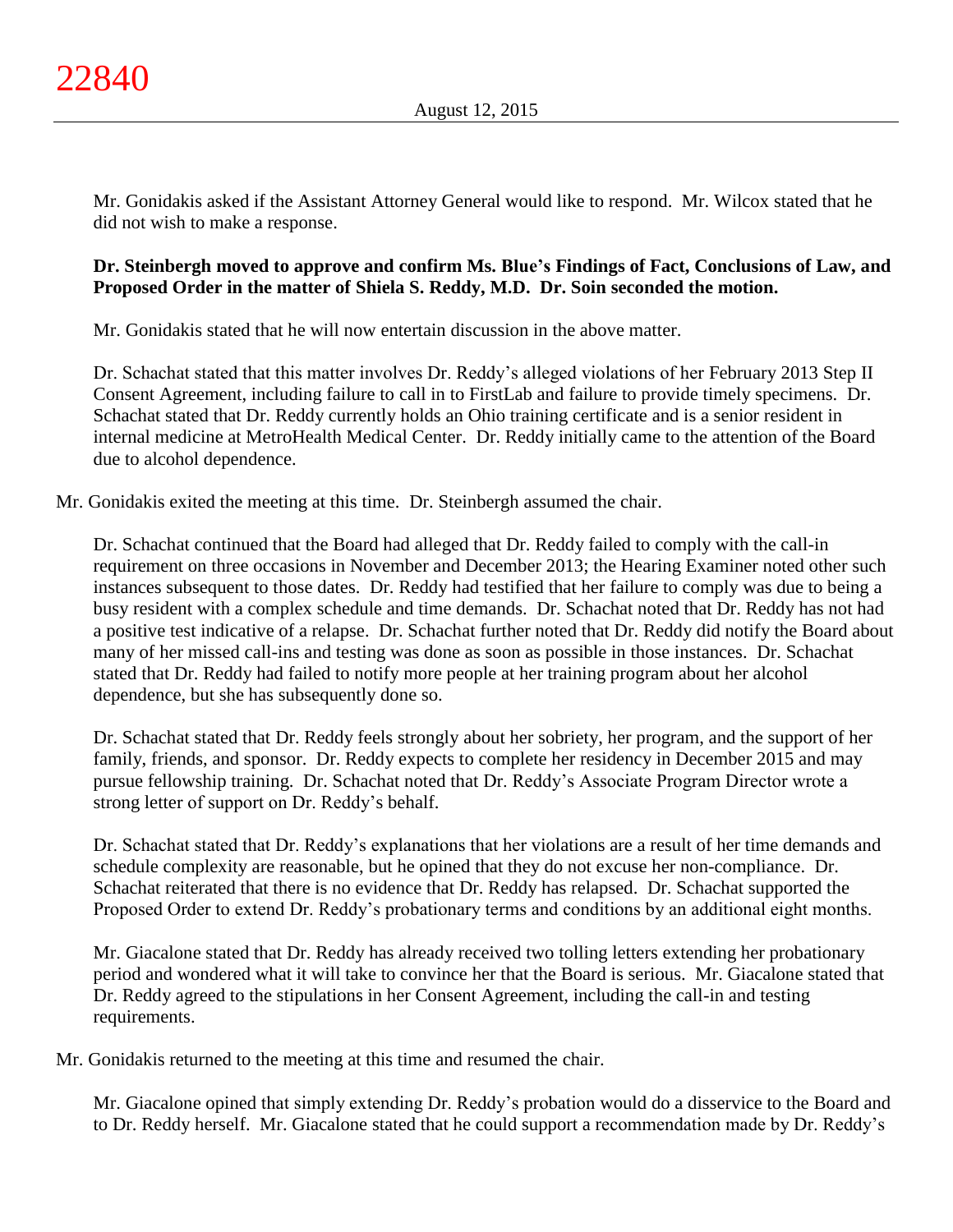ROLL CALL:

attorney that, should a suspension be imposed on Dr. Reddy's training certificate, it be imposed following December so that Dr. Reddy can complete her residency program.

Dr. Steinbergh agreed with Mr. Giacalone's comments. Dr. Steinbergh stated that if Dr. Reddy, as a senior resident, forgets to take a page or to see a patient her residency program would place her on probation. Dr. Steinbergh opined that the fact that Dr. Reddy needs to set several alarms to remind her of her call-in and testing obligations indicates that she feels she does not have time for it. Dr. Steinbergh stated that if Dr. Reddy does not have time for her Consent Agreement, then she will not have a medical license. Dr. Steinbergh stated that Dr. Reddy is an alcoholic and if she cannot take care of her disease then the Medical Board cannot allow her to practice medicine and put patients at risk. Dr. Steinbergh stated that no one wants to stop Dr. Reddy in the midst of her residency program, but stated that perhaps the Board should do that so that Dr. Reddy can see how serious this is. Dr. Steinbergh stated that Dr. Reddy's responsibilities to the Board are as important as her responsibilities in her residency program, and perhaps more so since continued failure to follow her Consent Agreement will result in the loss of her privilege to practice medicine.

Dr. Soin opined that Dr. Reddy's testimony and comments were refreshing and, hopefully, were genuine. However, Dr. Soin opined that Dr. Reddy's actions were disingenuous. Dr. Soin agreed with the comments of Mr. Giacalone and Dr. Steinbergh. Dr. Soin stated that if the Board does impose a suspension on Dr. Reddy's training certificate, it will not be punitive to her but would be an effort to help her realize the extent of her disease and her problem.

Ms. Anderson clarified that Dr. Reddy received one tolling letter extending her probationary period, not two letters has had been previously stated. Mr. Giacalone thanked Ms. Anderson for her correction, but opined that receiving even one tolling letter is one too many.

# **Mr. Giacalone moved to amend the Proposed Order to add a definite suspension of 30 days, commencing on January 1, 2016. Dr. Steinbergh seconded the motion.**

Ms. Anderson noted that Dr. Reddy currently holds a training certificate, which may expire when she completes her training program in December. Ms. Anderson requested that the Board table this topic so the staff can research this matter.

**Dr. Steinbergh moved to table the matter of Sheila S. Reddy, M.D. Mr. Giacalone seconded the motion.** A vote was taken:

| - abstain |
|-----------|
| - abstain |
| - aye     |
| - aye     |
| - aye     |
| - aye     |
| - aye     |
| - aye     |
|           |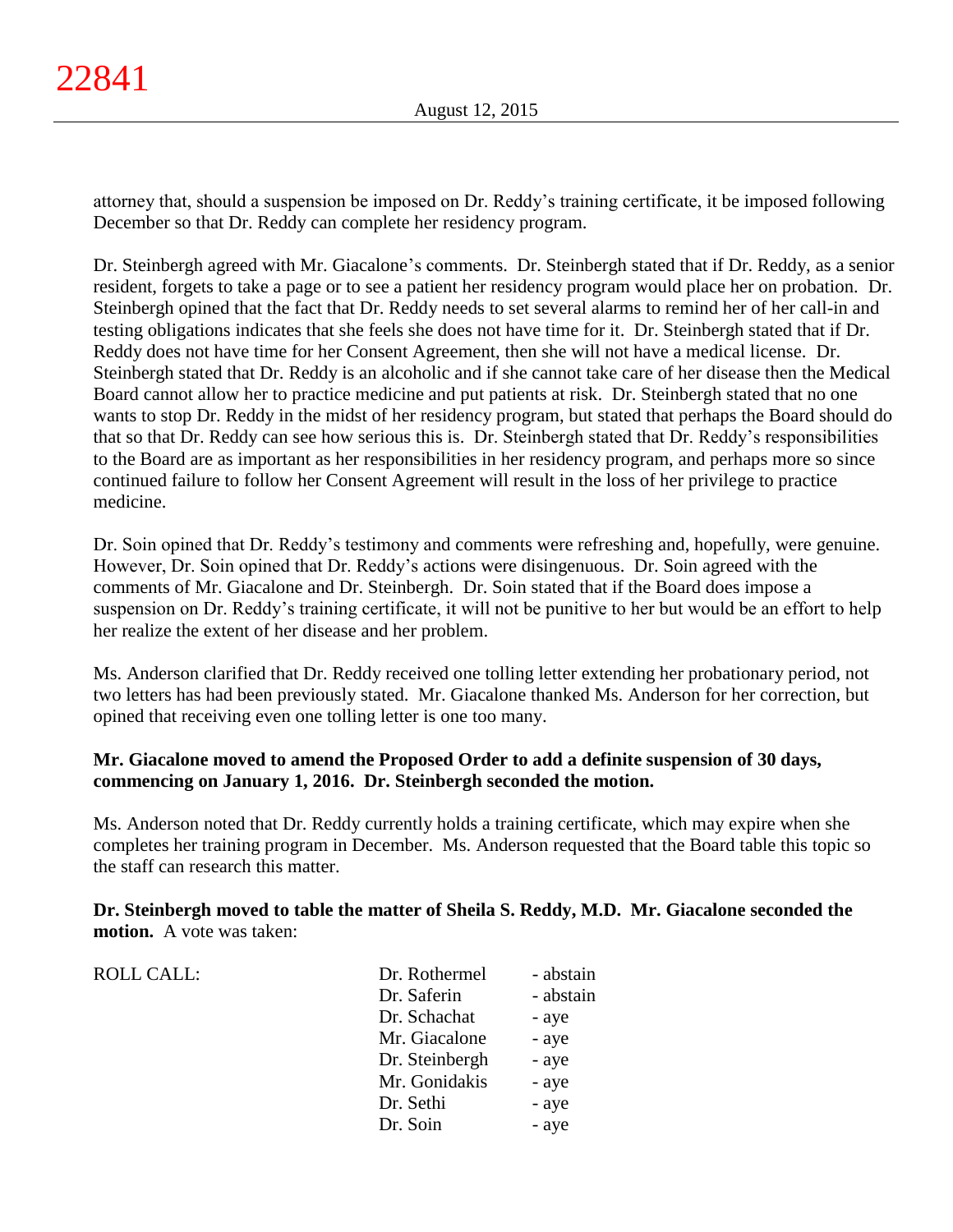Dr. Schottenstein - aye Dr. Edgin - abstain

The motion to table carried.

#### REPORT AND RECOMMENDATION ON REMAND

#### WALEED NASR MANSOUR, M.D.

Mr. Gonidakis directed the Board's attention to matter of Waleed Nasr Mansour, M.D. Mr. Gonidakis explained that on December 11, 2013, the Medical Board entered an Order which reprimanded the license of Dr. Mansour and placed him under probationary terms, conditions and limitations for a minimum of two years. Dr. Mansour appealed the Board's Order to the Franklin County Court of Common Pleas, which issued a decision affirming the Board's Order. Dr. Mansour appealed that decision to the Tenth District Court of Appeals. On May 5, 2015, the Court of Appeals issued an order reversing the judgment of the Court of Common Pleas and remanding the matter to the Board for further consideration.

Mr. Gonidakis continued that the Court of Appeals found that the Board did not have sufficient evidence in the record to conclude that Dr. Mansour intended to deceive the Board and that the Board erred in upholding the decision to quash Dr. Mansour's request for a subpoena *duces tecum* to produce his interrogatory request. The Court of Appeals also found that the Board erred in its decision to increase the length of probation based upon concerns about an inability to practice according to acceptable and prevailing standards of care because of mental or physical illness when the Board did not find this violation to be substantiated. Finally, the Court of Appeals found that the Board erred in striking portions of Dr. Mansour's objections and that they should be considered upon remand.

Mr. Gonidakis stated that that Board is now asked to remand this matter to the Hearing Unit to take new evidence with respect to the charge of making a false statement. After review of that evidence, the Board will have the opportunity to re-examine any penalty it chooses to impose.

Dr. Steinbergh moved to remand the matter of Waleed Nasr Mansour, M.D., to the Hearing Unit to take new evidence. Dr. Sethi seconded the motion. A vote was taken:

| <b>ROLL CALL:</b> | Dr. Rothermel     | - abstain |
|-------------------|-------------------|-----------|
|                   | Dr. Saferin       | - abstain |
|                   | Dr. Schachat      | - aye     |
|                   | Mr. Giacalone     | - aye     |
|                   | Dr. Steinbergh    | - aye     |
|                   | Mr. Gonidakis     | - aye     |
|                   | Dr. Sethi         | - aye     |
|                   | Dr. Soin          | - aye     |
|                   | Dr. Schottenstein | - aye     |
|                   | Dr. Edgin         | - abstain |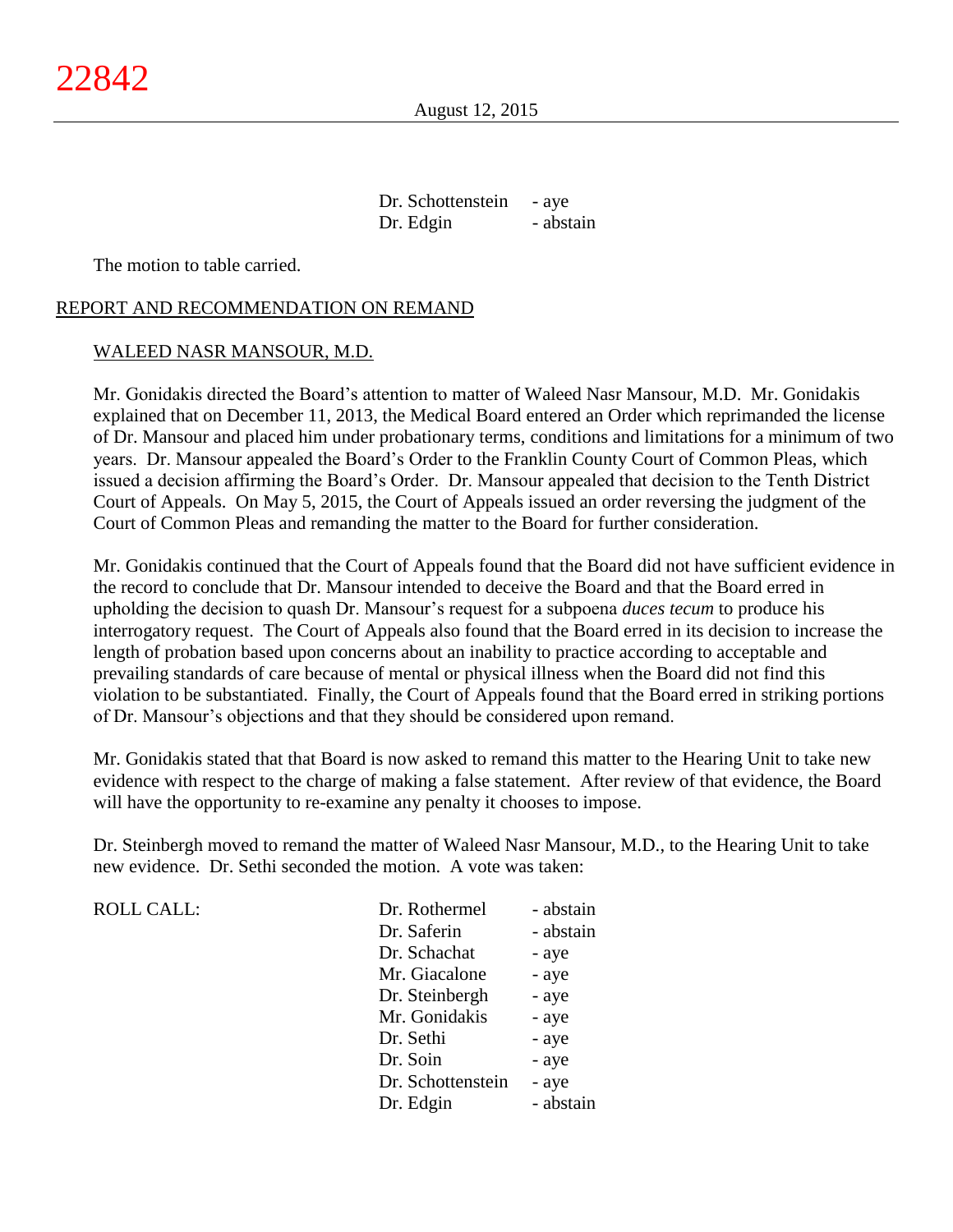## FINDINGS, ORDERS, AND JOURNAL ENTRIES

Mr. Gonidakis stated that in the following matters the Board issued Notices of Opportunity for Hearing, and documentation of Service was received for each. There were no timely requests for hearing filed, and more than 30 days have elapsed since the mailing of the notices. The matters are therefore before the Board for final disposition. These matters are non-disciplinary in nature, and therefore all Board members may vote.

#### PATRICK FRANCIS BOLTZ, M.T.

**Dr. Steinbergh moved to find that the allegations set forth in the June 15, 2015 Notice of Opportunity for Hearing have been proven to be true by a preponderance of the evidence, and that the Board enter an Order, effective immediately upon mailing, granting Mr. Boltz's application for restoration, provided that he takes and passes the Massage and Bodywork Licensing Examination within six months of June 15, 2015. Dr. Schottenstein seconded the motion.** A vote was taken:

| <b>ROLL CALL:</b> | Dr. Rothermel     | - aye     |
|-------------------|-------------------|-----------|
|                   | Dr. Saferin       | - aye     |
|                   | Dr. Schachat      | - aye     |
|                   | Mr. Giacalone     | - aye     |
|                   | Dr. Steinbergh    | - aye     |
|                   | Mr. Gonidakis     | - aye     |
|                   | Dr. Sethi         | - aye     |
|                   | Dr. Soin          | - aye     |
|                   | Dr. Schottenstein | - aye     |
|                   | Dr. Edgin         | - abstain |
|                   |                   |           |

The motion carried.

#### PAULA DENISE DERBYSHIRE, M.T.

**Dr. Saferin moved to find that the allegations set forth in the June 15, 2015 Notice of Opportunity for Hearing have been proven to be true by a preponderance of the evidence, and that the Board enter an Order, effective immediately upon mailing, granting Ms. Derbyshire's application for restoration, provided that she takes and passes the Massage and Bodywork Licensing Examination within six months of June 15, 2015. Dr. Schachat seconded the motion.** A vote was taken:

| ROLL CALL: | Dr. Rothermel  | - aye |
|------------|----------------|-------|
|            | Dr. Saferin    | - aye |
|            | Dr. Schachat   | - aye |
|            | Mr. Giacalone  | - aye |
|            | Dr. Steinbergh | - aye |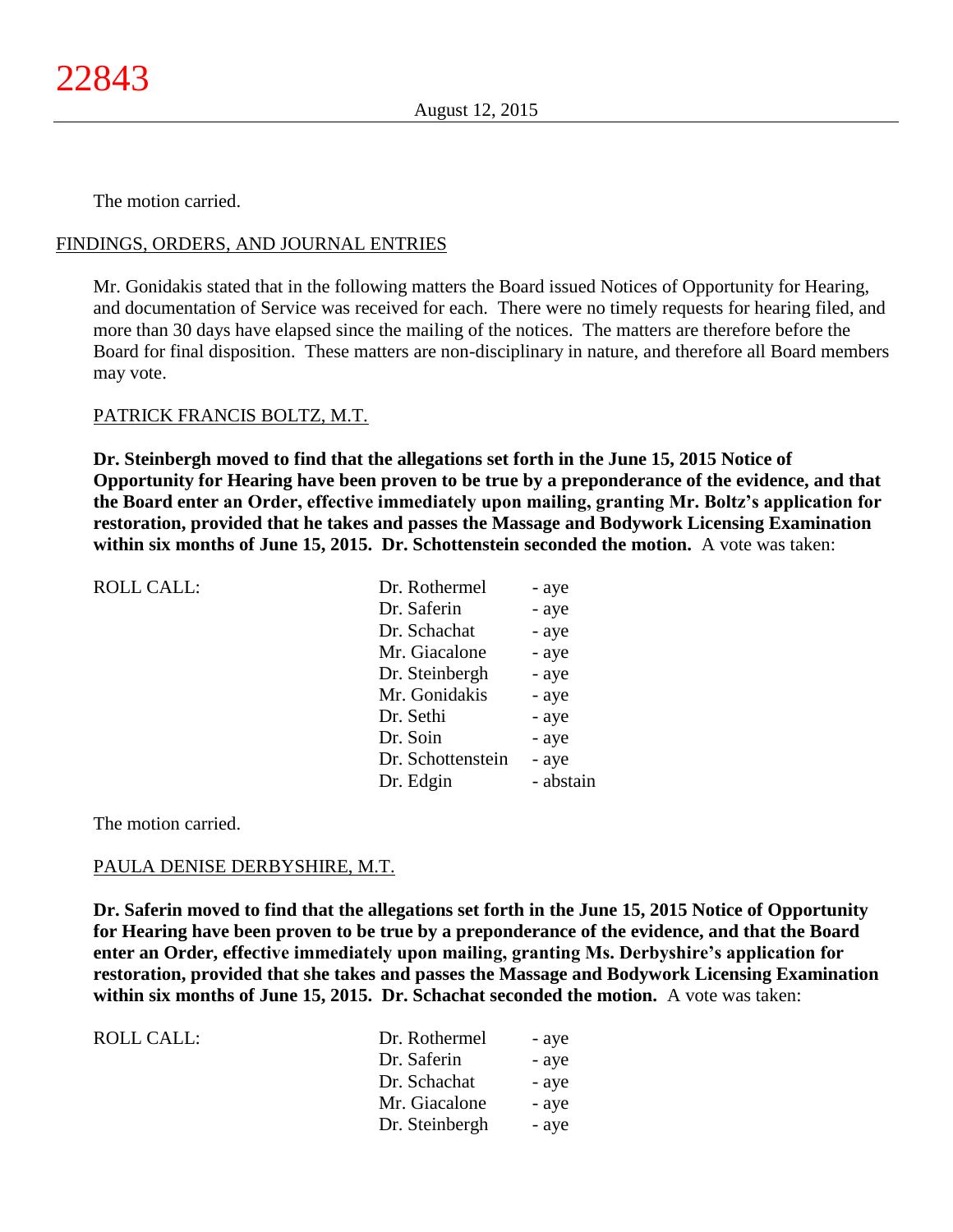| Mr. Gonidakis     | - aye     |
|-------------------|-----------|
| Dr. Sethi         | - aye     |
| Dr. Soin          | - aye     |
| Dr. Schottenstein | - aye     |
| Dr. Edgin         | - abstain |

#### CATHERINE ELIZABETH LIMAS, M.T.

**Dr. Steinbergh moved to find that the allegations set forth in the June 15, 2015 Notice of Opportunity for Hearing have been proven to be true by a preponderance of the evidence, and that the Board enter an Order, effective immediately upon mailing, granting Ms. Limas' application for restoration, provided that she takes and passes the Massage and Bodywork Licensing Examination within six months of June 15, 2015. Dr. Saferin seconded the motion.** A vote was taken:

| <b>ROLL CALL:</b> | Dr. Rothermel     | - aye     |
|-------------------|-------------------|-----------|
|                   | Dr. Saferin       | - aye     |
|                   | Dr. Schachat      | - aye     |
|                   | Mr. Giacalone     | - aye     |
|                   | Dr. Steinbergh    | - aye     |
|                   | Mr. Gonidakis     | - aye     |
|                   | Dr. Sethi         | - aye     |
|                   | Dr. Soin          | - aye     |
|                   | Dr. Schottenstein | - aye     |
|                   | Dr. Edgin         | - abstain |
|                   |                   |           |

The motion carried.

ROLL CALL:

#### AMALIE RUTH NELSON, M.T.

**Dr. Steinbergh moved to find that the allegations set forth in the June 15, 2015 Notice of Opportunity for Hearing have been proven to be true by a preponderance of the evidence, and that the Board enter an Order, effective immediately upon mailing, granting Ms. Nelson's application for restoration, provided that she takes and passes the Massage and Bodywork Licensing Examination within six months of June 15, 2015. Dr. Saferin seconded the motion.** A vote was taken:

| Dr. Rothermel  | - aye |
|----------------|-------|
| Dr. Saferin    | - aye |
| Dr. Schachat   | - aye |
| Mr. Giacalone  | - aye |
| Dr. Steinbergh | - aye |
| Mr. Gonidakis  | - aye |
| Dr. Sethi      | - aye |
|                |       |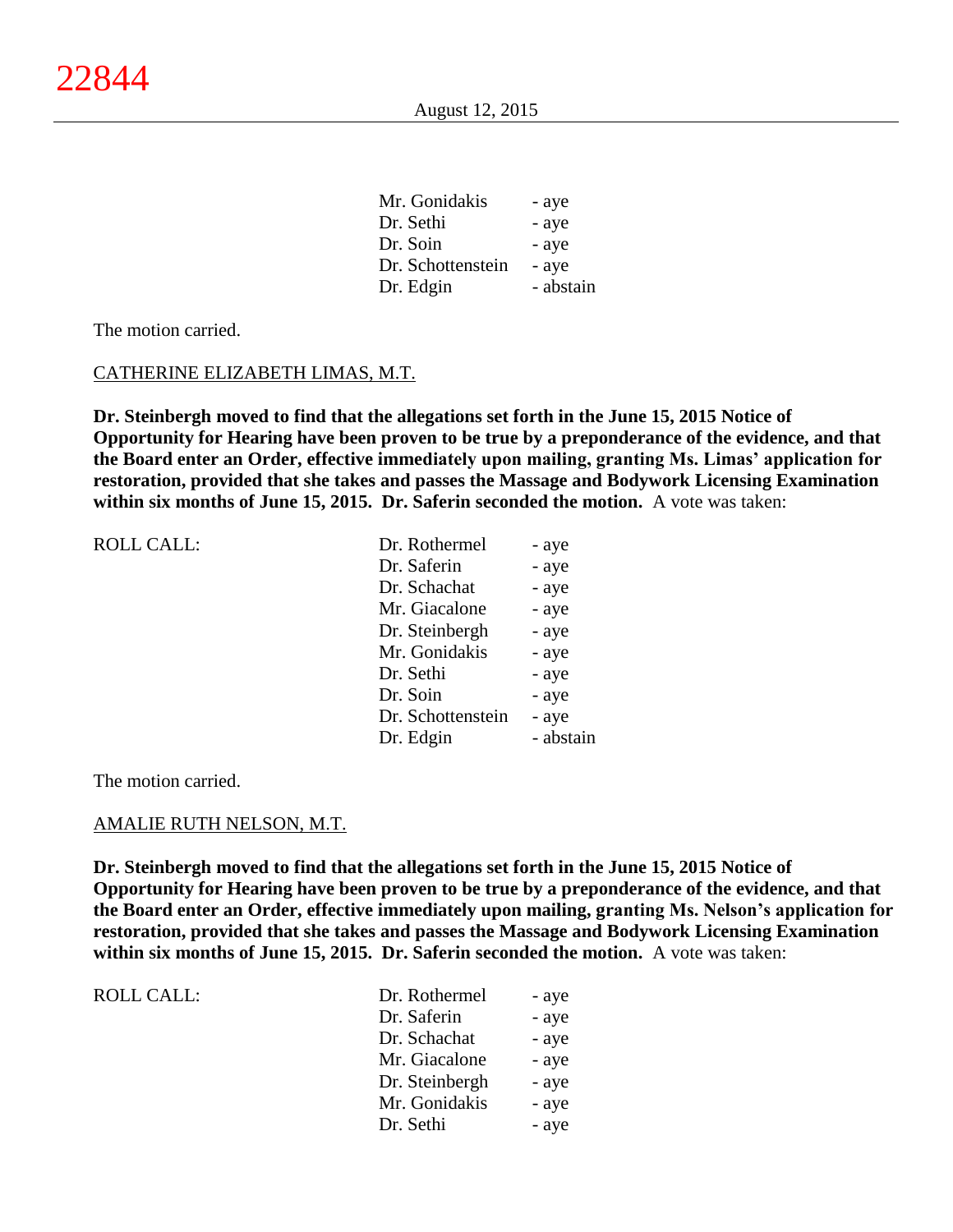| Dr. Soin          | - aye     |
|-------------------|-----------|
| Dr. Schottenstein | - aye     |
| Dr. Edgin         | - abstain |

#### ANNETTE MARIE YOHO, M.T.

**Dr. Steinbergh moved to find that the allegations set forth in the June 15, 2015 Notice of Opportunity for Hearing have been proven to be true by a preponderance of the evidence, and that the Board enter an Order, effective immediately upon mailing, granting Ms. Yoho's application for restoration, provided that she takes and passes the Massage and Bodywork Licensing Examination within six months of June 15, 2015. Dr. Saferin seconded the motion.** A vote was taken:

| <b>ROLL CALL:</b> | Dr. Rothermel     | - aye     |
|-------------------|-------------------|-----------|
|                   | Dr. Saferin       | - aye     |
|                   | Dr. Schachat      | - aye     |
|                   | Mr. Giacalone     | - aye     |
|                   | Dr. Steinbergh    | - aye     |
|                   | Mr. Gonidakis     | - aye     |
|                   | Dr. Sethi         | - aye     |
|                   | Dr. Soin          | - aye     |
|                   | Dr. Schottenstein | - aye     |
|                   | Dr. Edgin         | - abstain |

The motion carried.

#### EXECUTIVE SESSION

ROLL CALL:

**Dr. Saferin moved to go into Executive Session to confer with the Medical Board's attorneys on matters of pending or imminent court action, and for the purpose of deliberating on proposed consent agreements in the exercise of the Medical Board's quasi-judicial capacity. Dr. Steinbergh seconded the motion.** A vote was taken:

| Dr. Rothermel     | - aye     |
|-------------------|-----------|
| Dr. Saferin       | - aye     |
| Dr. Schachat      | - aye     |
| Mr. Giacalone     | - aye     |
| Dr. Steinbergh    | - aye     |
| Mr. Gonidakis     | - aye     |
| Dr. Sethi         | - aye     |
| Dr. Soin          | - aye     |
| Dr. Schottenstein | - aye     |
| Dr. Edgin         | - abstain |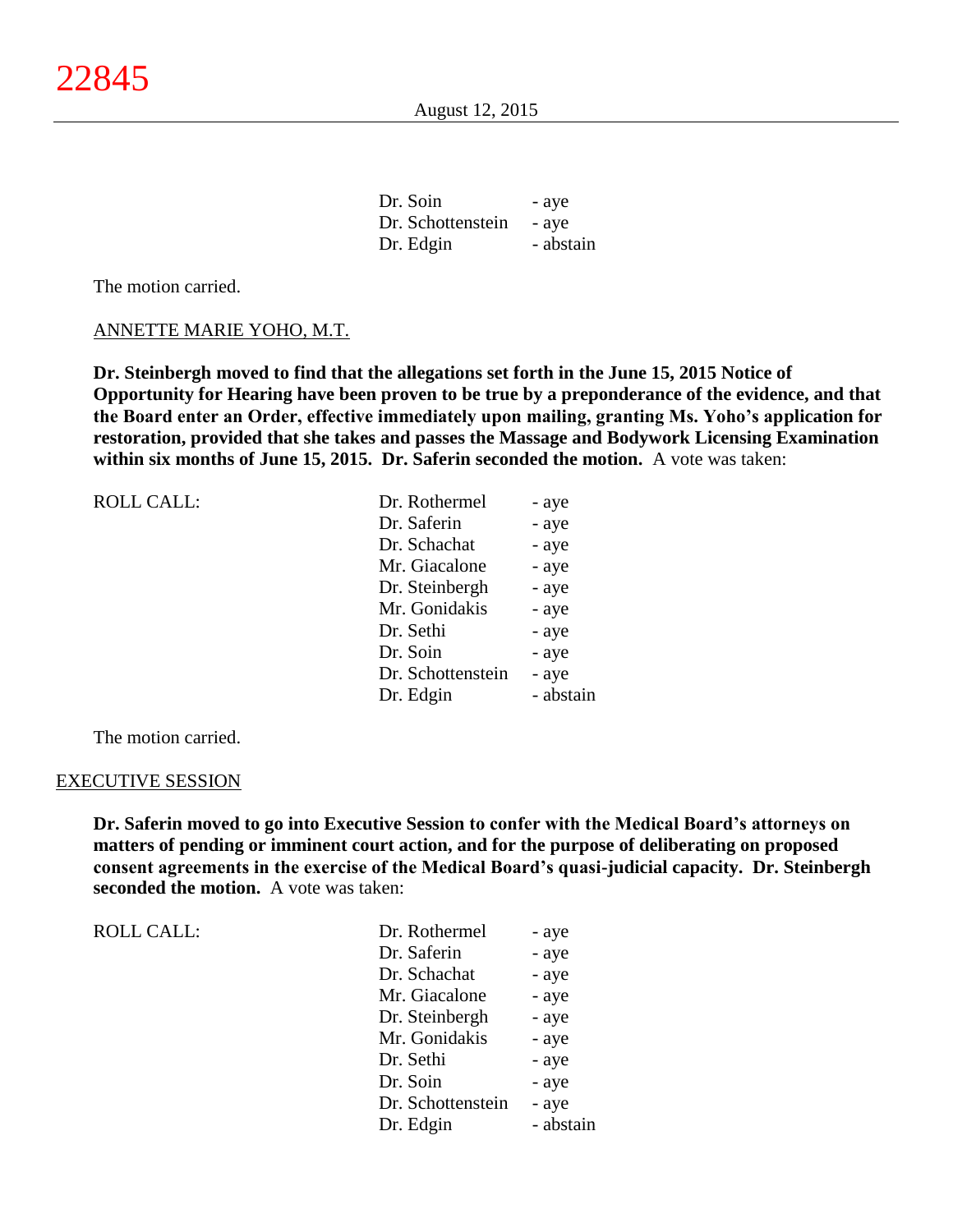Pursuant to Section 121.22(G)(3), Ohio Revised Code, the Board went into executive session with Mr. Groeber, Ms. Anderson, Mr. Miller, Ms. Loe, Ms. Debolt, Mr. Schmidt, Ms. Marshall, the Enforcement Attorneys, the Assistant Attorneys General, Ms. Schwartz, Mr. Nealis, Ms. Murray, Ms. Simon, and Mr. Taylor in attendance.

The Board returned to public session.

The Board took a recess at 1:05 p.m. and returned at 1:55 p.m. Dr. Edgin was not present when the meeting resumed.

## REPORTS AND RECOMMENDATIONS

#### SHEILA S. REDDY, M.D.

**Dr. Steinbergh moved to remove the matter of Sheila S. Reddy, M.D., from the table. Dr. Soin seconded the motion.** All members voted aye. The motion carried.

Ms. Anderson provided the Board members with a written version of the amended Order, should Mr. Giacalone's motion to amend be adopted. Since Dr. Reddy currently holds a training certificate, the amended Order specifies that Dr. Reddy's training certificate or any other certificate issued by the Board will be subject to the terms, conditions, and limitations of the Order, unless otherwise determined.

**Mr. Giacalone wished to change his motion to amend to match the written order provided by Ms. Anderson. No Board member objected to the change in the motion. The change in the motion to amend was accepted.**

A vote was taken on Mr. Giacalone's motion to amend:

ROLL CALL:

| Dr. Rothermel     | - abstain |
|-------------------|-----------|
| Dr. Saferin       | - abstain |
| Dr. Schachat      | - nay     |
| Mr. Giacalone     | - aye     |
| Dr. Steinbergh    | - aye     |
| Mr. Gonidakis     | - aye     |
| Dr. Sethi         | - aye     |
| Dr. Soin          | - aye     |
| Dr. Schottenstein | - aye     |

The motion to amend carried.

## **Dr. Steinbergh moved to approve and confirm Ms. Blue's Findings of Fact, Conclusions of Law, and**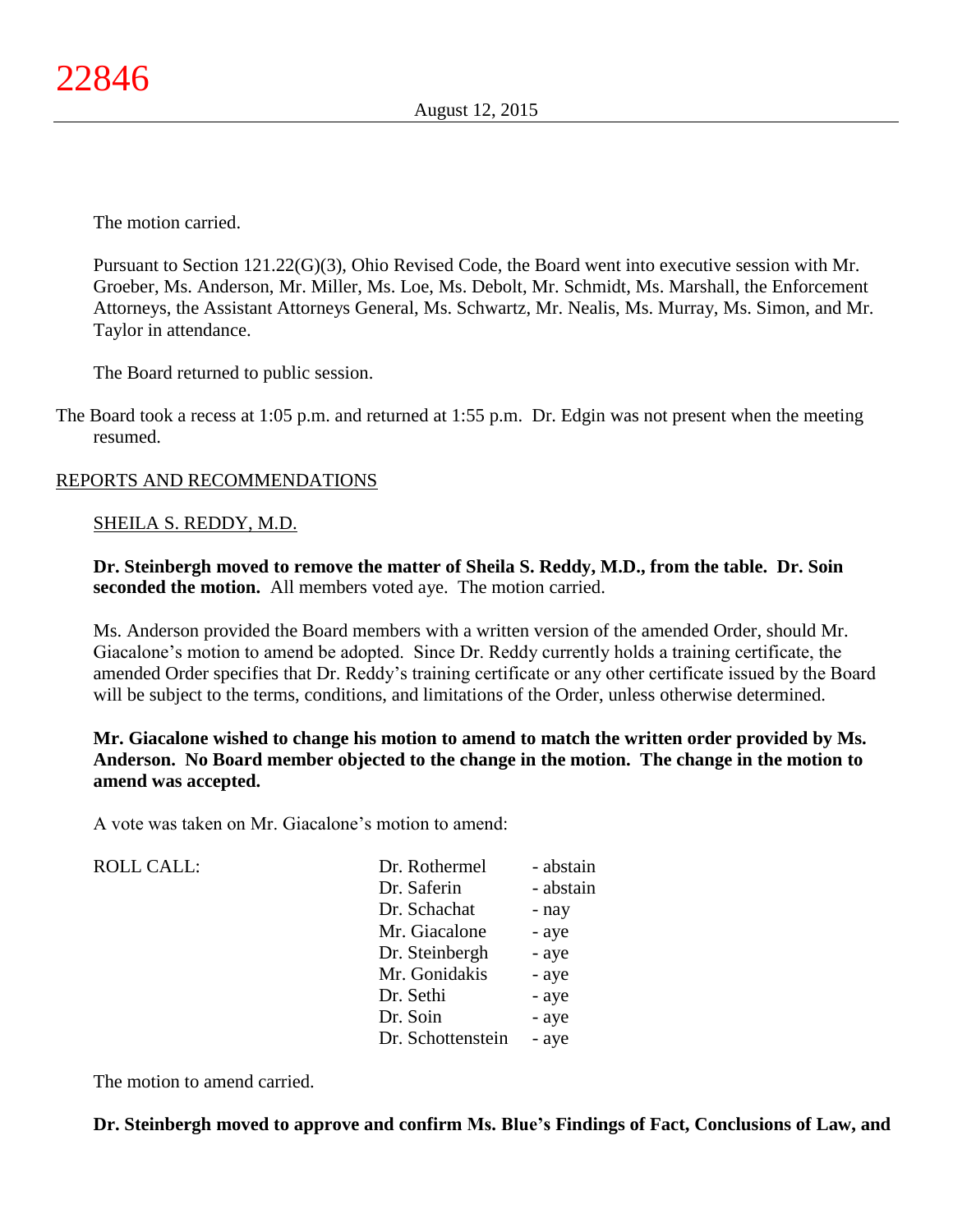## **Proposed Order, as amended, in the matter of Shiela S. Reddy, M.D. Dr. Sethi seconded the motion.** A vote was taken:

ROLL CALL:

| Dr. Rothermel     | - abstain |
|-------------------|-----------|
| Dr. Saferin       | - abstain |
| Dr. Schachat      | - nay     |
| Mr. Giacalone     | - aye     |
| Dr. Steinbergh    | - aye     |
| Mr. Gonidakis     | - aye     |
| Dr. Sethi         | - aye     |
| Dr. Soin          | - aye     |
| Dr. Schottenstein | - aye     |
|                   |           |

The motion to approve carried.

## RATIFICATION OF SETTLEMENT AGREEMENTS

#### FADHIL K ABBOUSY, M.D. – PERMANENT SURRENDER/RETIREMENT

**Dr. Steinbergh moved to ratify the Proposed Permanent Surrender/Retirement with Dr. Abbousy. Dr. Soin seconded the motion.** A vote was taken:

| <b>ROLL CALL:</b> | Dr. Rothermel     | - abstain |
|-------------------|-------------------|-----------|
|                   | Dr. Saferin       | - abstain |
|                   | Dr. Schachat      | - aye     |
|                   | Mr. Giacalone     | - aye     |
|                   | Dr. Steinbergh    | - aye     |
|                   | Mr. Gonidakis     | - aye     |
|                   | Dr. Sethi         | - aye     |
|                   | Dr. Soin          | - aye     |
|                   | Dr. Schottenstein | - aye     |
|                   |                   |           |

The motion to ratify carried.

ROLL CALL:

#### WILLIAM O. SMITH, M.D. – PERMANENT SURRENDER

**Dr. Steinbergh moved to ratify the Proposed Permanent Surrender with Dr. Smith. Dr. Soin seconded the motion.** A vote was taken:

| Dr. Rothermel  | - abstain |
|----------------|-----------|
| Dr. Saferin    | - abstain |
| Dr. Schachat   | - aye     |
| Mr. Giacalone  | - aye     |
| Dr. Steinbergh | - aye     |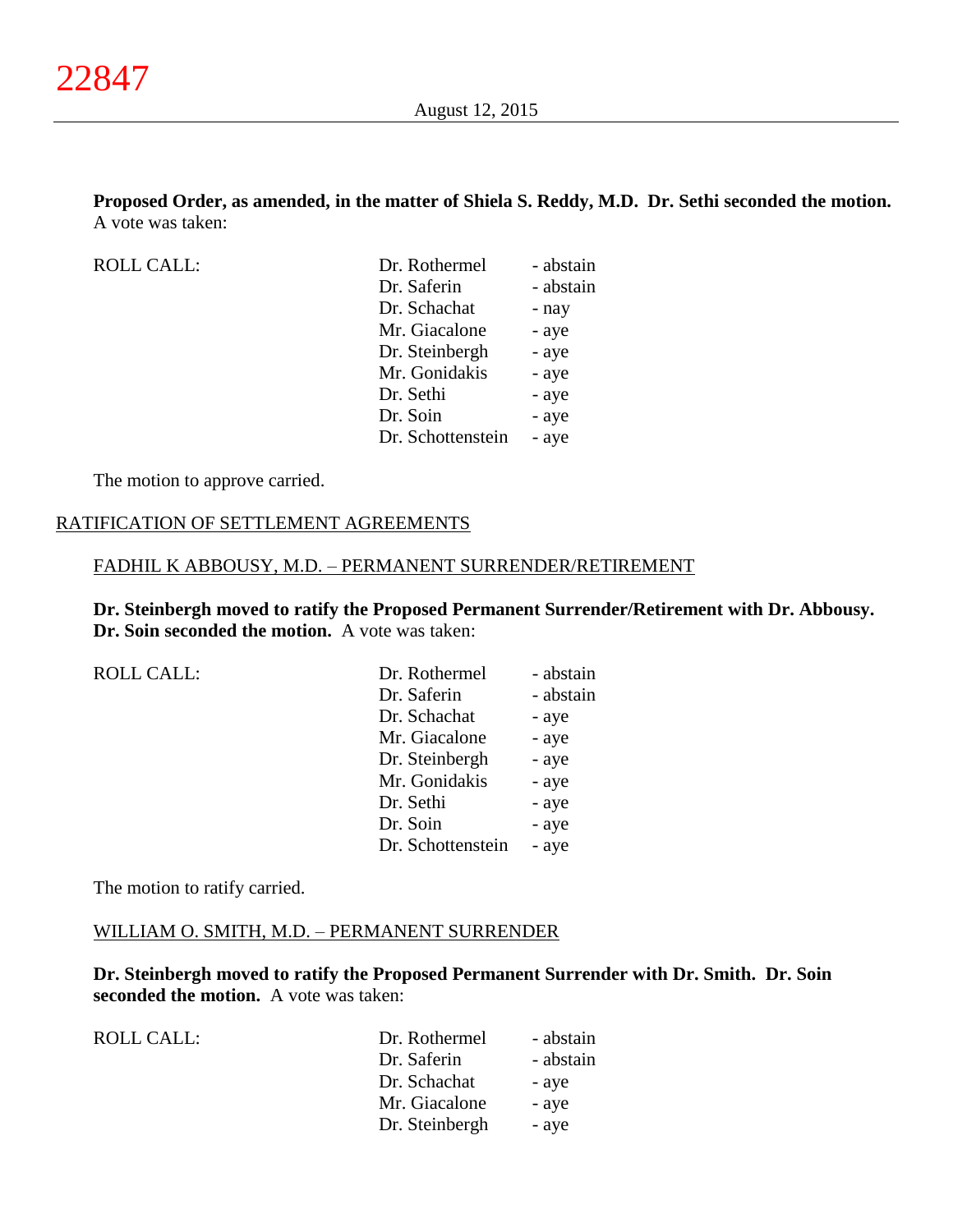| Mr. Gonidakis     | - aye |
|-------------------|-------|
| Dr. Sethi         | - aye |
| Dr. Soin          | - aye |
| Dr. Schottenstein | - aye |

 $\overline{M}$   $\overline{G}$   $\overline{G}$ 

The motion to ratify carried.

## DAVID JAY FISHMAN, M.D. – CONSENT AGREEMENT

**Dr. Steinbergh moved to ratify the Proposed Consent Agreement with Dr. Fishman. Dr. Soin seconded the motion.** A vote was taken:

| <b>ROLL CALL:</b> | Dr. Rothermel     | - abstain |
|-------------------|-------------------|-----------|
|                   | Dr. Saferin       | - abstain |
|                   | Dr. Schachat      | - aye     |
|                   | Mr. Giacalone     | - aye     |
|                   | Dr. Steinbergh    | - aye     |
|                   | Mr. Gonidakis     | - aye     |
|                   | Dr. Sethi         | - aye     |
|                   | Dr. Soin          | - aye     |
|                   | Dr. Schottenstein | - aye     |
|                   |                   |           |

The motion to ratify carried.

## BEN LOMAS, M.D. – CONSENT AGREEMENT

## **Dr. Steinbergh moved to ratify the Proposed Consent Agreement with Dr. Lomas. Dr. Soin seconded the motion.**

Mr. Giacalone noted that this proposed Consent Agreement provides for a prohibition against prescribing controlled substances during the physician's probationary period. Mr. Giacalone opined that the prohibition should be permanent, and he therefore opposes this Consent Agreement. Mr. Giacalone stated that simply relying on the physician's comment that he will not prescribe because he is retiring does not give full protection to patients.

A vote was taken on Dr. Steinbergh's motion to ratify:

| ROLL CALL: | Dr. Rothermel  | - abstain |
|------------|----------------|-----------|
|            | Dr. Saferin    | - abstain |
|            | Dr. Schachat   | - aye     |
|            | Mr. Giacalone  | - nay     |
|            | Dr. Steinbergh | - aye     |
|            | Mr. Gonidakis  | - aye     |
|            | Dr. Sethi      | - aye     |
|            |                |           |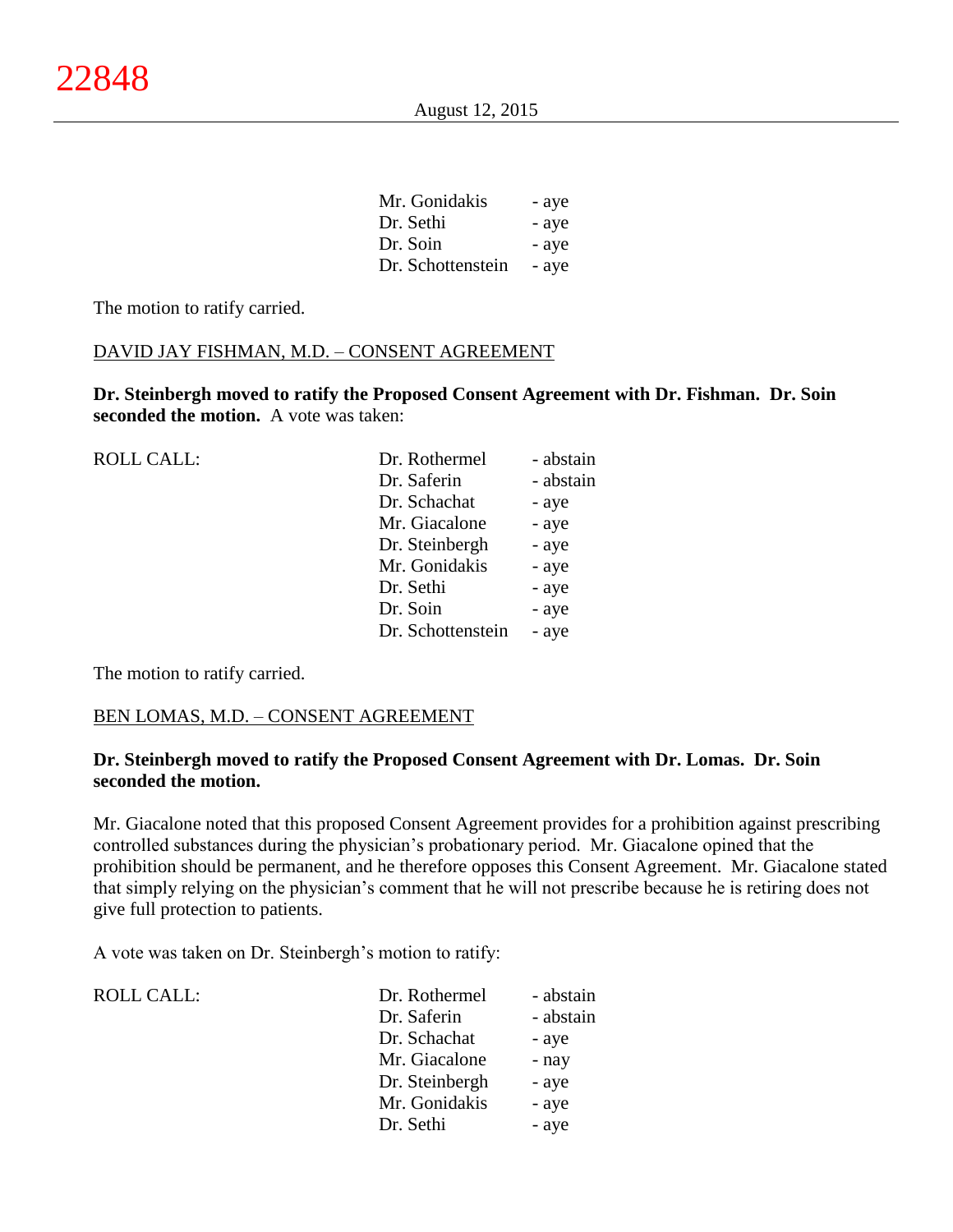August 12, 2015

Dr. Soin - aye Dr. Schottenstein - aye

The motion to ratify carried.

#### SUMAN C. VELLANKI, M.D. – STEP II CONSENT AGREEMENT

**Dr. Steinbergh moved to ratify the Proposed Step II Consent Agreement with Dr. Vellanki. Dr. Soin seconded the motion.** A vote was taken:

| <b>ROLL CALL:</b> | Dr. Rothermel     | - abstain |
|-------------------|-------------------|-----------|
|                   | Dr. Saferin       | - abstain |
|                   | Dr. Schachat      | - aye     |
|                   | Mr. Giacalone     | - aye     |
|                   | Dr. Steinbergh    | - aye     |
|                   | Mr. Gonidakis     | - aye     |
|                   | Dr. Sethi         | - aye     |
|                   | Dr. Soin          | - aye     |
|                   | Dr. Schottenstein | - aye     |
|                   |                   |           |

The motion to ratify carried.

## IRAJ DERAKHSHAN, M.D. – CONSENT AGREEMENT

**Dr. Steinbergh moved to ratify the Proposed Consent Agreement with Dr. Derakhshan. Dr. Soin seconded the motion.** A vote was taken:

| <b>ROLL CALL:</b> | Dr. Rothermel     | - abstain |
|-------------------|-------------------|-----------|
|                   | Dr. Saferin       | - abstain |
|                   | Dr. Schachat      | - aye     |
|                   | Mr. Giacalone     | - aye     |
|                   | Dr. Steinbergh    | - aye     |
|                   | Mr. Gonidakis     | - aye     |
|                   | Dr. Sethi         | - aye     |
|                   | Dr. Soin          | - aye     |
|                   | Dr. Schottenstein | - aye     |
|                   |                   |           |

The motion to ratify carried.

## GAI, M.D. – CONSENT AGREEMENT

Mr. Giacalone stated that this matter involved 14 patients taking narcotic prescriptions, yet it only imposes a one-year suspension on the physician's license. Mr. Giacalone stated that he does not support this proposed Consent Agreement.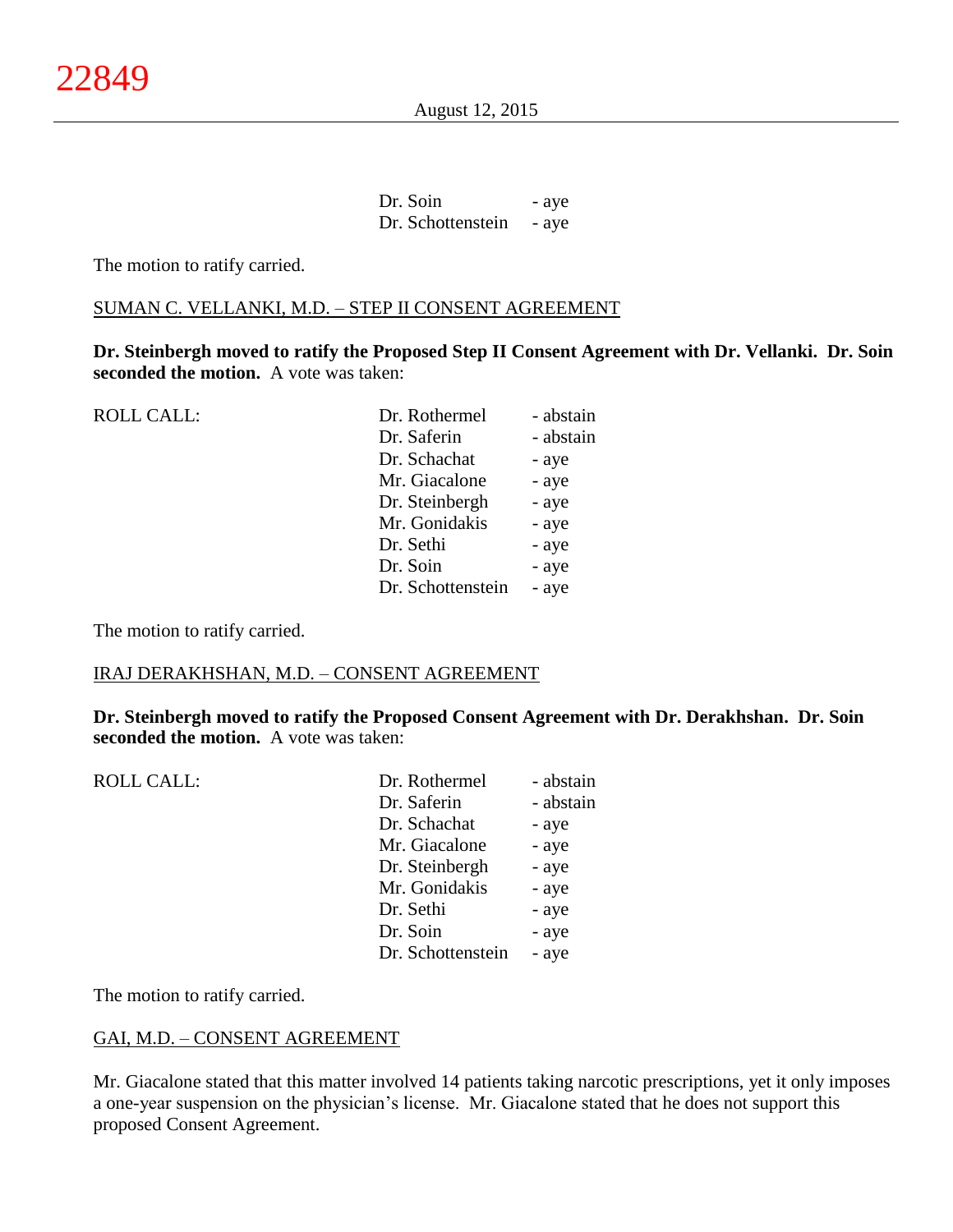## **Dr. Soin moved to ratify the Proposed Consent Agreement with GAI, M.D. Dr. Sethi seconded the motion.**

Dr. Steinbergh agreed with Mr. Giacalone. In addition to Mr. Giacalone's concerns, Dr. Steinbergh noted that this case involves minimal standards of care and she does not know enough about the physician to know what a legitimate practice plan would be. Dr. Steinbergh opined that this physician needs a deeper assessment.

A vote was taken on Dr. Soin's motion to ratify:

| <b>ROLL CALL:</b> | Dr. Rothermel     | - abstain |
|-------------------|-------------------|-----------|
|                   | Dr. Saferin       | - abstain |
|                   | Dr. Schachat      | - aye     |
|                   | Mr. Giacalone     | - nay     |
|                   | Dr. Steinbergh    | - nay     |
|                   | Mr. Gonidakis     | - nay     |
|                   | Dr. Sethi         | - aye     |
|                   | Dr. Soin          | - nay     |
|                   | Dr. Schottenstein | - nay     |

The motion to ratify did not carry.

## HOLLY CHRISTINE KOTLIN, L.M.T. –CONSENT AGREEMENT

**Dr. Steinbergh moved to ratify the Proposed Consent Agreement with Ms. Kotlin. Dr. Soin seconded the motion.** A vote was taken:

| <b>ROLL CALL:</b> | Dr. Rothermel     | - abstain |
|-------------------|-------------------|-----------|
|                   | Dr. Saferin       | - abstain |
|                   | Dr. Schachat      | - aye     |
|                   | Mr. Giacalone     | - aye     |
|                   | Dr. Steinbergh    | - aye     |
|                   | Mr. Gonidakis     | - aye     |
|                   | Dr. Sethi         | - aye     |
|                   | Dr. Soin          | - aye     |
|                   | Dr. Schottenstein | - aye     |
|                   |                   |           |

The motion to ratify carried.

## MICAH SHAWN CROUSE, M.D. – CONSENT AGREEMENT

**Dr. Steinbergh moved to ratify the Proposed Consent Agreement with Dr. Crouse. Dr. Soin seconded the motion.** A vote was taken: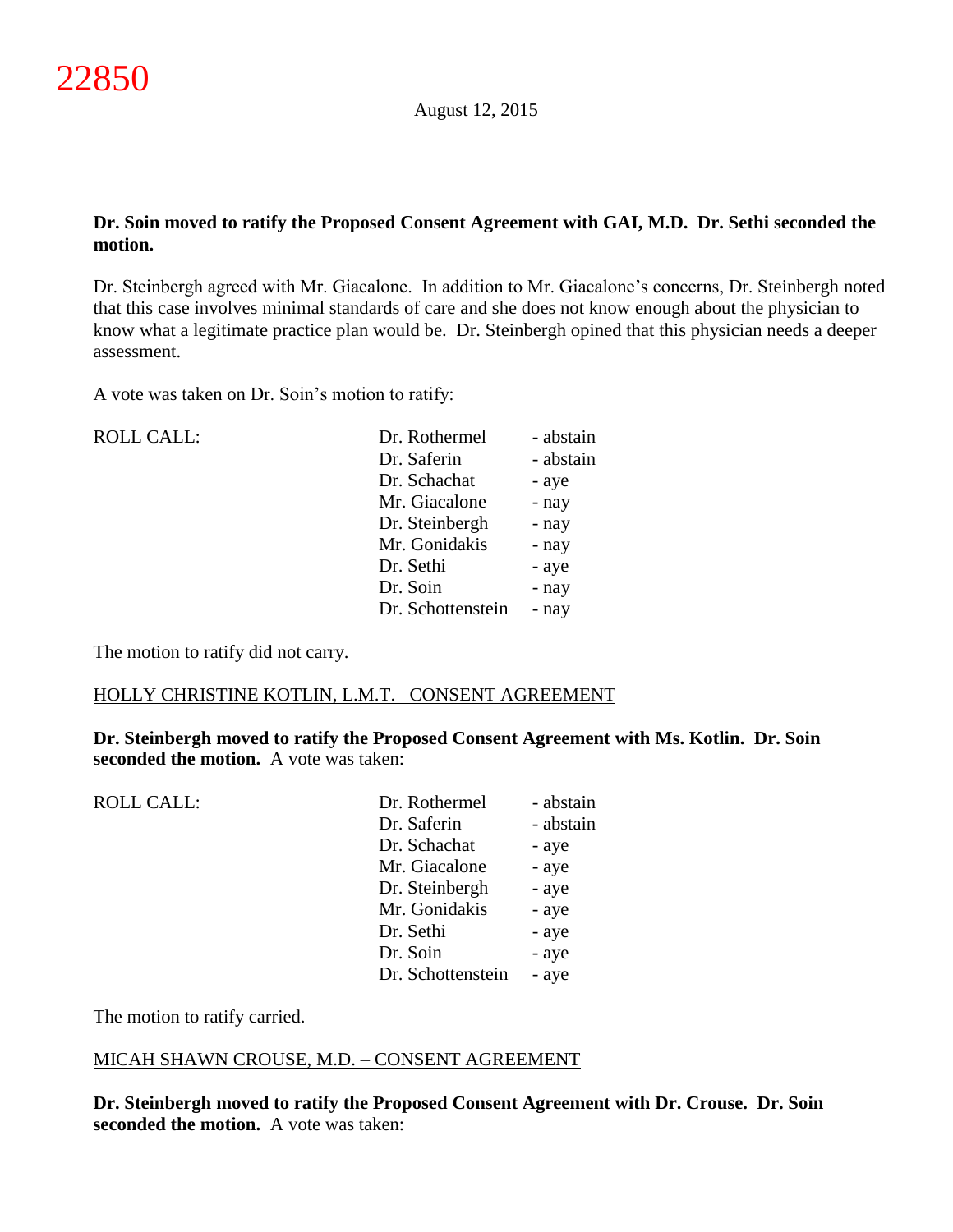| <b>ROLL CALL:</b> | Dr. Rothermel     | - abstain |
|-------------------|-------------------|-----------|
|                   | Dr. Saferin       | - abstain |
|                   | Dr. Schachat      | - aye     |
|                   | Mr. Giacalone     | - aye     |
|                   | Dr. Steinbergh    | - aye     |
|                   | Mr. Gonidakis     | - aye     |
|                   | Dr. Sethi         | - aye     |
|                   | Dr. Soin          | - aye     |
|                   | Dr. Schottenstein | - aye     |
|                   |                   |           |

The motion to ratify carried.

## JOHN A. ROSS, M.D. – CONSENT AGREEMENT

**Dr. Steinbergh moved to ratify the Proposed Consent Agreement with Dr. Ross. Dr. Soin seconded the motion.** A vote was taken:

> abstain aye aye aye aye aye

| <b>ROLL CALL:</b> | Dr. Rothermel  | - abstain |
|-------------------|----------------|-----------|
|                   | Dr. Saferin    | - abstain |
|                   | Dr. Schachat   | - aye     |
|                   | Mr. Giacalone  | - aye     |
|                   | Dr. Steinbergh | - aye     |
|                   | Mr. Gonidakis  | - aye     |
|                   | Dr. Sethi      | - aye     |
|                   | Dr. Soin       | - aye     |

The motion to ratify carried.

## GOVINDARAJU SUBRAMANI, M.D. – PERMANENT SURRENDER

**Dr. Steinbergh moved to ratify the Proposed Permanent Surrender with Dr. Subramani. Dr. Soin seconded the motion.** A vote was taken:

Dr. Schottenstein - aye

| <b>ROLL CALL:</b> | Dr. Rothermel     | - abstain |
|-------------------|-------------------|-----------|
|                   | Dr. Saferin       | - abstain |
|                   | Dr. Schachat      | - aye     |
|                   | Mr. Giacalone     | - aye     |
|                   | Dr. Steinbergh    | - aye     |
|                   | Mr. Gonidakis     | - aye     |
|                   | Dr. Sethi         | - aye     |
|                   | Dr. Soin          | - aye     |
|                   | Dr. Schottenstein | - aye     |
|                   |                   |           |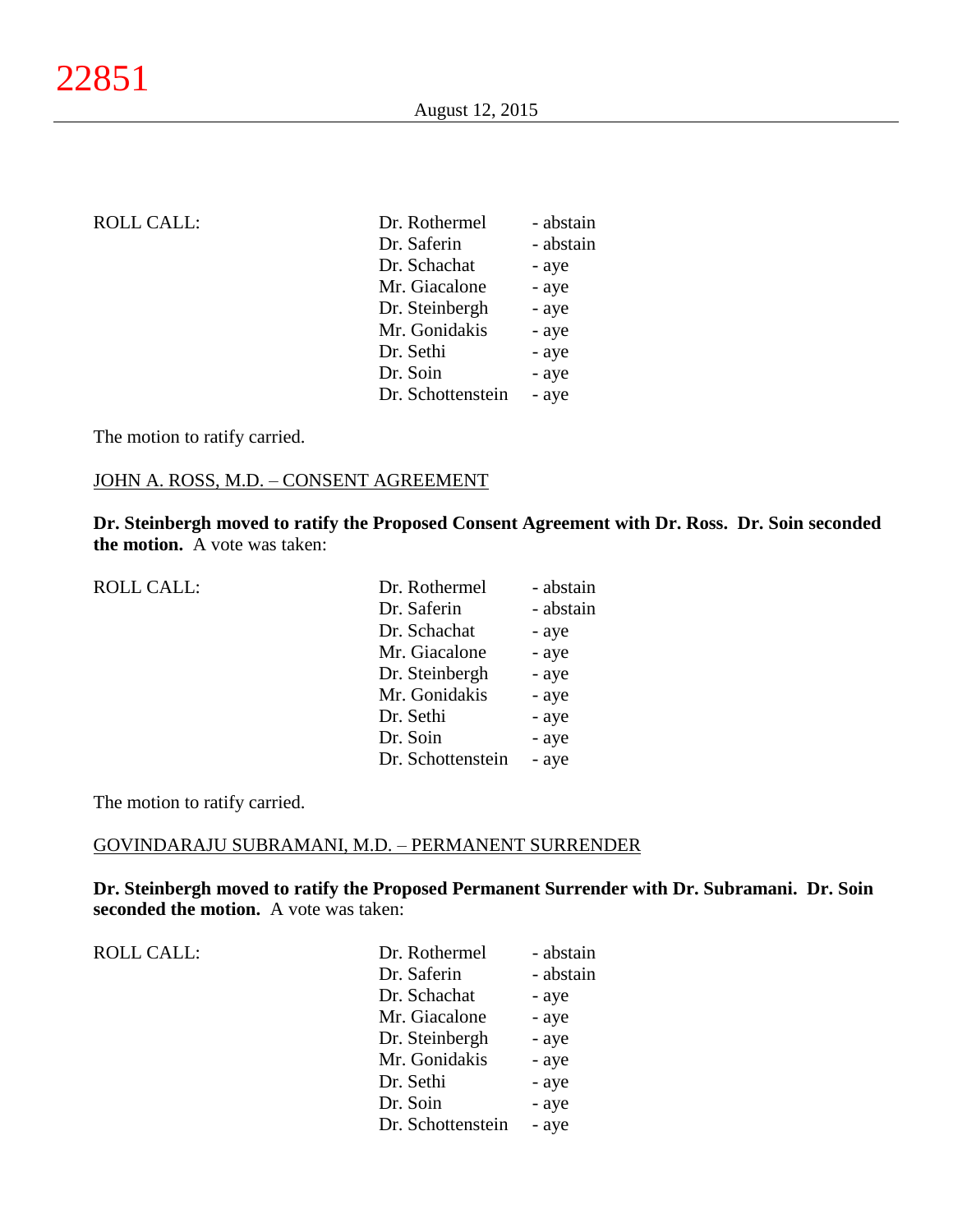The motion to ratify carried.

## CITATIONS AND ORDERS OF SUMMARY SUSPENSION, IMMEDIATE SUSPENSION, AND AUTOMATIC SUSPENSION

**Dr. Steinbergh moved to send the Notice of Immediate Suspension and Opportunity for Hearing to James Patrick Mima, P.A.-C. Dr. Soin seconded the motion.** A vote was taken:

ROLL CALL: Dr. Rothermel - abstain

| LI. KUULULIILU    | - аныаш   |
|-------------------|-----------|
| Dr. Saferin       | - abstain |
| Dr. Schachat      | - aye     |
| Mr. Giacalone     | - aye     |
| Dr. Steinbergh    | - aye     |
| Mr. Gonidakis     | - aye     |
| Dr. Sethi         | - aye     |
| Dr. Soin          | - aye     |
| Dr. Schottenstein | - aye     |
|                   |           |

The motion to send carried.

**Dr. Steinbergh moved to send the Notices of Opportunity for Hearing to the following: Devender Kumar Batra, M.D.; Traci L. Cardinal P.A.; Jennifer E. Leibold, P.A.; Bethany Joy Notestine; Cara E. Perez, M.D.; and Steven Barnet Schwartz, M.D. Dr. Soin seconded the motion.** A vote was taken:

| <b>ROLL CALL:</b> | Dr. Rothermel     | - abstain |
|-------------------|-------------------|-----------|
|                   | Dr. Saferin       | - abstain |
|                   | Dr. Schachat      | - aye     |
|                   | Mr. Giacalone     | - aye     |
|                   | Dr. Steinbergh    | - aye     |
|                   | Mr. Gonidakis     | - aye     |
|                   | Dr. Sethi         | - aye     |
|                   | Dr. Soin          | - aye     |
|                   | Dr. Schottenstein | - aye     |
|                   |                   |           |

The motion to send carried.

#### REQUEST FOR RECONSIDERATION OF VOTE TO DENY SPECIAL SERVICES PLANS

Ms. Debolt explained that in June the Board voted to deny four physician assistant special services plans submitted by Katharine Grawe, M.D. Dr. Grawe will have the opportunity to request a hearing into this matter. Ms. Debolt noted that Senate Bill 110, which was recently signed by the Governor and will become effective on October 15, 2015, will allow three of Dr. Grawe's four proposals to be implemented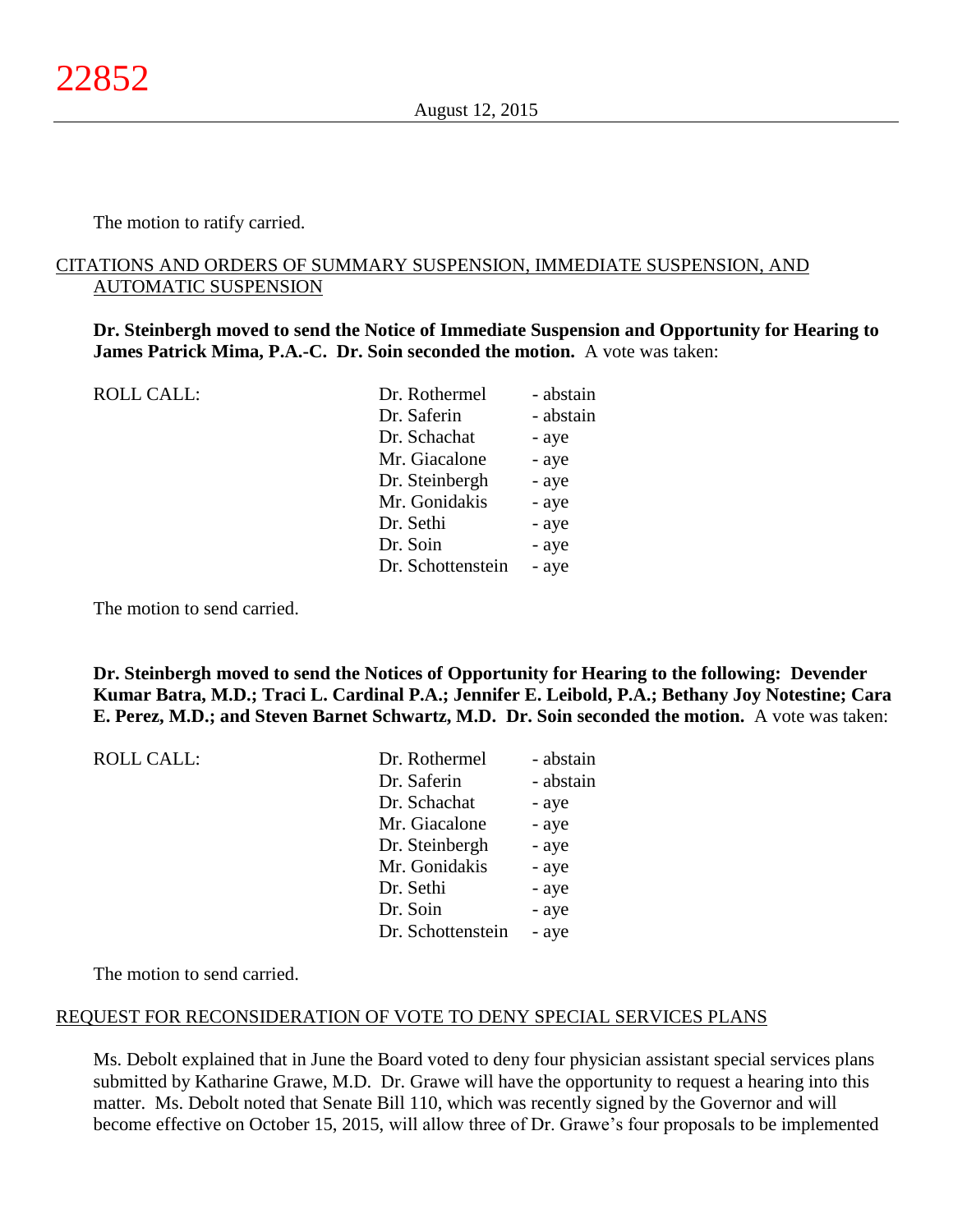without the Board's approval; the fourth proposal, involving light-based medical devices, will remain prohibited by law. Ms. Debolt stated that the hearing, should one be requested, will take place after October 15 and the new law will make the matter moot. For procedural reasons, Ms. Debolt asked the Board to reconsider those three applications and then table them.

Dr. Steinbergh opposed reconsidering this matter because the new legislation does not alter her opinion or the reasons for the Board's decision. Dr. Steinbergh stated that if Senate Bill 110 allows the plans, then that is a legislative decision that the Board does not have to condone. Dr. Sethi agreed with Dr. Steinbergh.

Dr. Edgin returned to the meeting at this time.

After thorough discussion, the Board determined that a letter should be sent to Dr. Grawe, in addition to the Notice of Opportunity for Hearing, stating that the Board is considering the three special services plans in question for denial. However, since the matter will become moot upon the effective date of Senate Bill 110, the Board will not pursue the matter further.

**Dr. Saferin moved to send a letter to Dr. Grawe as discussed. Dr. Soin seconded the motion.** All members voted aye. The motion carried.

# PROPOSED REVISION TO DISCIPLINARY GUIDELINE VII.B

Ms. Marshall stated that, in response to requests from Board members, this proposal will change the Board's disciplinary guidelines regarding probationers who violate the terms of their probation. The current guidelines provide for a definite minimum suspension as appropriate. This proposal, if adopted, would establish a definite minimum suspension of 30 days for violation of probationary terms. Ms. Marshall emphasized that this is only a change to the guideline and that the Board retains discretion in what sanction to impose in each individual case.

Mr. Giacalone and Dr. Saferin expressed support for the proposed change in the guidelines, noting that it will indicate to probationers what to expect as a consequence of violating the terms of their probation. Mr. Giacalone opined that the possibility of a 30-day suspension will serve as a wake-up call to probationers about the importance of compliance. Dr. Rothermel stated that the current guidelines already state that there will be a definite suspension as appropriate and that it is not necessary to include a specific number of days. Dr. Rothermel stated that a suspension of any length if very onerous for a physician and can act as a deterrent.

## **Mr. Giacalone moved to adopt the proposed revision to Disciplinary Guideline VII.B. Dr. Steinbergh seconded the motion.** A vote was taken:

| Dr. Rothermel | - nay |
|---------------|-------|
| Dr. Saferin   | - ave |
| Dr. Schachat  | - ave |
| Mr. Giacalone | - ave |
|               |       |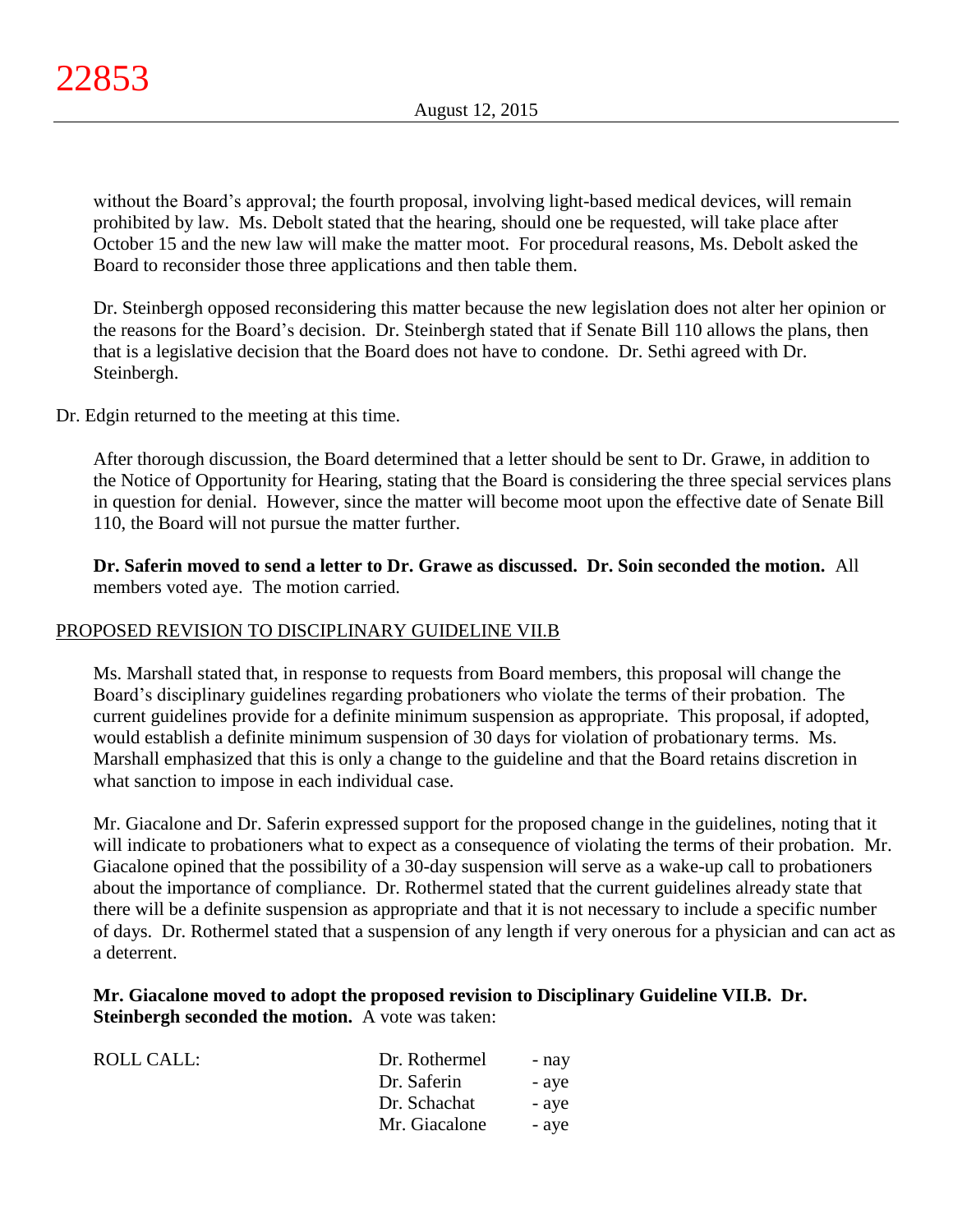| Dr. Steinbergh    | - aye     |
|-------------------|-----------|
| Mr. Gonidakis     | - aye     |
| Dr. Sethi         | - aye     |
| Dr. Soin          | - nay     |
| Dr. Schottenstein | - aye     |
| Dr. Edgin         | - abstain |

#### RULES AND POLICIES

#### RULE 4731-31-01

Ms. Debolt stated that proposed Rule 4731-31-01 authorizes physicians to assess youth athletes for concussion and to determine whether the athletes are able to return to practice or play. Ms. Debolt stated that in order for this Rule to be in place by September 17 as required, the Board will need to authorize Mr. Kenney authority to approve final filing the Rule on September 8, 2015.

**Dr. Steinbergh moved to grant Donald R. Kenney, Sr., President of the Medical Board, the authority to approve the final filing of proposed Rule 4731-31-01 on September 8, 2015. The formal adoption of the rule is to be presented for Medical Board action on September 9, 2015. Dr. Sethi seconded the motion**. A vote was taken:

| <b>ROLL CALL:</b> | Dr. Rothermel     | - aye     |
|-------------------|-------------------|-----------|
|                   | Dr. Saferin       | - aye     |
|                   | Dr. Schachat      | - aye     |
|                   | Mr. Giacalone     | - aye     |
|                   | Dr. Steinbergh    | - aye     |
|                   | Mr. Gonidakis     | - aye     |
|                   | Dr. Sethi         | - aye     |
|                   | Dr. Soin          | - aye     |
|                   | Dr. Schottenstein | - aye     |
|                   | Dr. Edgin         | - abstain |

The motion carried

#### RULE 4731-1-24

Ms. Debolt stated that this rule establishes staggered license renewal and continuing education requirements for massage therapists. This rule was filed with a package of other rules with the Common Sense Initiative (CSI) office. Due to comments received by the public, Ms. Debolt asked the Board to withdraw Rule 4731-1-24 from the CSI office so that the Board can properly consider the public comments. Ms. Debolt stated that this will allow the other rules filed with CSI to proceed with the rulemaking process.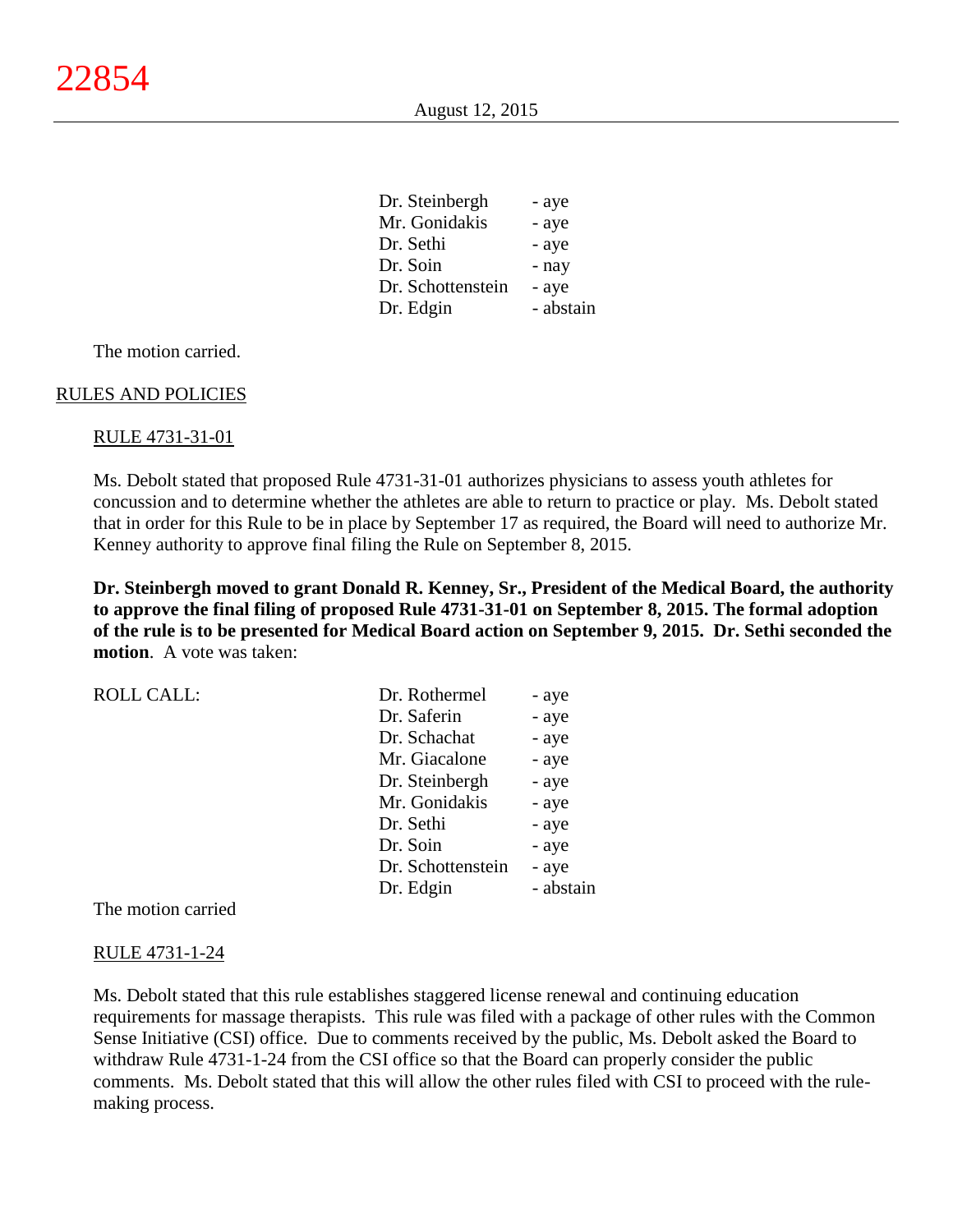## **Dr. Steinbergh moved to withdraw Rule 4731-1-24 from the CSI office so that public comments on the proposed rule can be considered. Dr. Saferin seconded the motion.** A vote was taken:

ROLL CALL:

| Dr. Rothermel     | - aye     |
|-------------------|-----------|
| Dr. Saferin       | - aye     |
| Dr. Schachat      | - aye     |
| Mr. Giacalone     | - aye     |
| Dr. Steinbergh    | - aye     |
| Mr. Gonidakis     | - aye     |
| Dr. Sethi         | - aye     |
| Dr. Soin          | - aye     |
| Dr. Schottenstein | - aye     |
| Dr. Edgin         | - abstain |
|                   |           |

The motion carried

## PUBLIC RULES HEARING

Ms. Debolt stated that on August 3, 2015, the Board held a public rules hearing on 14 proposed rules. Comments were received only on the two rules concerning weight loss. Ms. Debolt asked the Board to discuss the comments received on the proposed weight-loss rules and, if appropriate, to incorporate them into the rules.

Dr. Steinbergh stated that she has not seen the documentation of the public rules hearing and asked that this matter be discussed at the Board's next meeting on September 9.

**Dr. Steinbergh moved to discuss the comments on the proposed weight-loss rules at the September 9, 2015 Board meeting. Dr. Soin seconded the motion.** All members voted aye. The motion carried.

## OPERATIONS REPORT

**Human Resources:** Mr. Groeber announced that investigator Stacy Tuerck is now the new South Area Investigator Supervisor, replacing Mr. Woolwine who has retired. Mr. Groeber also announced that Bernadette Simon has joined the Board as a program administrator and will be a front-line employee on some strategic initiatives. Mr. Groeber stated that a new Chief of Investigations should be identified by next month and candidates are still being reviewed by Central Area Investigator Supervisor.

**Budget:** Mr. Groeber stated that revenue is up almost 7% compared to this time two years ago. Mr. Groeber stated that the Board's cash balance is \$4,700,000 compared to \$4,100,000 at this time last year.

**Information Technology:** Mr. Groeber stated that e-License 3.0 has been implemented for massage therapy license applications and renewals. Mr. Groeber stated that the new system is cloud-based and very user-friendly. Mr. Groeber stated that physician assistant licenses will soon be brought into the system, and ultimately all license types will be included. The system will eventually be expanded into the complaints process, investigation, enforcement, hearings, and compliance. Mr. Groeber stated that House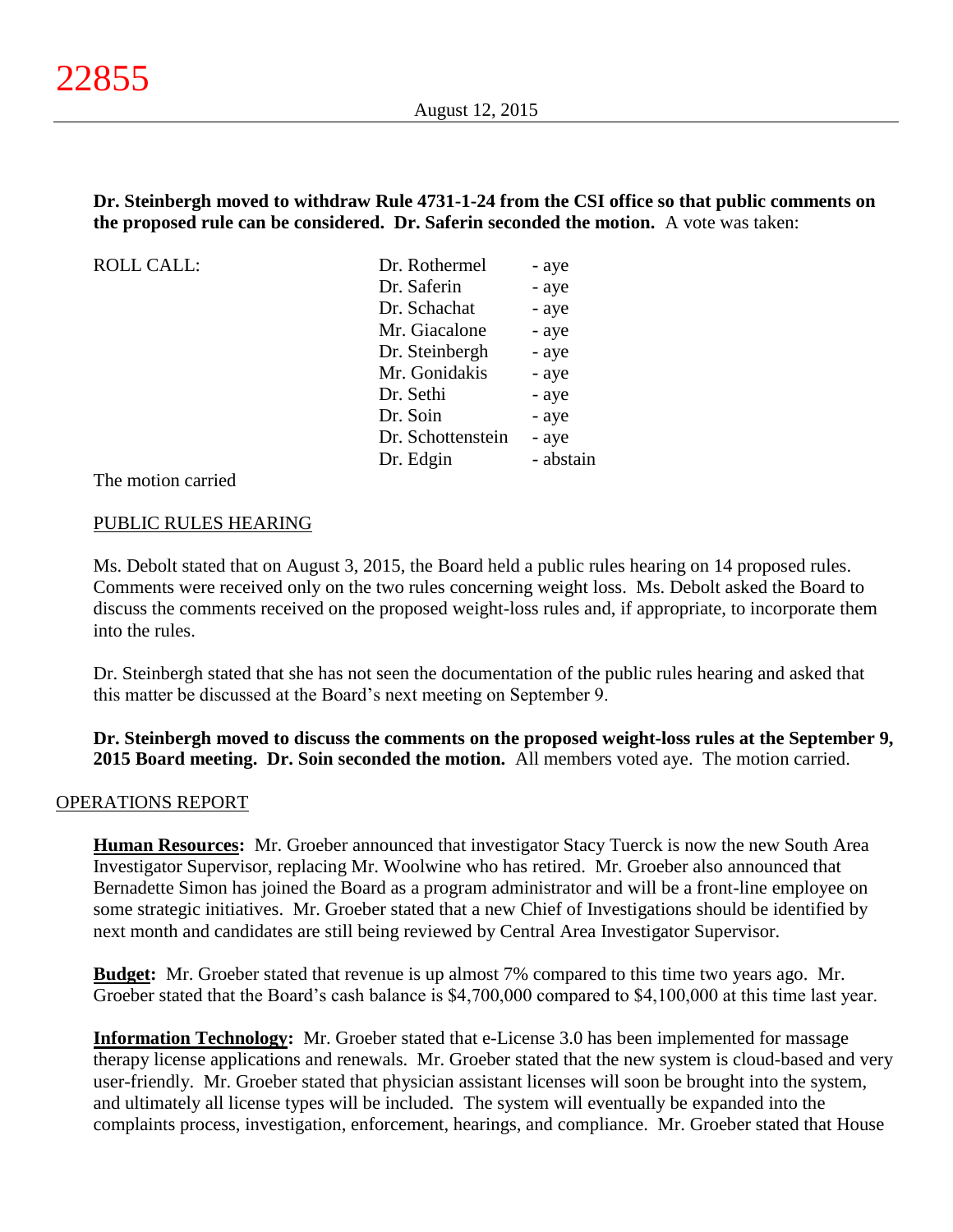Bill 64 allocated \$6,000,000 to pay for the project; the Medical Board's share of that is \$518,000.

Mr. Groeber stated that the new phone system has been fully implemented and will handle calls into the Medical Board in a much more efficient manner, reducing hold time for each of the Board's 200 daily callers by approximately two minutes.

**Agency Operations:** Mr. Groeber stated that the number of total open complaints has decreased by 4% to 2,100. Mr. Groeber hoped that the number of open complaints by the end of 2015 will be below 2,000. There was a small increase in triage and parts of licensure renewal, but Mr. Groeber expected those numbers to trend downwards again by next month. Mr. Groeber noted that Compliance, which had seen an increase in complaints last month, has now reduced its open complaints from seventeen to three. Mr. Groeber stated that allopathic and osteopathic physician licenses issued have decreased slightly, but total licenses for the year have increased by 5% and are being processed 29% faster than the previous year. Mr. Groeber noted that Investigations did very well in filing 127 Reports of Investigation and receiving only 115 new complaints. Mr. Groeber congratulated the Enforcement section in closing 104 complaints last month, representing a total of 702 days of investigation.

Mr. Groeber stated that Alexandra Murray, the Board's new Managing Attorney for Standards Review, Experts, and Quality Intervention, will aid in expediting all outside expertise and to coordinate those efforts with overall investigation. In addition, the Hearing Unit's caseload has been reduced by 5%. Mr. Groeber stated that Mr. Nealis and Mr. Porter will discuss approaches to scheduling hearings more efficiently.

# REPORTS BY ASSIGNED COMMITTEES

## FINANCE COMMITTEE

## MEDICAL BOARD JOURNAL

Dr. Saferin stated that the Finance Committee discussed the proposed Medical Board journal. A contract is being drafted with City Scene Media to produce a quarterly report for Medical Board to demonstrate the Board's good work and highlight licensees and organizations that provide excellent medical care. Dr. Saferin stated that City Scene Media will provide potential advertisers for the Board to review and to ensure that advertisers do not undermine or discredit the objectivity and integrity of the Board.

## FINING AUTHORITY

Mr. Gonidakis related that Mr. Kenney will have a proposal regarding the Board's fining authority for the Board's review in September. Dr. Saferin stated that the Board's fining authority becomes effective on September 28, but fines cannot be imposed for actions that take place before that date.

## INVESTIGATOR BODY ARMOR

Dr. Saferin stated that the Board's investigators have been issued body armor along with three carriers. Dr.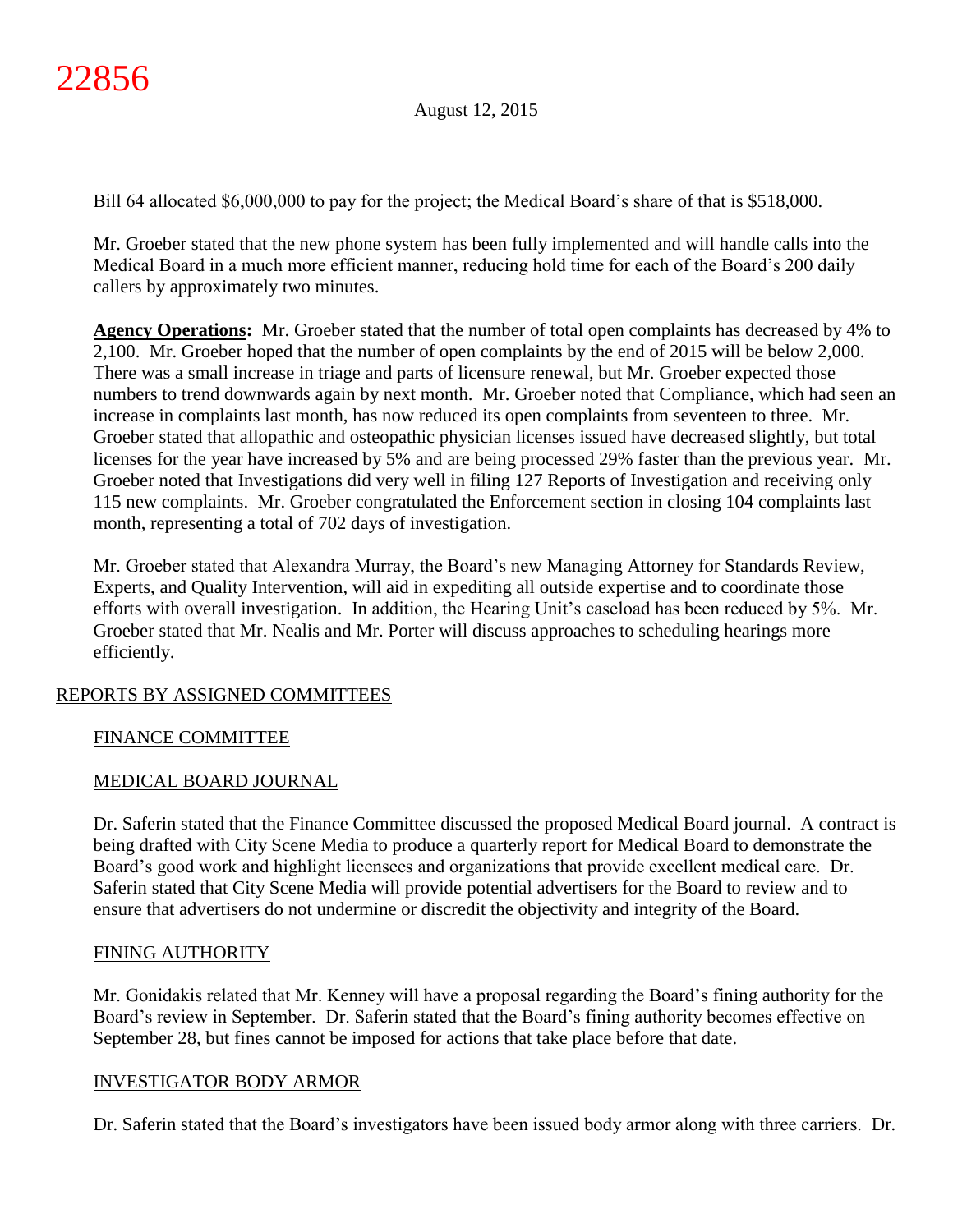Saferin stated that the investigators are currently operating under a temporary policy which dictates the situations in which they must wear the body armor, and also urges the investigator to exercise an abundance of caution when the potential for danger is unclear. Dr. Saferin stated that investigators must wear their body armor if instructed to do so by their supervisor.

# TRAVEL AUTHORIZATION

**Dr. Saferin moved to approve Mr. Schmidt to attend a meeting organized by the Drug Enforcement Agency (DEA) on August 17 as a representative of the State Medical Board of Ohio, at an estimated cost of \$765. Dr. Saferin further moved that Mr. Schmidt's attendance at the meeting is in connection with his duties as, and is related to, his position with the State Medical Board of Ohio. Dr. Steinbergh seconded the motion.** All members voted aye. The motion carried.

## POLICY COMMITTEE

# JOINT REGULATORY STATEMENT ON NALOXONE

**Dr. Steinbergh moved to approve the changes to the Joint Regulatory Statement on Naloxone which incorporate newly-passed legislation. Dr. Steinbergh further moved that the Board's approval will be rescinded and the statement will be re-reviewed should the Statement be altered by the Ohio Board of Pharmacy or the Ohio Board of Nursing. Dr. Soin seconded the motion.** All members voted aye. The motion carried.

AYE

# PHYSICIAN-OWNED DISTRIBUTORSHIPS

**Dr. Steinbergh moved to approve the draft letter regarding physician-owned distributorships (POD's). Dr. Saferin seconded the motion.** All members voted aye. The motion carried.

## LEGISLATIVE UPDATE

Mr. LaCross stated that the Legislature is still in recess and will return in the last week of September. Mr. LaCross stated that work continues on draft legislation involving podiatric licensing, expedited partner therapy, and the licensing of surgical technicians.

# LICENSURE COMMITTEE

# LICENSURE APPLICATION REVIEWS

# JOSEPH ANTHONY ROSE, M.D.

**Dr. Saferin moved to approve Dr. Rose's request for restoration of his license to practice medicine and surgery in Ohio, pending successful passage of the Special Purpose Examination (SPEX) and**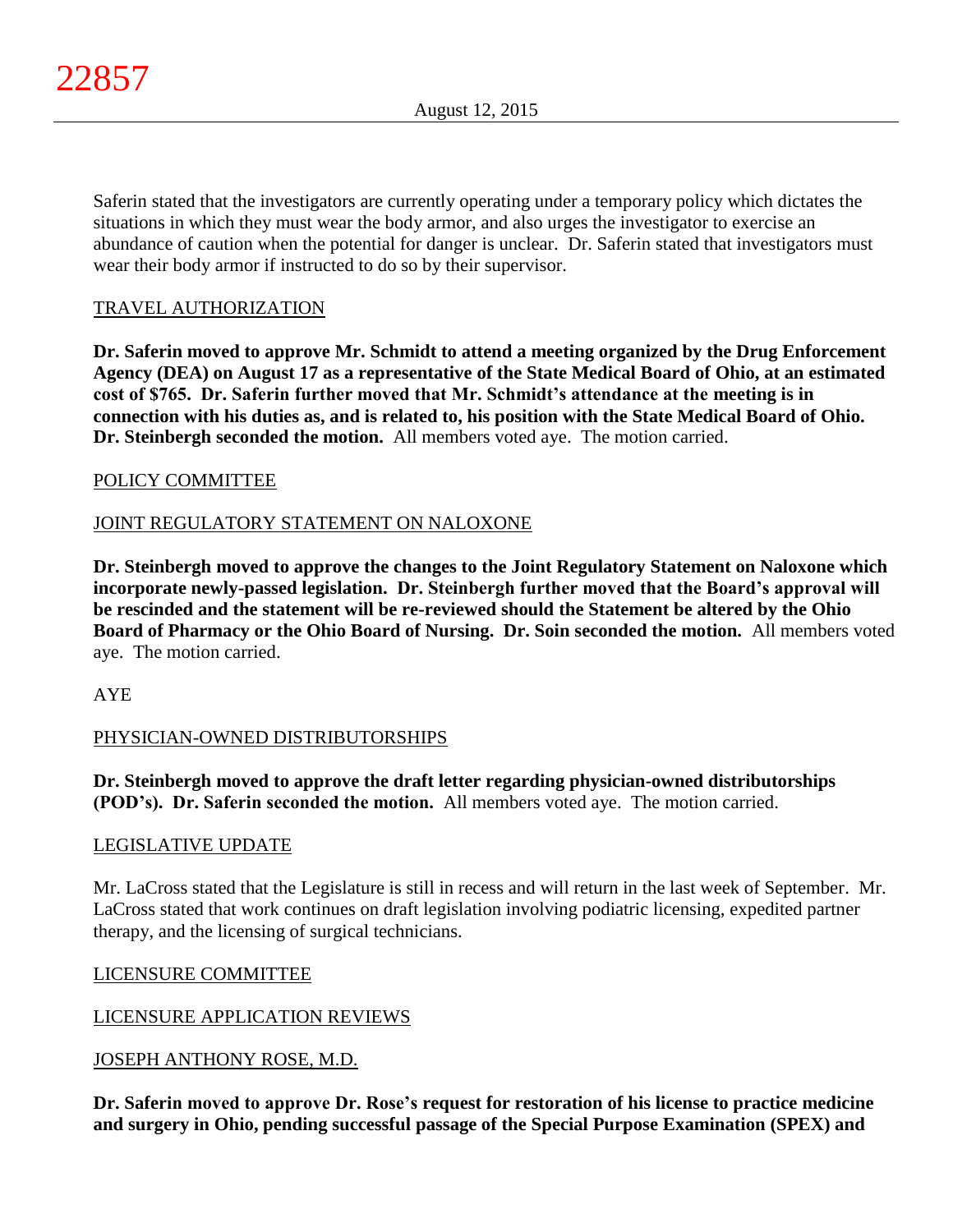**completion of a continuing medical education (CME) course or courses in wound care with a minimum of 16 hours, to be approved by the Board. Dr. Steinbergh seconded the motion.** A vote was taken:

| <b>ROLL CALL:</b> | Dr. Rothermel     | - aye     |
|-------------------|-------------------|-----------|
|                   | Dr. Saferin       | - aye     |
|                   | Dr. Schachat      | - aye     |
|                   | Mr. Giacalone     | - aye     |
|                   | Dr. Steinbergh    | - aye     |
|                   | Mr. Gonidakis     | - aye     |
|                   | Dr. Sethi         | - aye     |
|                   | Dr. Soin          | - aye     |
|                   | Dr. Schottenstein | - aye     |
|                   | Dr. Edgin         | - abstain |
|                   |                   |           |

The motion carried

## COMPLIANCE COMMITTEE

Dr. Steinbergh stated that on July 8, 2015, the Compliance Committee met with Jennifer C. Campbell, M.D.; David M. Heydt, M.D.; Thomas D. Kramer, Jr., M.D.; John W. Tedrow, P.A.; and Mark A. Weiner, D.O., and moved to continue them under the terms of their respective Board actions. The Compliance Committee further accepted Compliance staff's report of conferences on June 8th and 9th, 2015.

## PROBATIONARY REQUESTS

Mr. Gonidakis advised that at this time he would like the Board to consider the probationary requests on today's consent agenda. Mr. Kenney asked if any Board member wished to discuss a probationary request separately. Dr. Steinbergh stated that she would like to discuss the probationary request of Shannon Lee Swanson, D.O., separately.

Dr. Steinbergh stated that the proposed practice plan for Dr. Swanson would allow her to supervised ten physician assistants. Dr. Steinbergh asked how many physician assistants will be supervised by Dr. Swanson at any one time. Ms. Bickers stated that the proposed practice plan does not address the number of physician assistants to be supervised at one time. Ms. Anderson stated that current rules limit all doctors to supervising two physician assistants at any one time and suggested that Dr. Swanson's practice plan be approved in accordance with the Board's rules.

**Dr. Steinbegh moved to approve Shannon Lee Swanson, D.O.'s request for approval of a new practice plan and to supervise physician assistants in accordance with the Board's rules. Dr. Schachat seconded the motion.** All members voted aye. The motion carried.

**Dr. Steinbergh moved to accept the Compliance staff's Reports of Conferences and the Secretary and Supervising Member's recommendations as follows:**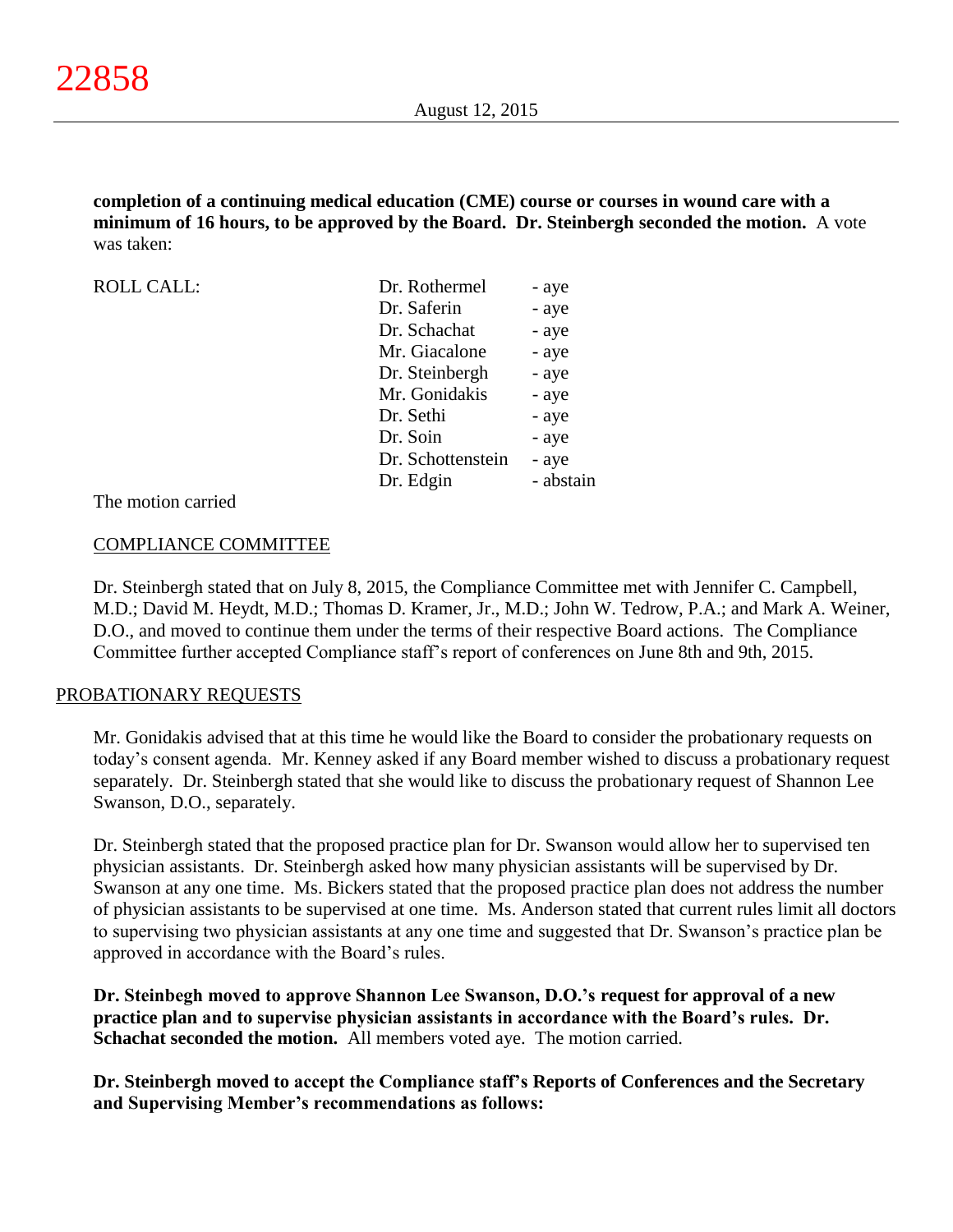**To grant Gregory M. Beddell, M.D.'s request for permission to continue under the terms of the August 11, 2010 Step II Consent Agreement while residing in New York; and approval of Jay O' Boyle, M.D., to serve as the monitoring physician;**

 **To grant Franklin D. Demint, D.O.'s request for approval of** *Prescribing of Controlled Drugs & ER/LA Opioid REMS***, offered by the Medical Association of the State of Alabama, required prior to reinstatement;**

 **To grant Mary Jo-Ellen Erickson, M.D.'s, request for approval of** *Intensive Course in Medical Ethics, Boundaries and professionalism***, offered by Case Western Reserve university, required prior to reinstatement;**

 **To grant David M. Hughes, D.O.'s request for approval of** *PBI Medical Record Keeping Course***, offered by the university of California Irvine, required prior to reinstatement;**

 **To grant Gregory Gene Johnson, M.D.'s request for reduction in psychotherapy from every two months to every six months;**

 **To grant Kavita A. Kang, D.O.'s request for approval of Cynthia L. Reinhart, L.P.C., to serve as the new psychotherapist;**

 **To grant Christopher J. Karakasis, M.D.'s request for approval of the drug testing conducted by the North Carolina Physicians Health program (NCPHP) while the doctor resides in North Carolina;**

**To grant Bruce S. Kay, M.D.'s request for approval of a new practice plan;**

 **To grant Muyuan Ma, M.D.'s request for approval of Leanne M. Chrisman-Khawam, M.D., to serve as the monitoring physician; approval of Thomas J. Thysseril, M.D., to serve as the treating psychiatrist; and determination of the frequency and number of charts to be reviewed at 10 charts per month;**

 **To grant Maneesh L. Mehra, M.D.'s request for approval of Jason M. Jerry, M.D., to serve as the treating psychiatrist;**

 **To grant David O'Connell, M.D.'s request for approval of Ronald Allen Sachs, M.D., to serve as the treating psychiatrist; and approval of Chris J. Tuell, Ed.D., to serve as the treating psychotherapist;**

 **To grant Michael J. Palma, M.D.'s request for approval of Lawrence G. Fischman, M.D., to serve as the new treating psychiatrist;**

 **To grant Kimberly Marie Peacock, D.O.'s request for approval of Anupam Anil Jha, M.D., to serve as the treating psychiatrist;**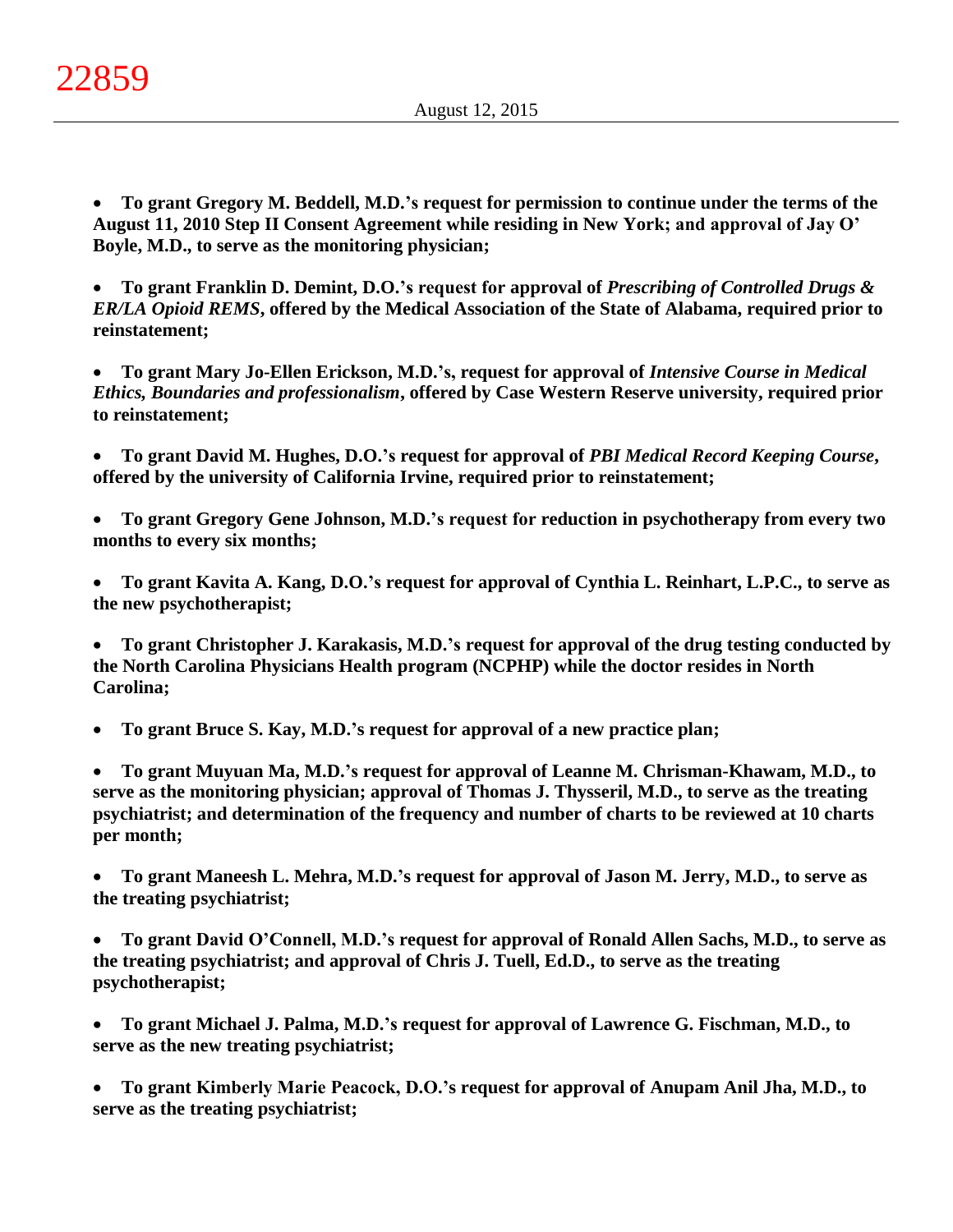**To grant Florencia A. Riel-Guzman, M.D.'s request for approval of** *Medical Record Keeping Course***, offered by Western Institute of Legal Medicine, or approval of** *PBI Medical Record Keeping Course***, offered by the University of California, Irvine School of Medicine, to fulfill the recordkeeping course required for reinstatement; and approval of** *The Complete Practice Management Seminar***, offered by the University of Tennessee College of Medicine Chattanooga, to fulfill the office management course required for reinstatement;**

 **To grant Bradley Joseph Vargo, D.O.'s request for approval of** *Intensive Course in Medical Ethics, Boundaries and Professionalism***, offered by Case Western Reserve University; and**

 **To grant Ronald G. Verrilla, D.P.M.'s request for extension of time to complete the personal and professional ethics course;**

**Dr. Soin seconded the motion.** All members voted aye. The motion carried.

# FINAL PROBATIONARY APPEARANCES

# MICHAEL R. BAUM, M.D.

Dr. Baum was appearing before the Board pursuant to his request for release from the terms of his August 12, 2010 Consent Agreement. Ms. Bickers reviewed Dr. Baum's history with the Board.

In response to questioning by Mr. Giacalone, Dr. Baum stated that he had come to the attention of the Board due to alcohol abuse and poor judgment. Dr. Baum had 30 days of inpatient treatment and has completed more than five years of outpatient monitoring. Dr. Baum stated that he is ready to complete his probation and to sit for his specialty board renewal in general surgery. Dr. Baum stated that he continues to attend at least ten Alcoholics Anonymous meetings per month

**Dr. Soin moved to release Dr. Baum from the terms of his August 12, 2010 Consent Agreement. Dr. Sethi seconded the motion.** All members voted aye. The motion carried.

# GREGORY M. BEDDELL, M.D.

Dr. Beddell was appearing before the Board pursuant to his request for release from the terms of his August 11, 2010 Consent Agreement. Ms. Bickers reviewed Dr. Beddell's history with the Board.

In response to questions from Dr. Steinbergh, Dr. Beddell stated that he moved to New York just six weeks ago to enter a one-year head and neck cancer fellowship. Dr. Beddell intends to move back to Ohio following his fellowship. Dr. Beddell stated that he stays in contact with his support group in Ohio and is beginning to find rehabilitation meetings to attend in New York. Dr. Beddell stated that his sobriety date in August 7, 2009.

Dr. Schottenstein noted that Dr. Beddell's drug of choice was Percocet. Dr. Schottenstein asked if Dr. Beddell finds that challenging given his specialty of general surgery. Dr. Beddell replied that when he first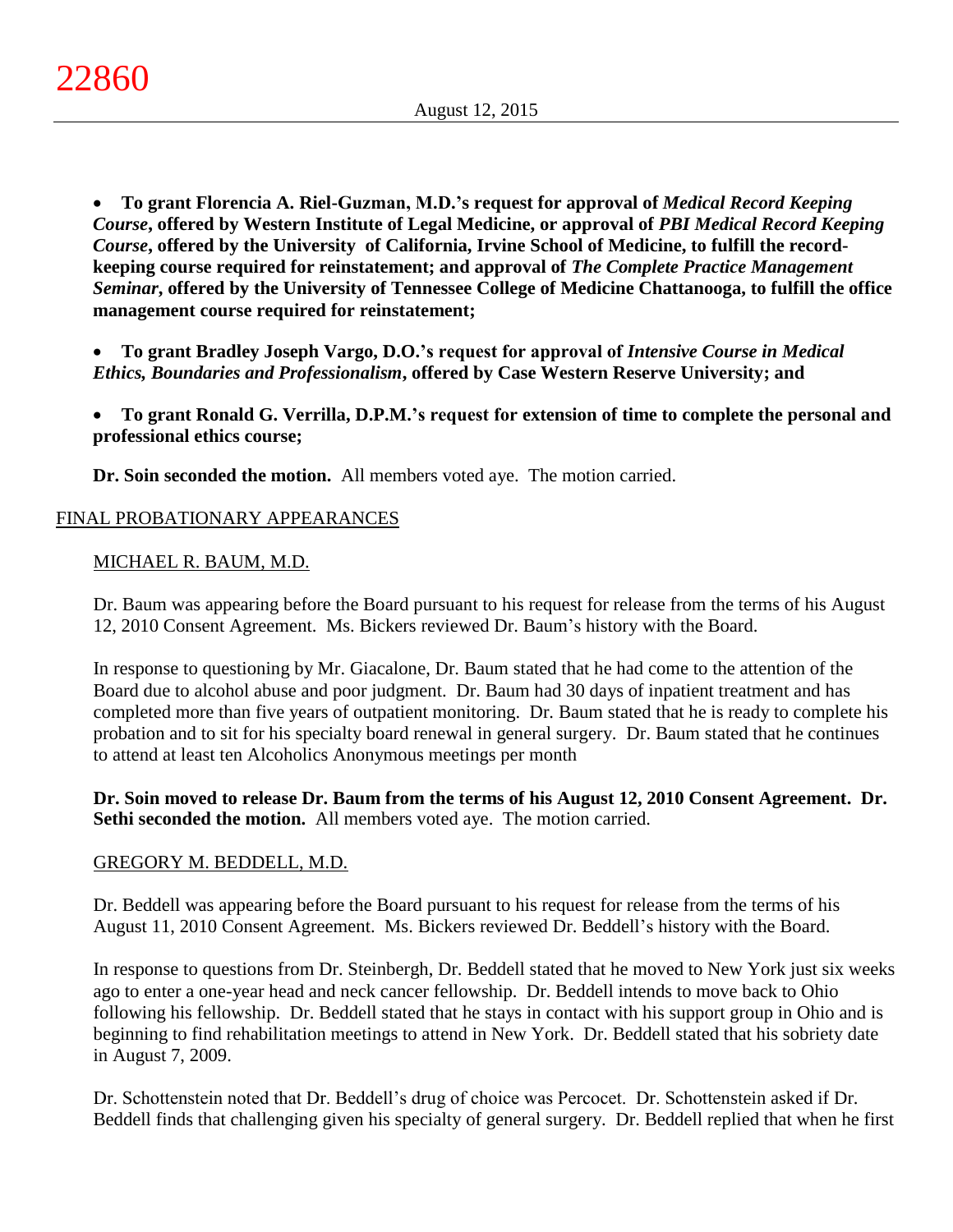prescribed Percocet following his initial treatment, it "stared [him] in the face." Dr. Beddell stated that since that time he has prescribed hundreds of pain killers and it does not bother him anymore. Dr. Beddell stated that his recovery program and support group are strong enough.

## **Dr. Steinbergh moved to release Dr. Beddell from the terms of his August 11, 2010 Consent Agreement. Dr. Soin seconded the motion.** All members voted aye. The motion carried.

# EDWIN T. STRONG BROTT, M.D.

Dr. Brott was appearing before the Board pursuant to his request for release from the terms of his August 14, 2013 Consent Agreement. Ms. Bickers reviewed Dr. Brott's history with the Board.

Dr. Soin asked Dr. Brott to describe his previous practice in a pain clinic in Kentucky. Dr. Brott answered that he had practiced in the pain clinic on a *locum tenens* basis one day per week. Dr. Brott stated that he had had reservations about the practice, but he had been assured that the clinic would be billing Medicare, Medicaid, and other third-party payers for his services. However, after three to four months there had been no change and Dr. Brott realized he was dealing with an unethical situation. About one year after Dr. Brott left the practice, the situation became illegal due to new legislation. Investigators from the State obtained the practice's medical records and grouped them all together without distinction between physicians, and this is how Dr. Brott became involved legally.

Dr. Soin asked about Dr. Brott's future practice environment. Dr. Brott replied that he is trying to return to the full-time practice of anesthesiology. Dr. Brott stated that he found the practice of pain management to be very difficult due to the amount of oversight, the number of addicts in the patient population, and the fact that chronic pain patients get better but they never get well. Dr. Brott stated that he wished to avoid practicing pain management in the future, but if he did return to that practice he would comply with all rules and regulations. Dr. Brott stated that he would consider practicing in Ohio again.

Responding to Dr. Steinbergh, Dr. Brott stated that he is currently practicing anesthesiology about 55 hours per week and his specialty board certification is current.

Mr. Giacalone observed that, according to the Board's documentation, Dr. Brott does not think his prescribing had been inappropriate. Dr. Brott stated that his patients had frequently needed 15-30 mg of OxyContin six to eight times per day, which is about 150% of current guidelines in Ohio. Dr. Brott stated that the vast majority of his patient had had multiple back surgeries and interventional treatments were ineffective. Dr. Brott stated that it is quite difficult to manage such cases with lower doses of medication. Responding further to Mr. Giacalone's inquiry, Dr. Brott clarified that he had been prescribing supplies of about one month of long-acting opioids like OxyContin and MS Contin. Dr. Brott also prescribed Neurontin and Robaxin on an adjunct basis.

Mr. Giacalone noted that Dr. Brott had been a board-certified pain management physician at the time in question, yet he practiced in this facility for 16 days without suspecting that the practice was a pill mill. Dr. Brott stated that he began to suspect that the practice was a pill mill after practicing there for four or five days. Dr. Brott stated that his patients had been the working poor and they did not have insurance.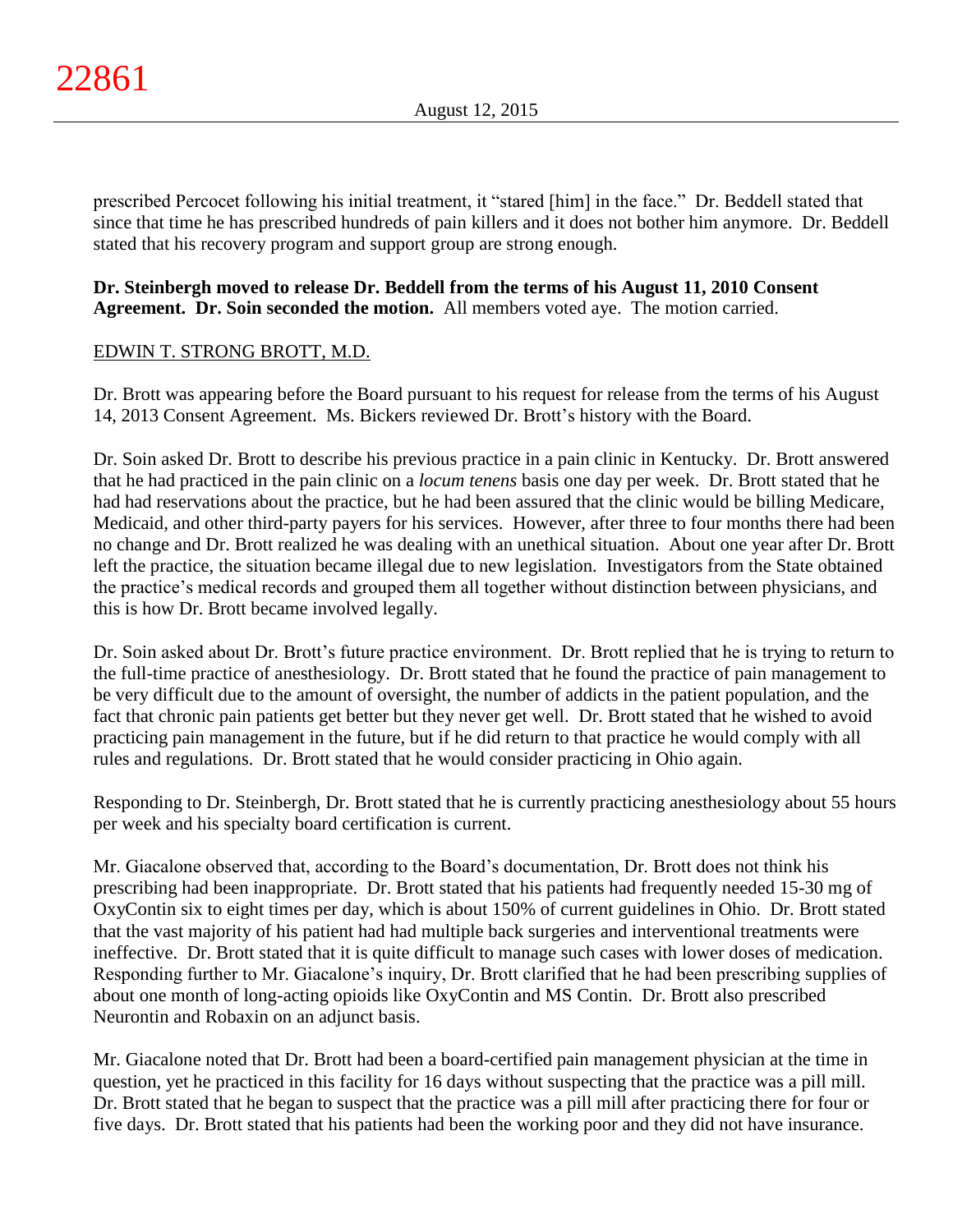Dr. Brott stated that he had been promised improvements in the practice, such as accepting third-party payment and getting referrals from surgeons and primary care physicians, but these improvements never came about. Mr. Giacalone noted that Dr. Brott practiced in the facility for 16 days and questioned why he continued if he suspected that something was amiss after five days. Dr. Brott replied that many of his patients were not addicts but were medication-dependent patients. Dr. Brott stated that he did everything in his power to be selective about whom he prescribed to, including urine screens and checking the Kentucky All Schedule Prescription Electronic Reporting (KASPER) system.

Dr. Schottenstein observed that Dr. Brott did not have the sense that he had been over-prescribing, but in his letter to the Board Dr. Brott stated that he may have made too much allowance for his patients and probably over-prescribed in many instances. Dr. Brott explained he had probably been relying too much on history and physical examination, causing him to engage in guess-work in terms of adequate treatment. Dr. Brott also stated that the practice had a tremendous volume of patients. Dr. Brott stated that it was never his intent to over-prescribe and that he had been trying to be as restrictive, but also as effective, as he could. Dr. Brott opined that he was caught up in this matter because prescription medication abuse became a public health issue and the well-being of the general public became more of a priority.

## **Dr. Steinbergh moved to release Dr. Brott from the terms of his August 14, 2013 Consent Agreement, effective August 14, 2015. Dr. Schottenstein seconded the motion.** All members voted aye. The motion carried.

# MICHELE HANLON, M.T.

Ms. Hanlon was appearing before the Board pursuant to her request for release from the terms of her June 12, 2013 Consent Agreement. Ms. Bickers reviewed Ms. Hanlon's history with the Board.

Dr. Steinbergh asked what Ms. Hanlon has learned from this experience. Ms. Hanlon answered that she reminds her fellow massage therapists of the seriousness of renewing their licenses in a timely fashion. Ms. Hanlon stated that her business is going well. Dr. Steinbergh encouraged Ms. Hanlon to continue educating her fellow massage therapists, perhaps through a local massage therapy association.

Dr. Steinbergh asked how Ms. Hanlon selects continuing education courses. Ms. Hanlon replied that her courses are quite random and it depends on what she is interested in. Dr. Steinbergh stated that the Medical Board is contemplating requiring massage therapists to complete a certain amount of continuing education as a condition of their license renewal. Dr. Steinbergh asked where Ms. Hanlon goes for continuing education. Ms. Hanlon replied that *Massage Today* magazine often has several pages advertising continuing education courses and that massage therapy schools always offer weekend courses. Ms. Hanlon stated that she usually does about 12 hours of continuing education per year, but added that her practice in a chiropractor's office once per week seeing 25 to 30 patients per day is greater education than she receives anywhere else.

**Dr. Steinbergh moved to release Ms. Hanlon from the terms of her June 12, 2013 Consent Agreement. Dr. Sethi seconded the motion.** All members voted aye. The motion carried.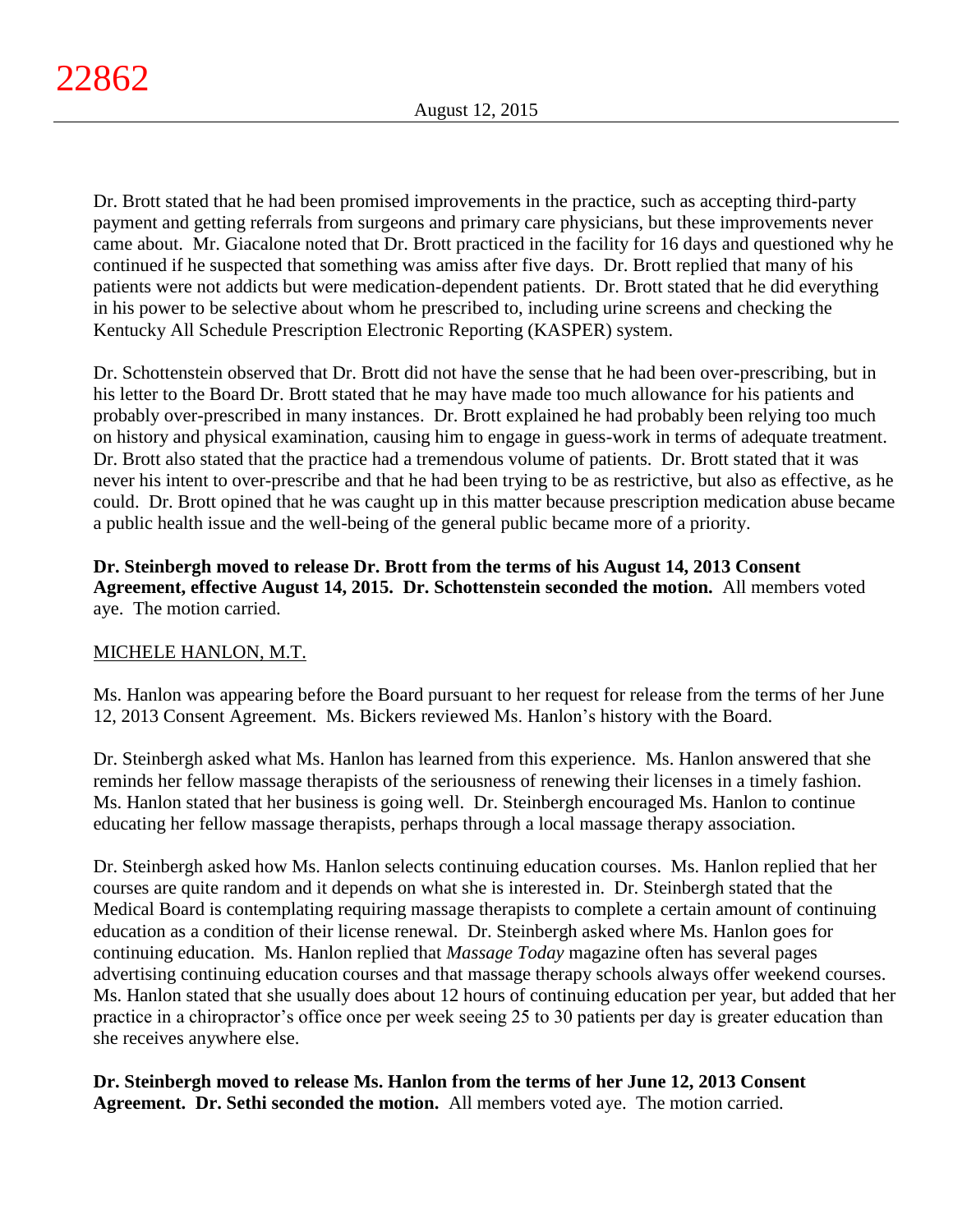## NOOR U. HASSAN, M.D.

Dr. Hassan was appearing before the Board pursuant to his request for release from the terms of the Board's Order of August 13, 2014. Ms. Bickers reviewed Dr. Hassan's history with the Board.

Responding to questions from Dr. Steinbergh, Dr. Hassan stated that he practices at an urgent care center which is owned by his family. Dr. Hassan usually works 20 to 30 hours per week, but sometimes as much as 50 hours per week. Dr. Hassan stated that he enjoys his work.

Dr. Soin asked how Dr. Hassan currently manages patients with pain. Dr. Hassan replied that patients often come in with injuries and he evaluates each patient clinically. Dr. Hassan stated that most of the time he will prescribe 10 to 15 pain tablets, or 15 to 20 tablets in cases of fractures and sprains. If the patient returns in two to three weeks, Dr. Hassan may prescribe another 10 tablets and refer the patient to a pain management clinic. Dr. Steinbergh asked if Dr. Hassan uses non-narcotic medications such as non-steroid inflammation drugs. Dr. Hassan replied that he often prescribes such drugs and he also has a physical therapist and an athletic trainer on-site.

**Dr. Steinbergh moved to release Dr. Hassan from the terms of the Board's Order of August 15, 2015, effective August 15. Dr. Schottenstein seconded the motion.** All members voted aye. The motion carried.

# TAMYRA L. MOUGINIS, M.D.

Dr. Mouginis was appearing before the Board pursuant to her request for release from the terms of the Board's Order of June 9, 2010. Ms. Bickers reviewed Dr. Mouginis' history with the Board.

Dr. Saferin exited the meeting at this time.

Responding to questions from Mr. Giacalone, Dr. Mouginis stated that her sobriety is going well and she attends rehabilitation meetings several times per week. Dr. Mouginis stated that she has a sponsor and several sponsees. Dr. Mouginis stated that she is not currently employed and she has not decided whether or not to return to the practice of medicine. Dr. Mouginis stated that following the recent death of her father and the prior deaths of her mother and her brother, her only living relative is her daughter who lives in Chicago. Dr. Mouginis hopes to sell her home and move to Chicago.

Dr. Steinbergh, noting that Dr. Mouginis has not practiced medicine for two-and-a-half years, asked what Dr. Mouginis is doing to fulfill her continuing medical education (CME) requirements. Dr. Mouginis responded that she earns CME credits at the Cleveland Clinic. Dr. Mouginis also stated that she is lifetime certified in anesthesiology. Dr. Mouginis stated that she was once certified in internal medicine but she let that certification lapse. Dr. Steinbergh encouraged Dr. Mouginis to think about how she would demonstrate her clinical competence should she decide to return to practice in Chicago.

Dr. Schottenstein, noting the recent death of Dr. Mouginis' father, asked if stress can be a trigger for her craving to use alcohol. Dr. Mouginis stated that she has not felt any such cravings since her father's death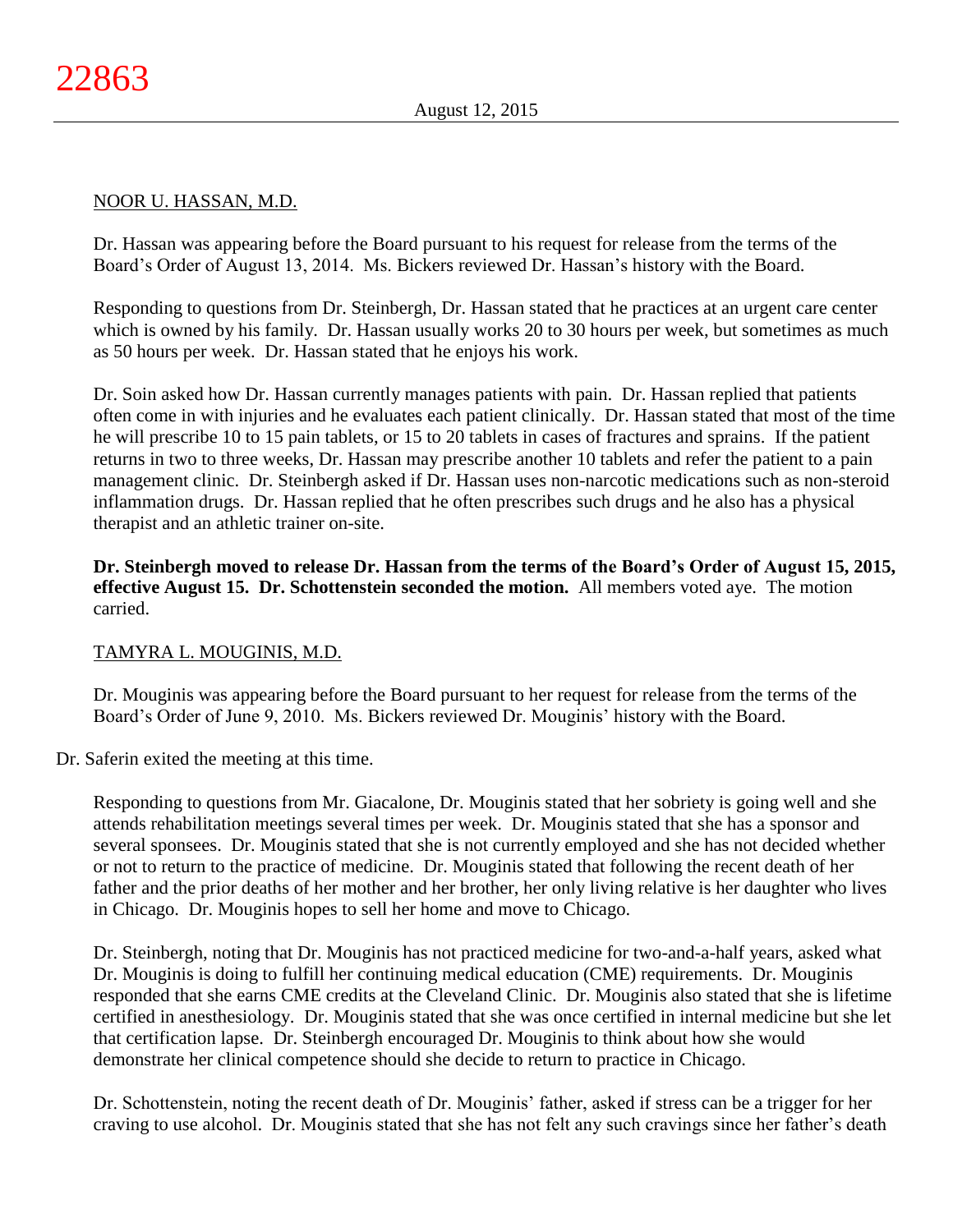in 2014. Dr. Mouginis stated that if she moves to Chicago she will immediately go into the local sobriety community. Dr. Mouginis stated that she has a lifetime commitment to her sobriety.

Regarding her diagnosis of major depression, Dr. Mouginis stated that she underwent interferon treatment when she contracted hepatitis C in 2000 and the treatment interfered with her Prozac. This resulted in a severe psychiatric collapse and she was admitted into a hospital psychiatric ward. After several trials, Dr. Mouginis' physicians found the correct medication combination for her depression. Dr. Mouginis stated that she is currently on Celexa, Trazadone, and lithium.

**Dr. Steinbergh moved to release Dr. Mouginis from the terms of the Board's Order of June 9, effective August 13, 2015. Mr. Giacalone seconded the motion.** All members voted aye. The motion carried.

# JULIANA J. (OAK) TOBLER, M.D.

Dr. Tobler was appearing before the Board pursuant to her request for release from the terms of her August 14, 2013 Consent Agreement. Ms. Bickers reviewed Dr. Tobler's history with the Board.

Responding to questions from Mr. Gonidakis, Dr. Tobler stated that when she applied for her training certificate she answered the questions truthfully. This led to an evaluation and her current Consent Agreement. Dr. Tobler stated that she is currently in the final year of her radiology residency and is serving as chief resident. Since entering into the Consent Agreement, Dr. Tobler has gotten married. Dr. Tobler's husband is currently in Pittsburgh and she will join him there next year when she enters a body imaging and intervention fellowship at the University of Pittsburgh Medical Center.

In response to questions from Dr. Schottenstein, Dr. Tobler stated that the reasons for her previous problems were multi-factorial. Dr. Tobler stated that she had initially been in complete denial about her depression and therefore she was non-compliant with her treatment. Dr. Tobler stated that she also had several personal problems at that time and poor coping mechanisms. Dr. Tobler added that she had also had difficulty finding the right medication regime for her. Dr. Tobler stated that she has been stable on her current medications for many years now.

**Dr. Soin moved to release Dr. Tobler from the terms of her August 14, 2013 Consent Agreement, effective August 15, 2015. Dr. Steinbergh seconded the motion.** All members voted aye. The motion carried.

# ALVARO D. WAISSBLUTH, M.D.

Dr. Waissbluth was appearing before the Board pursuant to his request for release from the terms of his August 14, 2013 Consent Agreement. Ms. Bickers reviewed Dr. Waissbluth's history with the Board.

Dr. Steinbergh commented that Dr. Waissbluth's report on his medical record-keeping course was very good, particularly about the habits that have been created by electronic medical records (EMR). Dr. Waissbluth stated that his record-keeping course was eye-opening.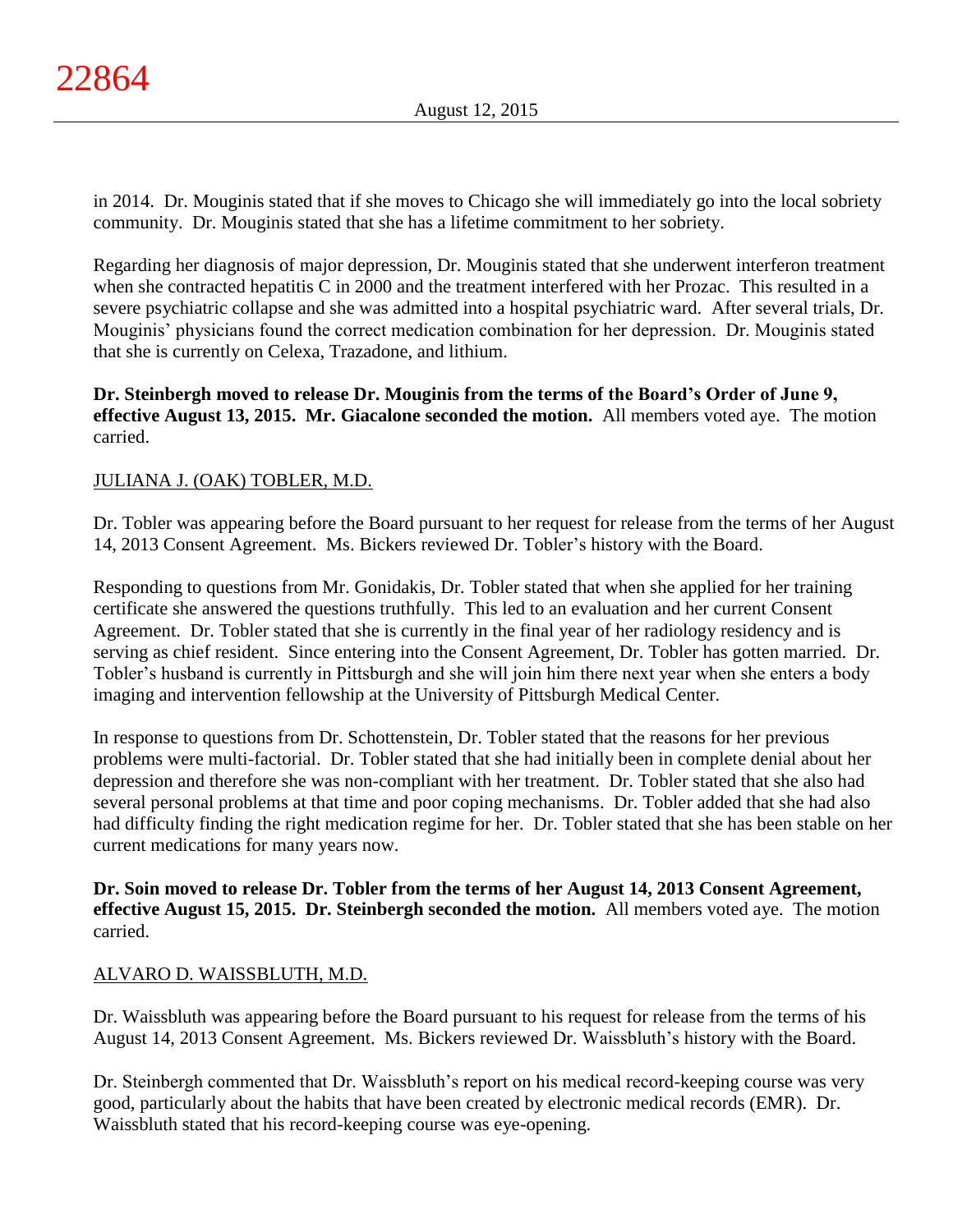Dr. Saferin returned to the meeting at this time.

Responding to further questions from Dr. Steinbergh, Dr. Waissbluth stated that he has learned that he has no business prescribing narcotics even though he has the authority to do so. Dr. Waissbluth had thought that he was being a good guy by prescribing narcotics and other medications to everyone who asked him without seeing them as a patient in his office. Dr. Waissbluth stated that at that time he did not realize the potential devastation of abusing those medications or how rampant the problem was. Dr. Waissbluth stated that he no longer prescribes any medication without seeing the patient in his office first.

Dr. Steinbergh asked Dr. Waissbluth to describe his practice. Dr. Waissbluth replied that he practices cardiology and interventional cardiology four days per week. Dr. Waissbluth stated that his practice is one of the few private cardiology practices left but he and his partners have decided that they prefer to make less money and be their own bosses.

**Dr. Steinbergh moved to release Dr. Waissbluth from the terms of his August 14, 2013 Consent Agreement, effective August 15, 2015. Dr. Soin seconded the motion.** All members voted aye. The motion carried.

# EMMETT E. WHITAKER, III, M.D.

Dr. Whitaker was appearing before the Board pursuant to his request for release from the terms of his June 12, 2013 Consent Agreement. Ms. Bickers reviewed Dr. Whitaker's history with the Board.

Responding to questions from Mr. Giacalone, Dr. Whitaker stated that he was an anesthesiology resident at Johns Hopkins University when he developed a substance abuse problem in 2009. Dr. Whitaker went into treatment and subsequently completed his residency and a subsequent fellowship in pediatric anesthesiology. Dr. Whitaker accepted a position at Nationwide Children's Hospital in Columbus, Ohio, and was truthful on his application for an Ohio medical license. Dr. Whitaker stated that following his release from his Consent Agreement he will continue his recovery program. Dr. Whitaker stated that he has already enrolled in a voluntary extension agreement the Ohio Physicians Health Program to continue urine testing as long as he is practicing anesthesiology.

Mr. Giacalone noted that Dr. Whitaker's probationary period had been extended due to non-compliance. Dr. Whitaker stated that he had apparently missed his daily call-in on a couple of days, though he has no memory of missing those calls. Dr. Whitaker stated that he has redoubled his efforts to make sure such an oversight does not happen again. Dr. Steinbergh noted that the extension was also due to non-compliance with recovery meeting attendance. Dr. Whitaker stated that he had mishandled his documentation of a meeting.

Dr. Schottenstein stated that anesthesiology is a difficult field for someone addicted to opiates. Dr. Whitaker stated that he completed 94 days of inpatient treatment in Atlanta and the gentleman who directed the program opined that Dr. Whitaker could return to anesthesiology due to his passion for that work. Dr. Whitaker stated that he returned to anesthesiology with a very high level of vigilance for any